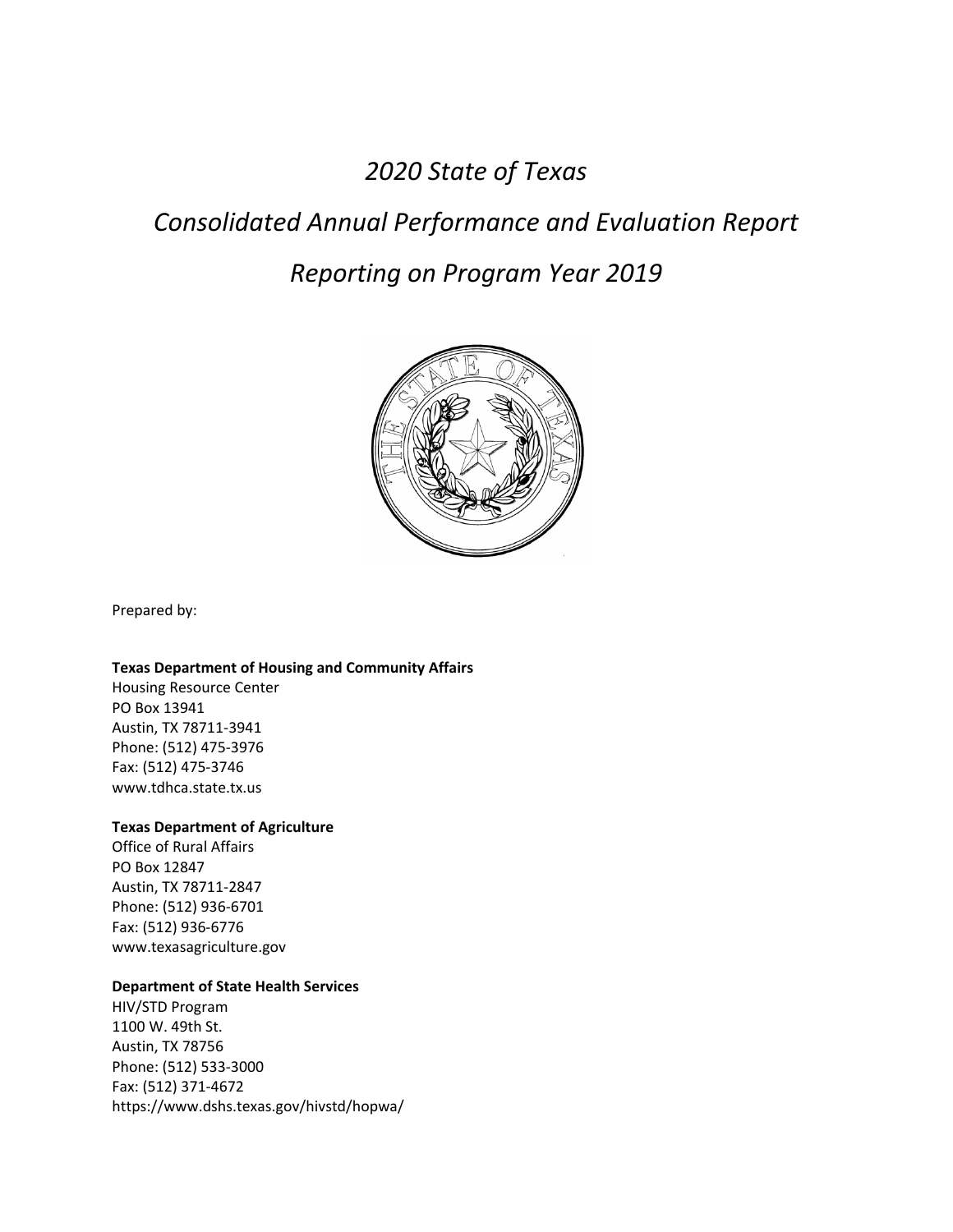# Contents

| CR-25 - Homeless and Other Special Needs 91.220(d, e); 91.320(d, e); 91.520(c) 31 |  |
|-----------------------------------------------------------------------------------|--|
|                                                                                   |  |
|                                                                                   |  |
|                                                                                   |  |
|                                                                                   |  |
|                                                                                   |  |
|                                                                                   |  |
|                                                                                   |  |
|                                                                                   |  |
|                                                                                   |  |
|                                                                                   |  |
|                                                                                   |  |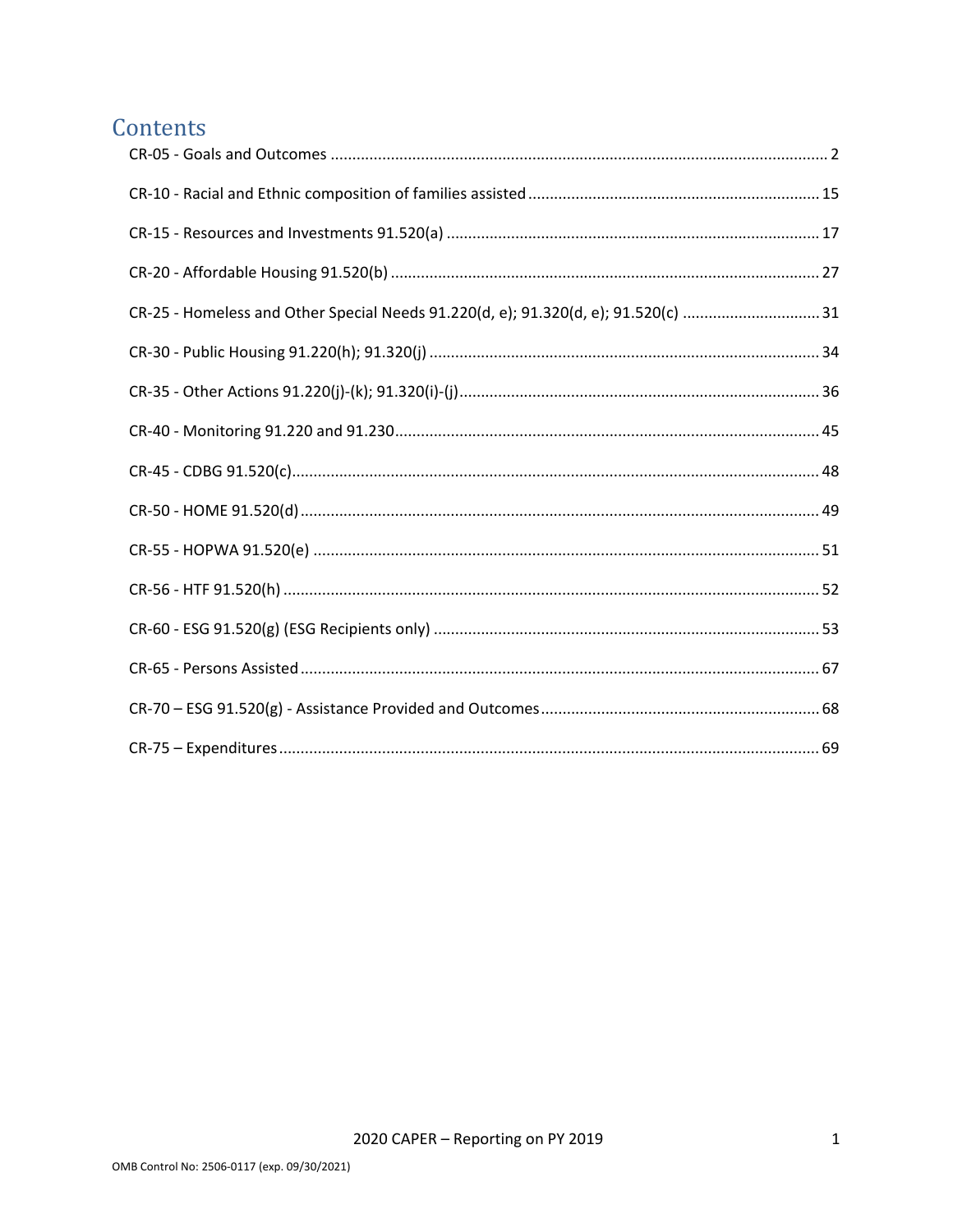# <span id="page-2-0"></span>**CR-05 - Goals and Outcomes**

# **Progress the jurisdiction has made in carrying out its strategic plan and its action plan. 91.520(a)**

This could be an overview that includes major initiatives and highlights that were proposed and executed throughout the program year.

The information contained in this Consolidated Annual Performance and Evaluation Report (CAPER or Report) provides an assessment of the State of Texas' progress towards meeting stated goals and objectives stated in the 2015-2019 Consolidated Plan and One Year Action Plan goals and objectives for Program Year (PY) 2019. The CAPER reports on Program Year 2019 (February 1, 2019, through August 31, 2020) for the following federal formula grant programs:

Community Development Block Grant (CDBG) HOME Investment Partnerships Program (HOME) Housing Opportunities for Persons with AIDS (HOPWA) Emergency Solutions Grant (ESG), and National Housing Trust Fund (NHTF)

The Texas Department of Housing and Community Affairs (TDHCA) administers HOME, ESG, and NHTF programs; the Texas Department of Agriculture (TDA) administers CDBG; and the Texas Department of State Health Services (DSHS) administers HOPWA. TDHCA coordinates the preparation of the State of Texas Consolidated Plan documents, including the CAPER.

For specific progress made by each of these programs, for reporting in accordance with the Violence Against Women Act (VAWA), and for reporting in accordance with Notice CPD 17-06: Using CPD Funds for Disaster Response and Recovery, see the narrative sections below Table 1 - Accomplishments - Program Year & Strategic Plan to Date.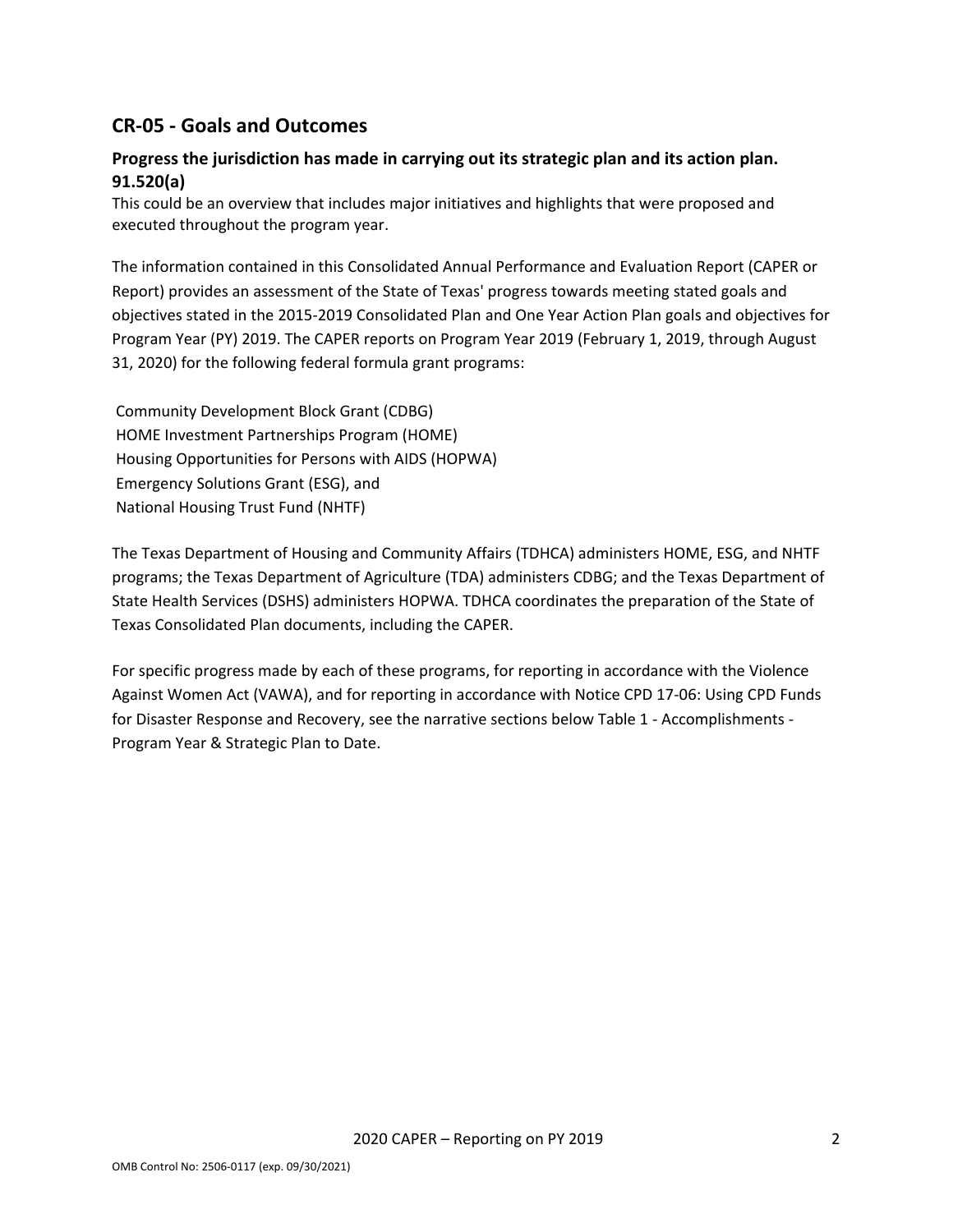# **Comparison of the proposed versus actual outcomes for each outcome measure submitted with the consolidated plan and explain, if applicable, why progress was not made toward meeting goals and objectives. 91.520(g)**

Categories, priority levels, funding sources and amounts, outcomes/objectives, goal outcome indicators, units of measure, targets, actual outcomes/outputs, and percentage completed for each of the grantee's program year goals.

| Goal                                            | Category                                                         | Source /<br><b>Amount</b>                   | Indicator                                                                                                     | Unit of<br><b>Measure</b> | <b>Expected</b><br><b>Strategic</b><br>Plan | Actual-<br><b>Strategic</b><br>Plan | Percent<br>Complete | <b>Expected</b><br>Program<br>Year | Actual-<br>Program<br>Year | Percent<br>Complete |
|-------------------------------------------------|------------------------------------------------------------------|---------------------------------------------|---------------------------------------------------------------------------------------------------------------|---------------------------|---------------------------------------------|-------------------------------------|---------------------|------------------------------------|----------------------------|---------------------|
| <b>CDBG Colonia</b><br>Self-Help<br>Centers     | Self-Help<br>Centers                                             | CDBG: \$                                    | Other                                                                                                         | Other                     | 72455                                       | 43224                               | 59.66%              | 14491                              | 6904                       | 47.64%              |
| <b>CDBG Colonia</b><br>Set-Aside                | Affordable<br>Housing<br>Non-Housing<br>Community<br>Development | <b>CDBG</b><br>Colonias<br>Set-aside:<br>\$ | Public Facility or<br>Infrastructure<br>Activities other<br>than<br>Low/Moderate<br>Income Housing<br>Benefit | Persons<br>Assisted       | 16740                                       | 16274                               | 97.22%              | 3348                               | 1195                       | 35.69%              |
| <b>CDBG Disaster</b><br>Relief / Urgent<br>Need | Non-Housing<br>Community<br>Development                          | CDBG: \$                                    | Public Facility or<br>Infrastructure<br>Activities other<br>than<br>Low/Moderate<br>Income Housing<br>Benefit | Persons<br>Assisted       | 661240                                      | 591234                              | 89.41%              | 132248                             | 44372                      | 33.55%              |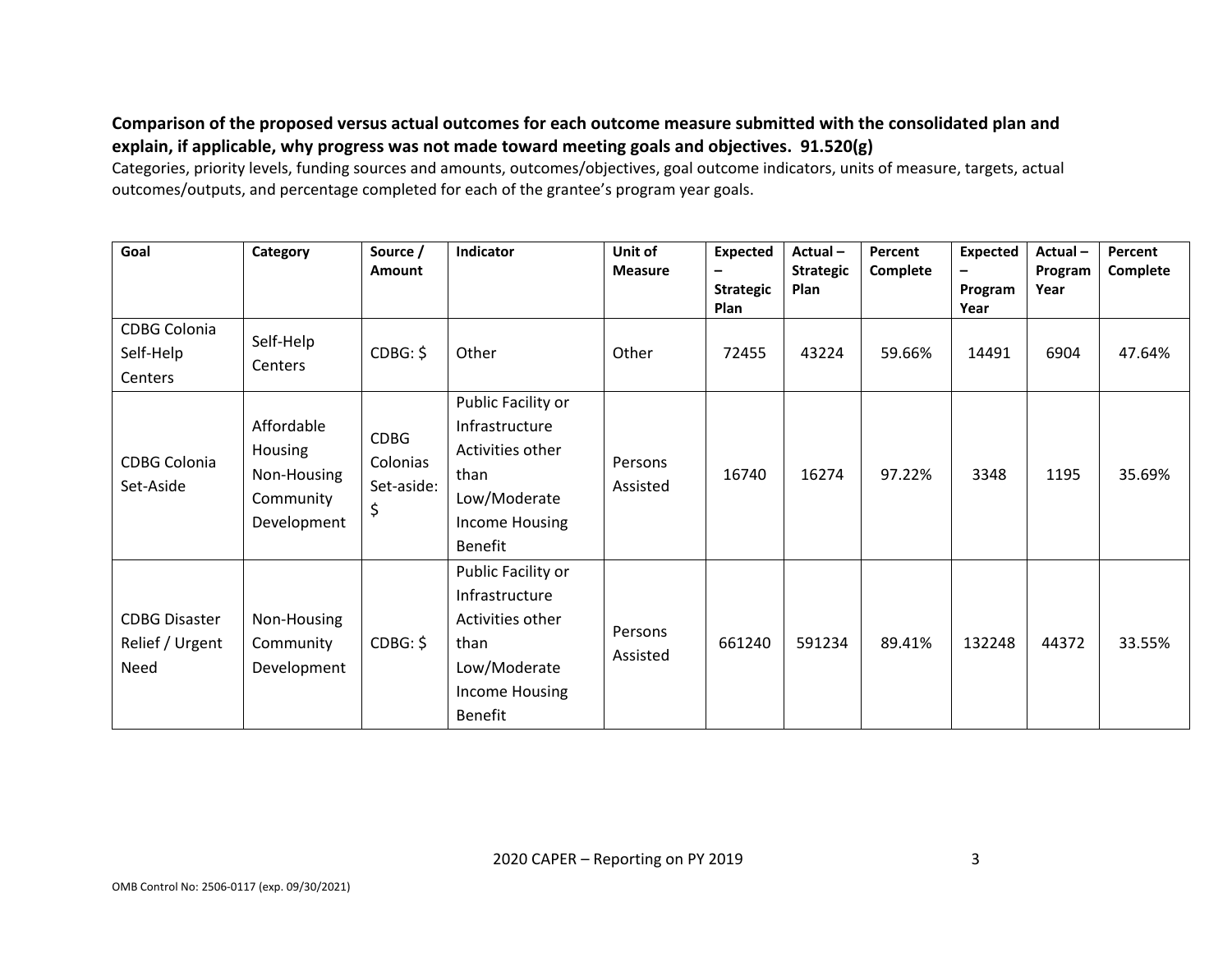| <b>CDBG Economic</b><br>Development            | Non-Housing<br>Community<br>Development<br>Economic<br>Development | CDBG: \$                                                 | Public Facility or<br>Infrastructure<br>Activities other<br>than<br>Low/Moderate<br><b>Income Housing</b><br>Benefit | Persons<br>Assisted | 66610   | 689076  | 1,034.49% | 14122  | 215450 | 1,525.63% |
|------------------------------------------------|--------------------------------------------------------------------|----------------------------------------------------------|----------------------------------------------------------------------------------------------------------------------|---------------------|---------|---------|-----------|--------|--------|-----------|
| <b>CDBG Economic</b><br>Development            | Non-Housing<br>Community<br>Development<br>Economic<br>Development | CDBG: \$                                                 | Jobs<br>created/retained                                                                                             | Jobs                | 4000    | 1998    | 49.95%    |        |        |           |
| CDBG Other<br>Construction                     | Non-Housing<br>Community<br>Development                            | CDBG: \$                                                 | Public Facility or<br>Infrastructure<br>Activities other<br>than<br>Low/Moderate<br><b>Income Housing</b><br>Benefit | Persons<br>Assisted | 1139215 | 1122992 | 98.58%    | 227843 | 244024 | 107.10%   |
| CDBG Planning /<br>Capacity<br><b>Building</b> | Non-Housing<br>Community<br>Development                            | CDBG: \$/<br><b>CDBG</b><br>Colonias<br>Set-aside:<br>\$ | Public Facility or<br>Infrastructure<br>Activities other<br>than<br>Low/Moderate<br>Income Housing<br>Benefit        | Persons<br>Assisted | 187695  | 95451   | 50.85%    | 37412  | 34348  | 91.81%    |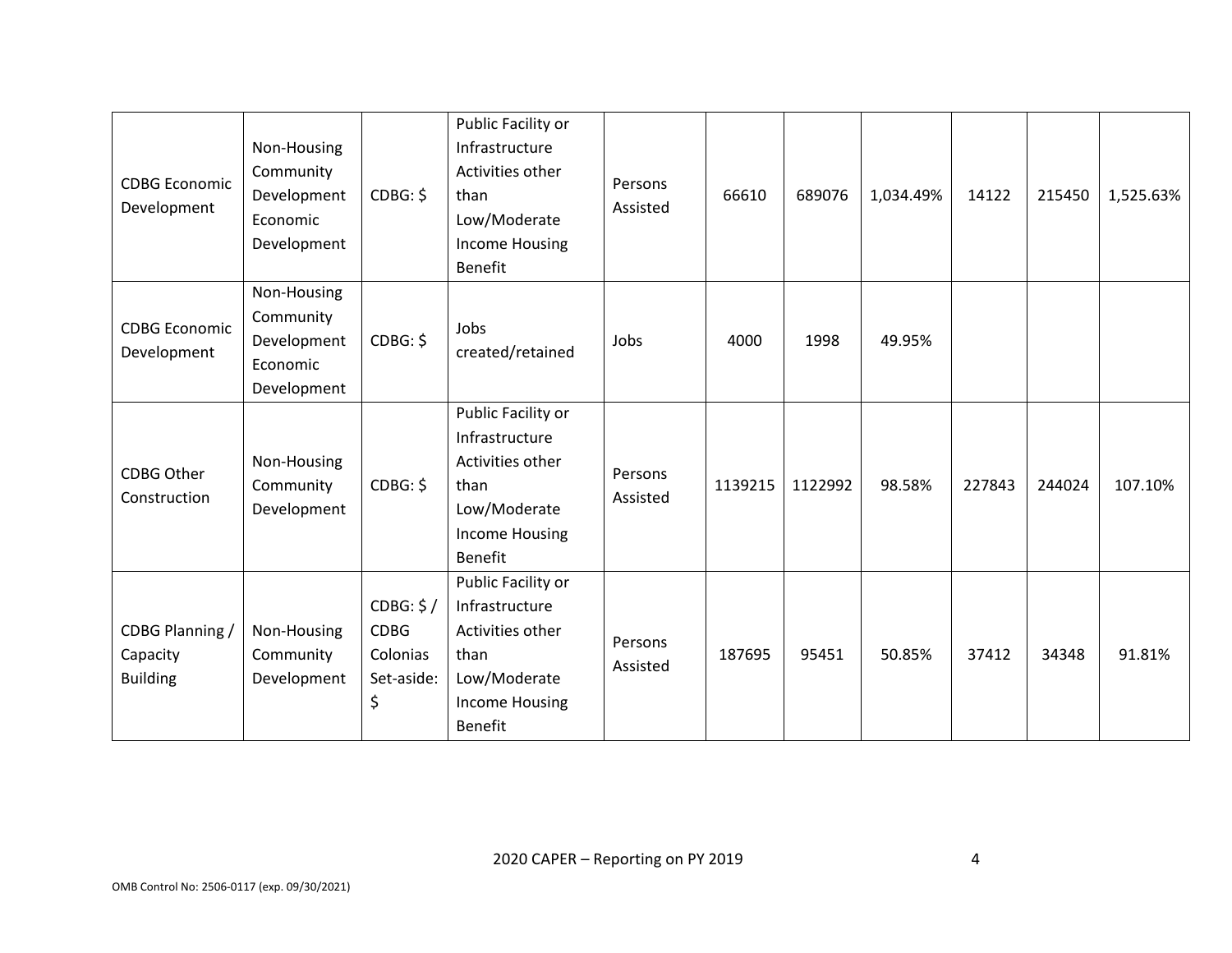| Construction of<br>single family<br>housing                         | Affordable<br>Housing<br>Non-<br>Homeless<br><b>Special Needs</b>        | HOME: \$  | Homeowner<br><b>Housing Added</b>                      | Household<br>Housing<br>Unit | 35    | 23    | 65.71%  | 8     | 13    | 162.50% |
|---------------------------------------------------------------------|--------------------------------------------------------------------------|-----------|--------------------------------------------------------|------------------------------|-------|-------|---------|-------|-------|---------|
| <b>HOME</b><br>Households in<br>new/rehabed<br>multifamily<br>units | Affordable<br>Housing<br>Non-<br>Homeless<br><b>Special Needs</b>        | HOME: \$  | Rental units<br>constructed                            | Household<br>Housing<br>Unit | 300   | 1154  | 384.67% | 131   | 180   | 137.40% |
| <b>HOME</b><br>Households in<br>new/rehabed<br>multifamily<br>units | Affordable<br>Housing<br>Non-<br><b>Homeless</b><br><b>Special Needs</b> | HOME: \$  | Rental units<br>rehabilitated                          | Household<br>Housing<br>Unit | 75    | 346   | 461.33% | 56    | 0     | 0.00%   |
| Homebuyer<br>assistance with<br>possible<br>rehabilitation          | Affordable<br>Housing<br>Non-<br>Homeless<br><b>Special Needs</b>        | HOME: \$  | <b>Direct Financial</b><br>Assistance to<br>Homebuyers | Households<br>Assisted       | 200   | 48    | 24.00%  | 15    | 10    | 66.67%  |
| <b>Homeless Goals</b>                                               | <b>Homeless</b>                                                          | $ESG:$ \$ | Tenant-based<br>rental assistance /<br>Rapid Rehousing | Households<br>Assisted       | 22850 | 4548  | 19.90%  | 918   | 1071  | 116.67% |
| <b>Homeless Goals</b>                                               | Homeless                                                                 | $ESG:$ \$ | <b>Homeless Person</b><br>Overnight Shelter            | Persons<br>Assisted          | 53555 | 85454 | 159.56% | 11132 | 32206 | 289.31% |
| <b>Homeless Goals</b>                                               | Homeless                                                                 | $ESG:$ \$ | Homelessness<br>Prevention                             | Persons<br>Assisted          | 31240 | 17349 | 55.53%  | 3080  | 5396  | 175.19% |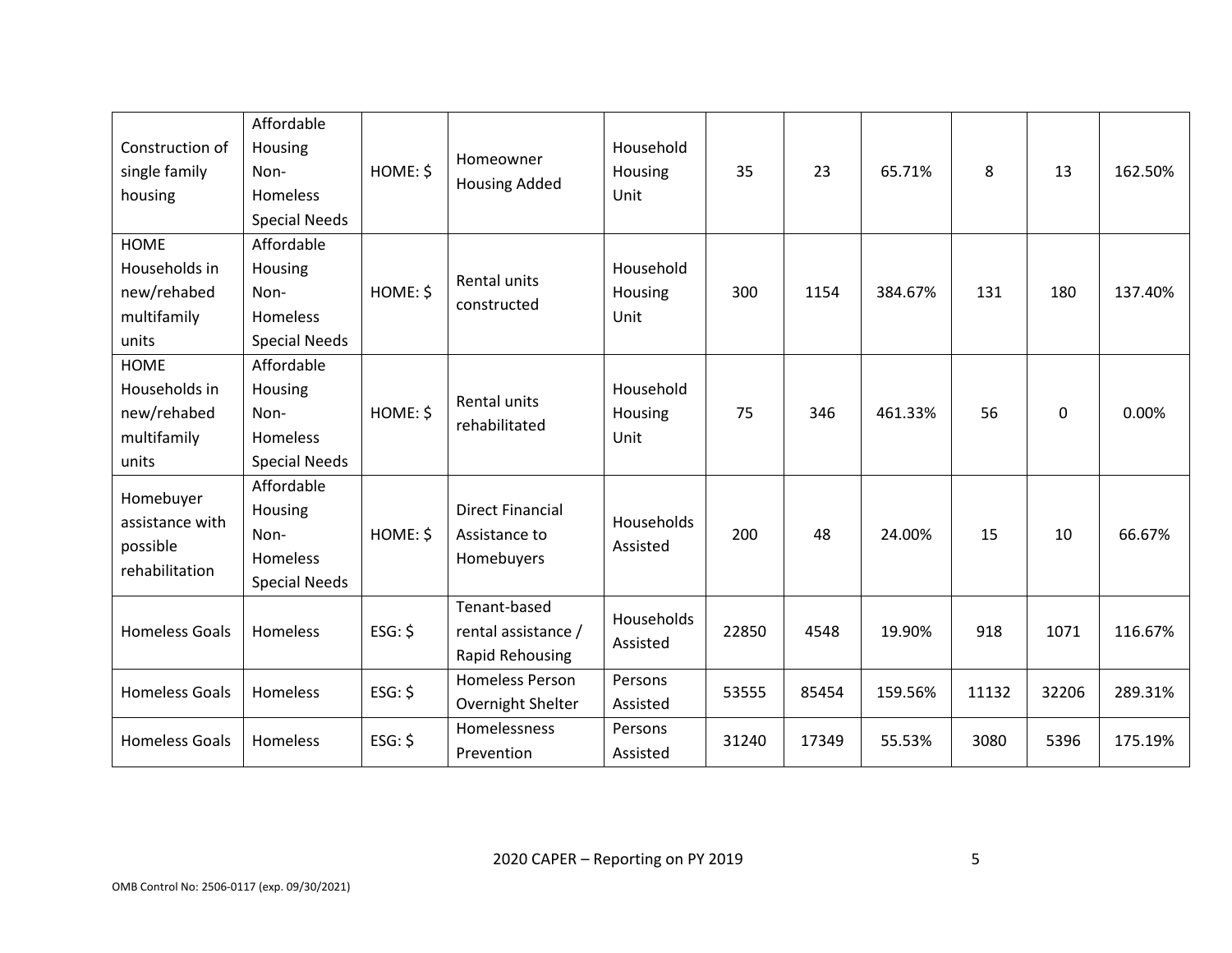|                      | Affordable           |          |                                  |                 |              |                |      |     |             |      |
|----------------------|----------------------|----------|----------------------------------|-----------------|--------------|----------------|------|-----|-------------|------|
| HOPWA Facility-      | Housing              |          |                                  |                 |              |                |      |     |             |      |
| <b>Based Housing</b> | Homeless             | HOPWA:   | HIV/AIDS Housing<br>Operations   | Household       |              | 197            |      | 93  |             | 162% |
| Subsidy              | Non-                 | \$349499 |                                  | Housing<br>Unit | $\mathbf 0$  |                |      |     | 151         |      |
| Assistance           | Homeless             |          |                                  |                 |              |                |      |     |             |      |
|                      | <b>Special Needs</b> |          |                                  |                 |              |                |      |     |             |      |
|                      | Affordable           |          | Public service                   |                 |              |                |      |     |             |      |
| <b>HOPWA</b>         | Housing              |          | activities other than            |                 |              |                |      |     |             |      |
| Housing              | Homeless             | HOPWA:   |                                  | Persons         | 80           |                |      | 80  | $2^{\circ}$ | 2.5% |
| Information          | Non-                 | \$       | Low/Moderate                     | Assisted        |              | $\overline{2}$ | 2.5% |     |             |      |
| Services             | Homeless             |          | Income Housing<br><b>Benefit</b> |                 |              |                |      |     |             |      |
|                      | <b>Special Needs</b> |          |                                  |                 |              |                |      |     |             |      |
| <b>HOPWA</b>         | Affordable           |          | Public service                   |                 |              |                |      |     |             |      |
| Permanent            | Housing              | HOPWA:   | activities other than            | Persons         |              |                |      |     |             |      |
| Housing              | Non-                 | \$       | Low/Moderate                     | Assisted        | 65           | 418            | 643% | 149 | 190         | 127% |
| Placement            | Homeless             |          | Income Housing                   |                 |              |                |      |     |             |      |
| Assistance           | <b>Special Needs</b> |          | <b>Benefit</b>                   |                 |              |                |      |     |             |      |
|                      | Affordable           |          |                                  |                 |              |                |      |     |             |      |
| <b>HOPWA Project</b> | Housing              | HOPWA-   |                                  |                 |              |                |      |     |             |      |
| Sponsor              | Non-                 | CV: \$   | Other                            | Other           | $\mathbf{0}$ | $\mathbf 0$    |      |     |             |      |
| Administration       | Homeless             |          |                                  |                 |              |                |      |     |             |      |
|                      | <b>Special Needs</b> |          |                                  |                 |              |                |      |     |             |      |
|                      | Affordable           |          |                                  |                 |              |                |      |     |             |      |
| <b>HOPWA</b>         | Housing              | HOPWA:   |                                  |                 |              |                |      |     |             |      |
| Resource             | Non-                 | \$14000  | Other                            | Other           | 0            | 0              |      |     |             |      |
| Identification       | Homeless             |          |                                  |                 |              |                |      |     |             |      |
|                      | <b>Special Needs</b> |          |                                  |                 |              |                |      |     |             |      |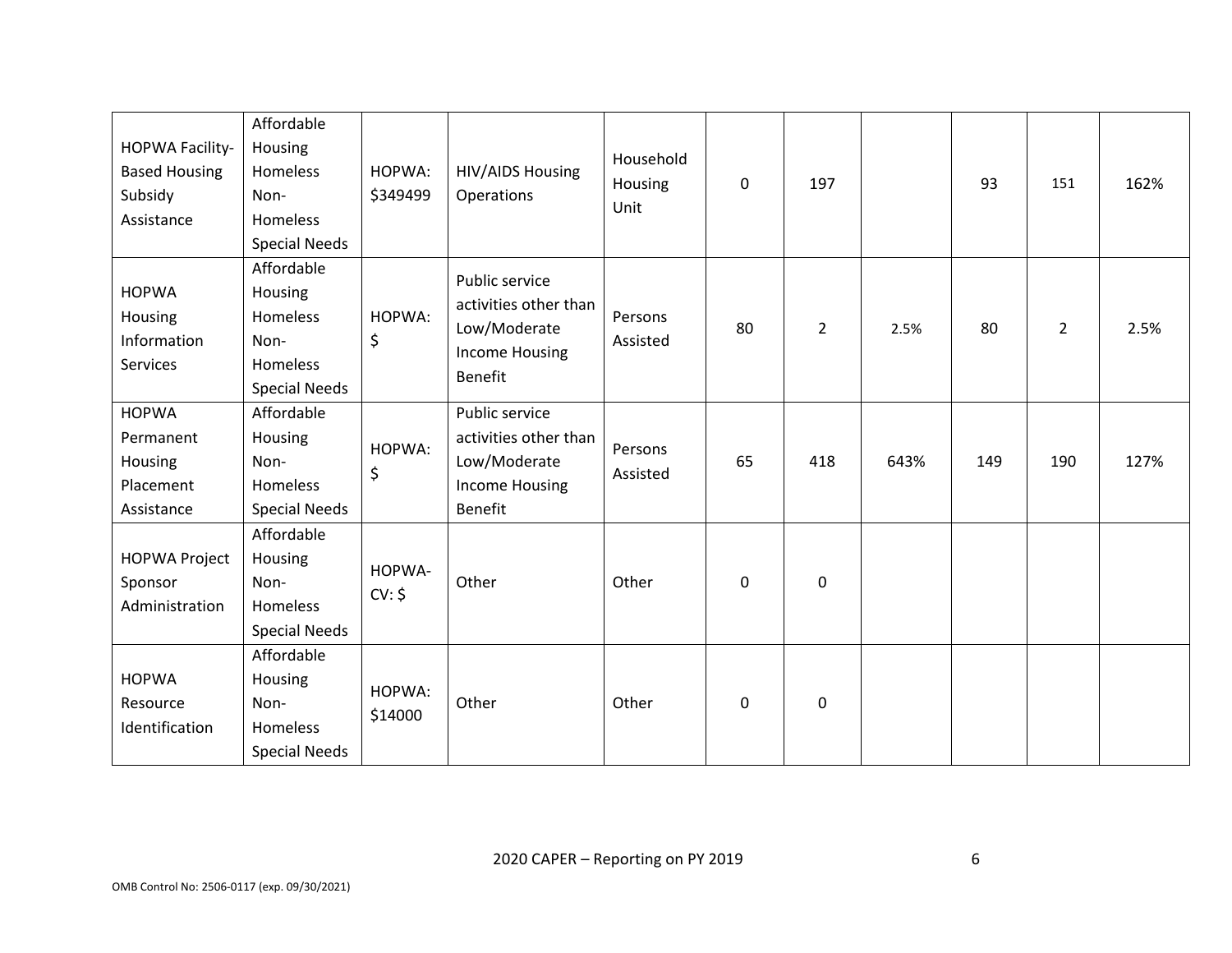| <b>HOPWA Short-</b><br>Term Rent,<br>Mortgage, &<br><b>Utilities Asst</b> | Affordable<br>Housing<br>Non-<br>Homeless<br><b>Special Needs</b>        | HOPWA:<br>\$                 | Homelessness<br>Prevention                                                                                                  | Persons<br>Assisted          | 2350 | 2367 | 100.72% | 541  | 559  | 0.00%   |
|---------------------------------------------------------------------------|--------------------------------------------------------------------------|------------------------------|-----------------------------------------------------------------------------------------------------------------------------|------------------------------|------|------|---------|------|------|---------|
| <b>HOPWA Tenant-</b><br><b>Based Rental</b><br>Assistance                 | Affordable<br>Housing<br>Non-<br>Homeless<br><b>Special Needs</b>        | HOPWA:<br>\$                 | Tenant-based<br>rental assistance /<br>Rapid Rehousing                                                                      | Households<br>Assisted       | 2200 | 2731 | 124%    | 706  | 701  | 99%     |
| HOPWA-Funded<br>Supportive<br>Services                                    | Affordable<br>Housing<br>Non-<br><b>Homeless</b><br><b>Special Needs</b> | HOPWA:<br>\$                 | Public Facility or<br>Infrastructure<br>Activities other<br>than<br>Low/Moderate<br><b>Income Housing</b><br><b>Benefit</b> | Persons<br>Assisted          | 4450 | 5234 | 117%    | 1271 | 1446 | 113%    |
| <b>NHTF</b><br>households in<br>new multifamily<br>units                  | Affordable<br>Housing<br>Non-<br>Homeless<br><b>Special Needs</b>        | Housing<br>Trust<br>Fund: \$ | Rental units<br>constructed                                                                                                 | Household<br>Housing<br>Unit | 75   | 69   | 92.00%  | 58   | 28   | 48.28%  |
| Rehabilitation<br>of single family<br>housing                             | Affordable<br>Housing<br>Non-<br><b>Homeless</b><br><b>Special Needs</b> | HOME: \$                     | Homeowner<br>Housing<br>Rehabilitated                                                                                       | Household<br>Housing<br>Unit | 330  | 691  | 209.39% | 101  | 166  | 164.36% |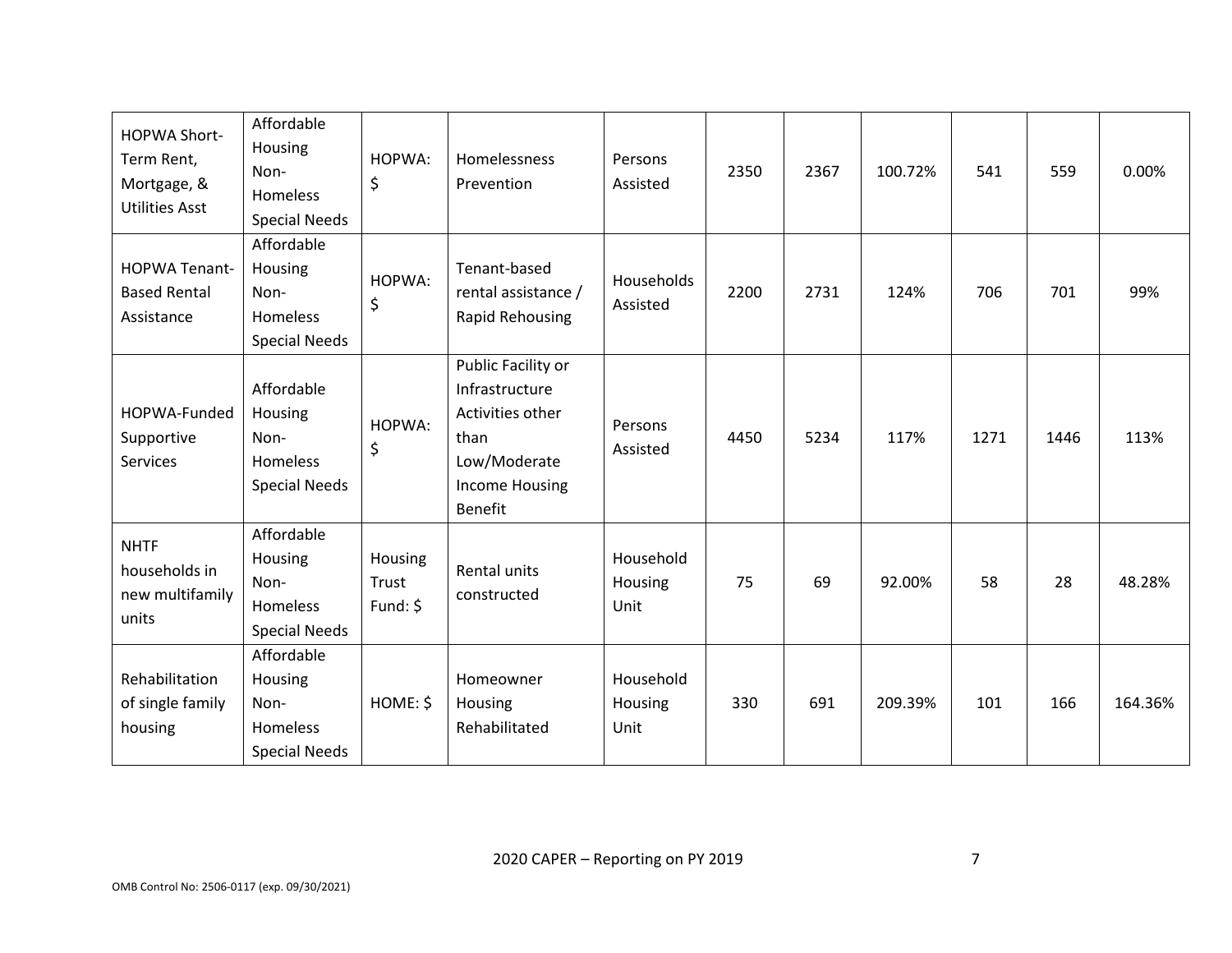| Tenant-Based    | Affordable           |          |                     |            |      |      |        |     |     |         |
|-----------------|----------------------|----------|---------------------|------------|------|------|--------|-----|-----|---------|
| Rental          | <b>Housing</b>       |          | Tenant-based        | Households |      |      |        |     |     |         |
| Assistance with | Non-                 | HOME: \$ | rental assistance / | Assisted   | 2550 | 1644 | 64.47% | 260 | 507 | 195.00% |
| HOME funding    | <b>Homeless</b>      |          | Rapid Rehousing     |            |      |      |        |     |     |         |
|                 | <b>Special Needs</b> |          |                     |            |      |      |        |     |     |         |

**Table 1 - Accomplishments – Program Year & Strategic Plan to Date**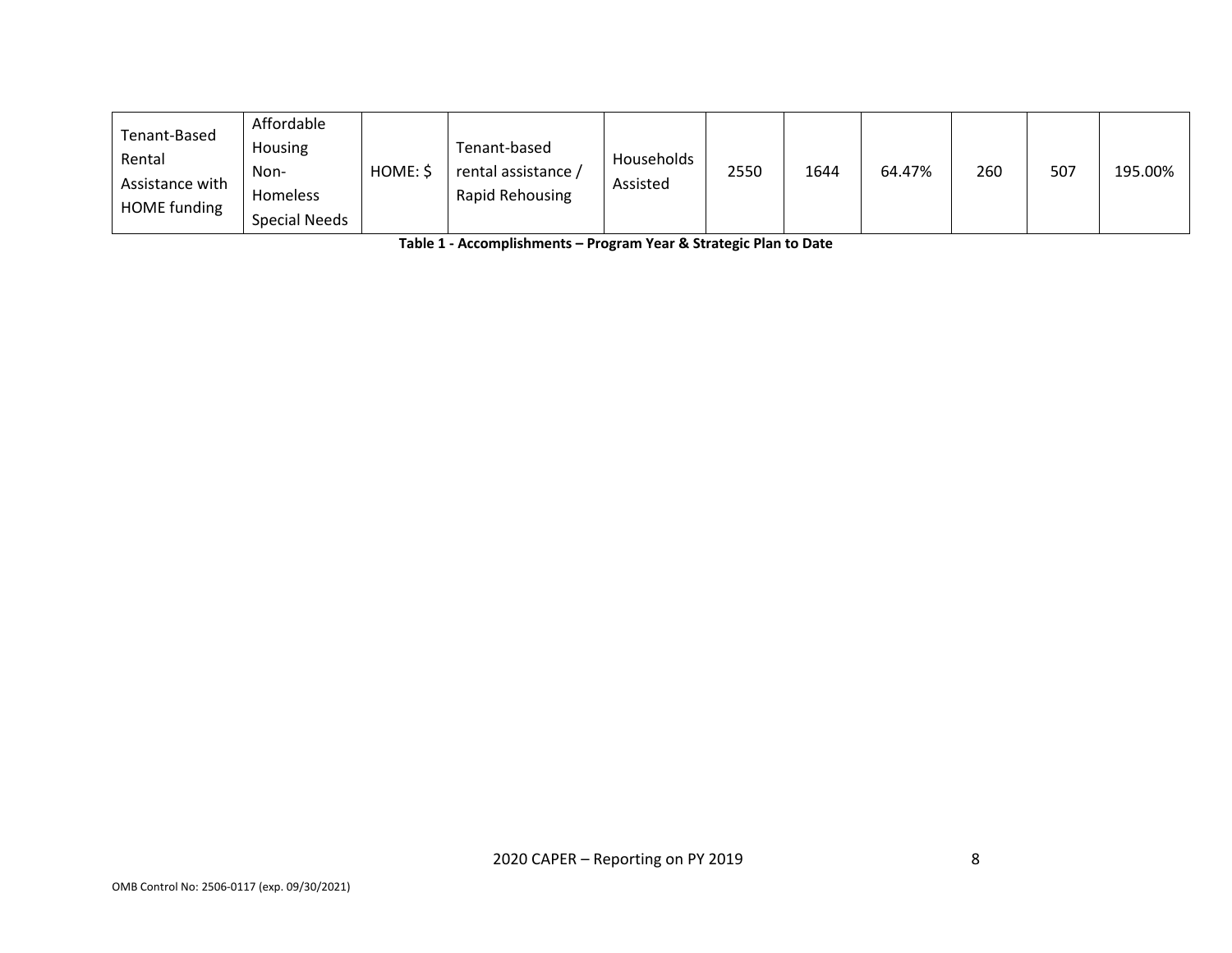# **Assess how the jurisdiction's use of funds, particularly CDBG, addresses the priorities and specific objectives identified in the plan, giving special attention to the highest priority activities identified.**

Texas CDBG has continued to address community development needs in rural Texas in carrying out the PY 2019 Action Plan. The vast majority of funding is required to be used to benefit low- to moderateincome areas, and the funding is awarded competitively with significant consideration for regional and local priorities, ensuring that the projects most important to communities are successful.

A rider to the TDA state appropriation retains 2.5% of the total annual CDBG allocation for the operation of colonia self-help centers in seven border counties, in addition to the 10% federally mandated colonia set-aside. The self-help centers, overseen by TDHCA's Office of Colonia Initiatives, made two awards in 2019, totaling \$1,700,000 and benefitting 6,904 persons.

Eight awards were made using the Colonia Fund: Construction program. The \$6.8 million awarded will address basic human needs, including first-time water and sewer services, and other utility improvements, along with associated local administration costs. TDA increased the maximum grant award beginning in PY 2019 to allow counties to provide these critical improvements to communities that are very difficult to access.

CDBG OTHER CONSTRUCTION - INFRASTRUCTURE IMPROVEMENTS The Community Development (CD) Fund is the largest fund in the CDGB program. Under the CD Fund, grants are awarded on a competitive basis to address public facilities and housing needs such as sewer and water system improvements, street and drainage improvements, and projects designed to bring existing services up to at least state minimum standards. Of the 257 contracts awarded in PY 2019, 155 grants totaling \$almost \$47 million were funded by the CD fund. Of these, over 73% of construction activity funds will providewater and sewer improvement activities, and another 22% will address road improvement activities.

Planning and capacity activities are important to assist small communities in identifying and prioritizing community development needs. The Planning Capacity Fund for PY 2019 included 16 grants totaling \$598,360, and the Colonia Fund: Planning program provided \$48,500 for two additional grants to provide similar planning services in colonia communities.

## URGENT NEED

The State Urgent Need fund provides assistance for recovery from natural disasters and funds projects that resolve threats to the public health and/or safety of local residents in rural areas. Although historically an important part of the TxCDBG program, the challenges of partnering with multiple funding sources for severely impacted communities led TDA to redesign the program during this reporting period. Five grants totaling nearly \$1.7 million were awarded under the legacy Disaster Relief Fund, and TDA began offering the State Urgent Need fund in February 2020 to assist communities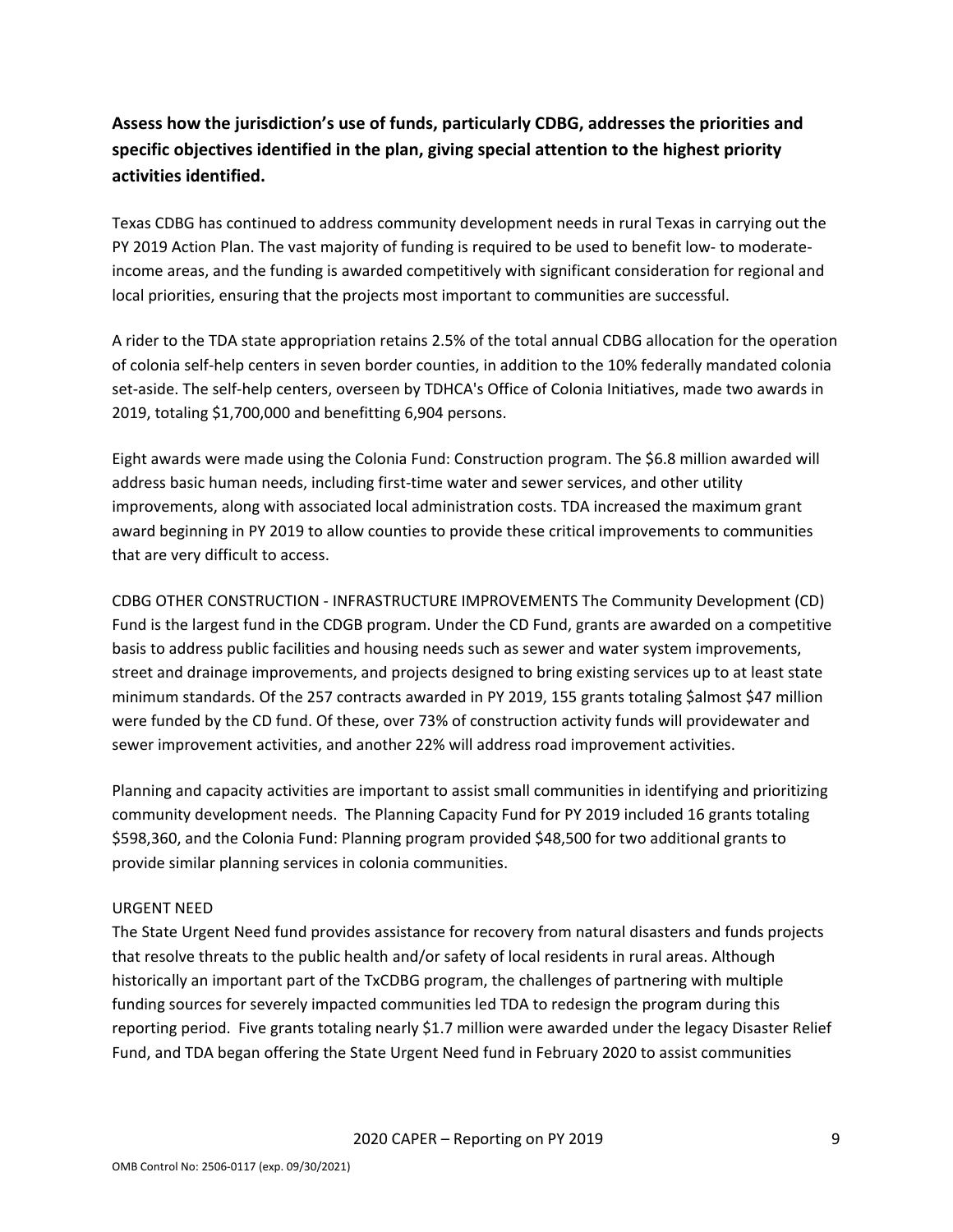impacted by more localized disaster events.

### **CDBG Use of State Funds (cont.)**

### ECONOMIC DEVELOPMENT

In PY2019, CDBG funded two types of economic development projects, known as the Texas Capital Fund. Seven contracts totaling \$4.5 million were awarded to create and/or retain 352 jobs under the Real Estate and Infrastructure programs, with at least 51% of those jobs to be held by low- and moderate-income workers. The aggregate cost per job created or retained through these contracts is approximately \$12,750. An additional \$9.6 million was awarded to contracts under the Main Street Program and the Downtown Revitalization Program to stimulate economic development in rural Texas downtown areas.

#### **HOME Progress made in carrying out its strategic plan and its action plan**

For the HOME Program, the state has made significant progress toward meeting needs identified in the Needs Assessment. The goals have been met by the timely programming and reprogramming of funds toward areas of demonstrated need and capacity. HOME allocation priorities are first met through a regional dispersion of funds in accordance with Tex. Govt Code §2306.111 which requires a Regional Allocation Formula (RAF) to allocate HOME funding. The RAF is adjusted annually using the most recent data from the Census Bureau to prioritize funding according to needs identified in the Consolidated Plan, including number of persons who live at or under 200% of the poverty line; number of households with rent or mortgage payments that exceed 30% of income; number of units with more than one person per room; and vacant units for rent or for sale. In addition, local administrators of TDHCA's HOME funds target assistance to special needs populations as identified through the consolidated planning progress such as the elderly, persons with disabilities, colonia residents, farmworkers, homeless populations, veterans, as well as other special needs groups identified in the Consolidated Plan. In most activity types, TDHCA's HOME Program performance exceeded expectations, in part due to the extended Program Year. Overall, the HOME Program exceeded its PY 2019 goals for households served. Of the six categories measured for performance, four substantially exceeded goals. The two programs that did not meet their goals for PY2019 include Homebuyer Assistance, and rehabilitation of rental housing. TDHCA has removed homebuyer downpayment assistance as an activity due to diminished demand in its upcoming Consolidated Plan, and plans to offer a limited amount of funding for a new activity which allows for homebuyer assistance in conjunction with new construction. Rental rehabilitation did under perform in PY2019, but new construction of rental housing exceeded its goal, and there was not a negative impact overall on the number of rental units made available though the HOME Program.

#### **ESG Progress made in carrying out its strategic plan and its action plan**

ESG subrecipients exceeded the targets in each category, in part due to the lengthened Program Year for 2019. In addition, TDHCA annually reevaluates its reporting structure, working toward ensuring that numbers are not duplicated, and that data quality is reliable. TDHCA will work with subrecipients to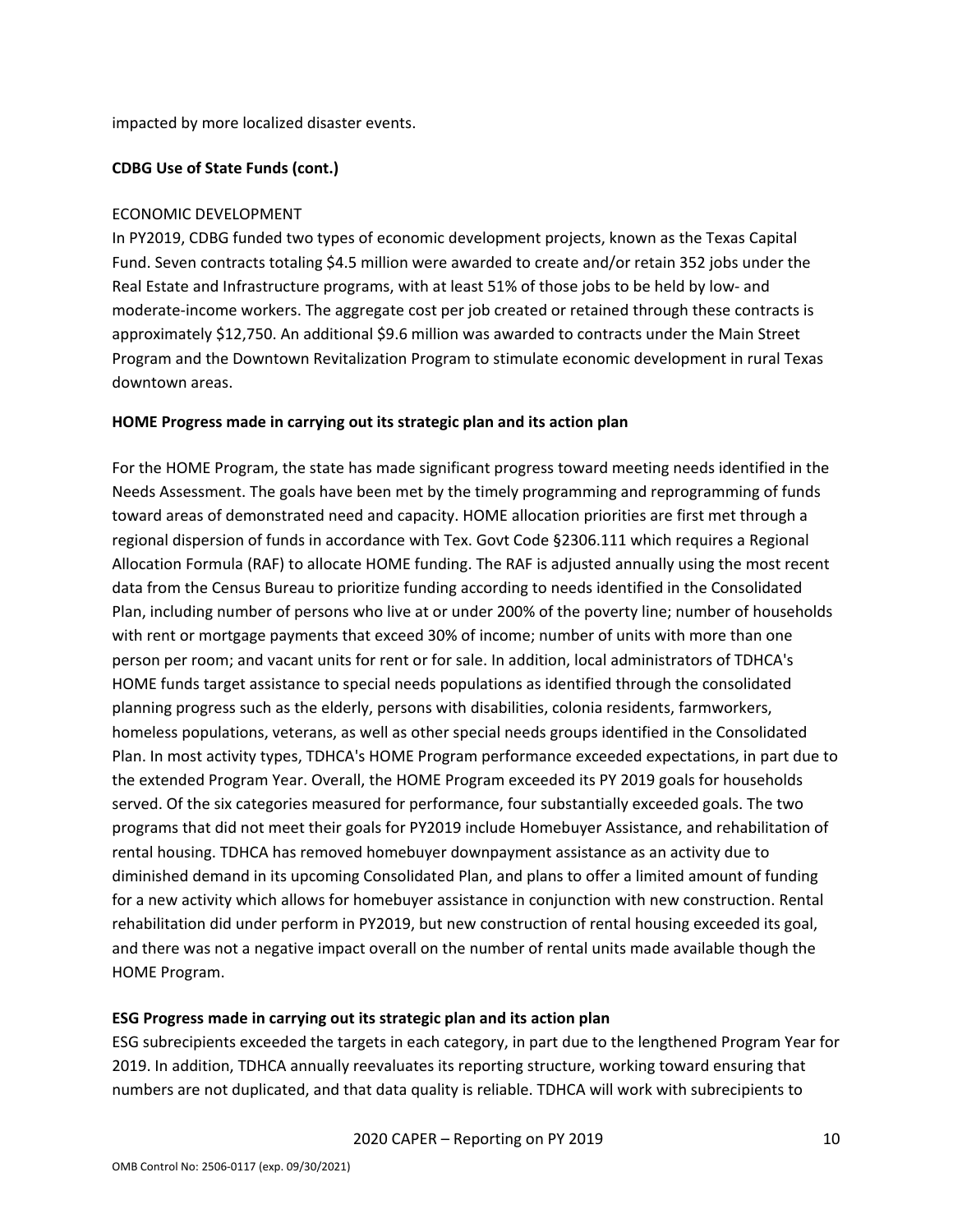ensure that households served are identified with the appropriate assistance type, as inaccuracies in subrecipient classification of assistance type may be causing reporting discrepencies.

#### **HOPWA Progress made in carrying out its strategic plan and its action plan**

In the budget submitted on the 2019 OYAP, DSHS reserved \$110,637.00 for administrative expenses – less than three percent of the HOPWA 2019 award – in order to redirect further funds to HOPWA activities. For HOPWA 2019, Administrative Agency (AA) contracts totaled \$5,580,602.00 for the program year. Of the \$5,580,602.00 contractual budget, \$5,532,080.47 was expended (99 percent). Of the \$5,691,239.00 total budget, \$5,642,717.47 was expended (99 percent). HUD implemented a modernized version of the HOPWA formula allocation methodology during HOPWA 2017 to better reflect current HIV epidemic trends. Based on projections supplied by HUD during the HOPWA Institute in Tampa, Florida, Texas stood to gain formula grant funds over the next five years. In HOPWA 2018, DSHS' formula grant award was \$3,914,680.00 and in HOPWA 2019, DSHS' formula grant award was \$4,422,464.00, an increase of \$507,784.00 (13 percent). The HOPWA 2019 formula grant award represented the largest year-over-year formula grant award increase DSHS had ever received. HOPWA 2019 expenditures reached 99 percent of the total budget and overall expenditures increased from \$3,900,038.76 in HOPWA 2018, to \$5,642,717.47 in HOPWA 2019, an increase of \$1,742,678.71 (45 percent). During the HOPWA 2019 program year, DSHS liquidated the HOPWA 2017 and 2018 formula award balances. These additional funds helped DSHS, AAs, and Project Sponsors adapt to anticipated additional funding from formula modernization and build service capacity at the local level for a longterm increase in expenditures. The additional funding also helped to fund the transition from a 02/01 – 01/31 program year to a 09/01 – 08/31 program year. For direct housing assistance (TBRA, STRMU, FBHA, and PHP), \$4,338,726.98 was budgeted and \$4,301,401.17 was expended (99 percent). Individually, TBRA was budgeted at \$3,264,105.49 with \$3,245,678.23 expended (99 percent); STRMU was budgeted at \$603,358.03 with \$603,358.03 expended (100 percent); FBHA was budget at \$325,374.38 with \$307,090.46 expended (94 percent), and PHP was budgeted at \$145,889.08 with \$145,274.45 expended (100 percent). HOPWA expenditures per TBRA household averaged \$4,630.07 over the 19-month transitional program year (\$3,430.43 in 2018) and \$1,079.35 per STRMU household over the 19-month transitional program year (\$1,133.44 in 2018). The Supportive Services budget was \$998,774.00 with \$987,578.28 expended (99 percent). Because housing case management is sometimes combined with case management funded by the Ryan White HIV/AIDS program, a significant amount of housing supportive services are leveraged from the Ryan White program and other funding sources. Project Sponsors are permitted to use up to 7 percent of their contract allocation for administrative costs, which is cumulatively \$390,642.14. Project Sponsors budgeted less than 7 percent of the contractual allocation (\$240,364.75) to utilize more funds for direct services and expended \$240,364.75, which is 4 percent of the total contractual allocation and 100 percent of the actual budgeted amount. In the HOPWA 2019 program year, DSHS served 701 households with TBRA (99 percent of the 706 OYAP goal), 559 households with STRMU (103 percent of the 541 OYAP goal), 151 households with FBHA (162 percent of the 93 OYAP goal) 190 households with PHP (126 percent of the 149 OYAP goal) for a total of 1,461 unduplicated households. Of the 1,461 households served, 1,446 households also received HOPWA-funded Supportive Services (114 percent of the 1,271 OYAP goal). All HOPWA clients receive supportive services at some level, but some supportive services for clients were leveraged with other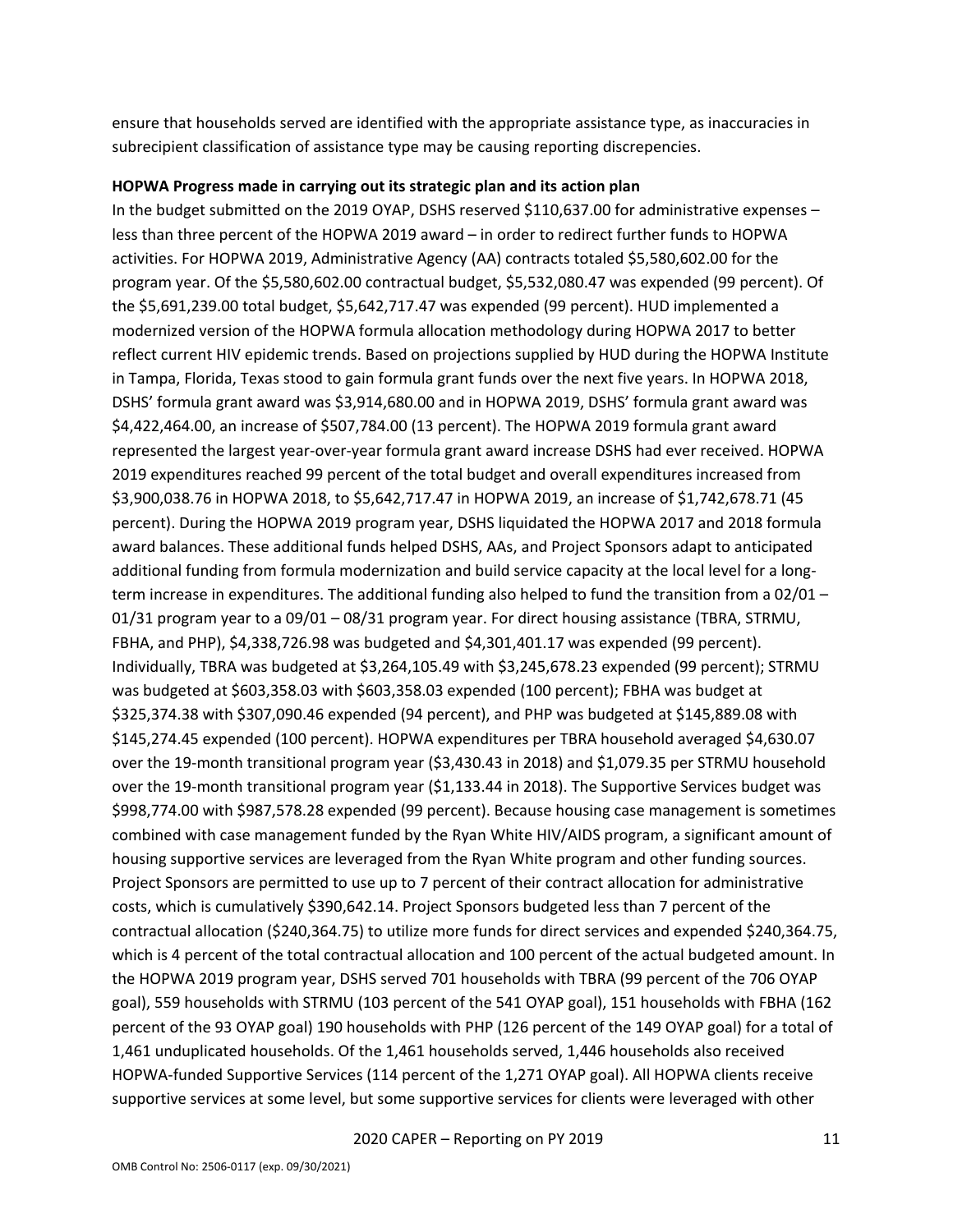funding sources and were not counted in this report. Overall, the HOPWA program was very successful in the 2019 program year.

### **HOPWA use of State Funds**

DSHS' 2019 HOPWA federal formula award was \$4,422,464.00. In addition to funding from the 2019 award, DSHS allocated remaining funding from the 2017 and 2018 awards. In the State's 2019 One-Year Action Plan (OYAP), DSHS proposed to serve 706 TBRA, 541 STRMU, 93 FBHA, and 149 PHP households with housing assistance, and to provide 1,271 households with Supportive Services and 37 households with Housing Information Services. DSHS utilized an allocation formula based on prior allocations, historical expenditures, performance data, and reported waitlists. Funds were allocated to address the housing needs in areas with greater evidence of unmet need for HOPWA services. During the program year, DSHS reallocated activity funds and adjusted household goals within and between HSDAs to meet changing needs. At the end of the 2019 program year, there were 274 households on TBRA waitlists, 63 households on STRMU waitlists, and 1 household on FBHA waitlists. Of STRMU waitlisted clients, 32 were waiting for rental assistance, 29 were waiting for mortgage assistance, and 2 were waiting for utility assistance. Total waitlisted households increased from 274 in 2018 to 338 in 2019, a 23 percent increase. This increase is due, in part, to budget constraints from lengthening the state's 2019 CPD program year by an additional seven months and the increased demand for housing assistance services created by the economic impact of COVID-19. After gathering feedback from AAs, DSHS allocated the Fiscal Year 2019 formula increase to assist in reducing the waitlists in the current program year. The majority of Project Sponsors (17 of 30) did not have waitlists compared to 21 of 29 without waitlists in 2018. Many TBRA clients depend on HOPWA for extended periods of time because they are unable to transition to other affordable and stable housing. This can prevent new TBRA clients from receiving assistance and contribute to extended waitlists. Continued collaboration with AAs and Project Sponsors to reduce and/or eliminate waitlists will again be a priority in 2020.

## **NHTF Progress made in carrying out its strategic plan and its action plan**

All \$4,310,528.40 in non-administrative PY 2016 funds, \$7,972,864.20 in non-administrative PY 2017 funds, and \$11,051,176.50 in PY 2018 non-administrative funds have been awarded and committed to thirteen developments proposing new construction. Construction has been completed on three properties and is underway on the other ten properties. All of the non-administrative PY 2016 funds have been drawn, while the majority of non-administrative PY 2017 and 2018 funds are remaining to be drawn. The \$23,334,569.10 in non-adminstrative PY 2016, 2017, and 2018 funds will assist in the creation of 1,539 units, 183 of which will be HTF-restricted units. None of the \$9,860,791.50 in nonadministrative PY 2019 funds or \$14,956,117.20 in non-administrative PY 2020 funds have been committed yet. TDHCA anticipates committing these funds over the next twelve months.

## **Reporting in accordance with Notice CPD 17-06: Using CPD Funds for Disaster Response and Recovery**

FEMA DR-4322-TX (Texas Hurricane Harvey)During PY 2019, the State of Texas continued to be impacted by Hurricane Harvey. For ESG, after Hurricanes Harvey, Irma, and Maria during the summer of 2017, the U.S. Department of Housing and Urban Development (HUD) offered TDHCA waivers related to ESG for

2020 CAPER – Reporting on PY 2019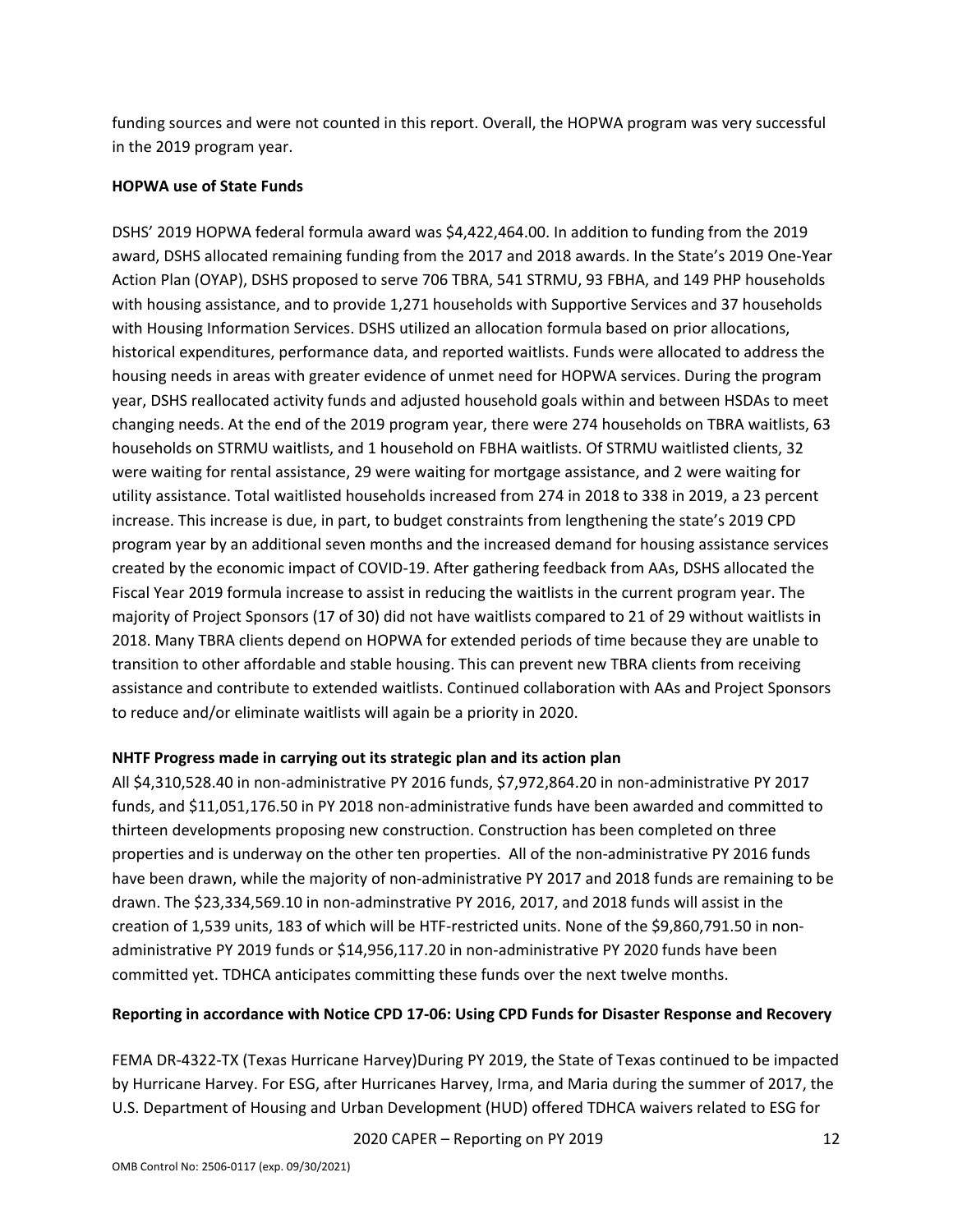recovery. After informing HUD that TDHCA would accept waivers, TDHCA offered its ESG subrecipients two waivers. The only waiver utilized in PY2019 waived the restriction that units have rents at or below Fair Market Rent for households that: (1) have registered with FEMA as affected by Hurricanes Harvey, Maria, or Irma; (2) are renting or that execute a lease for any rent amount that becomes due between October 30, 2017, and October 12, 2019; and (3) are in a unit located in an individual assistance county under FEMA-DR-4322 (Hurricane Harvey). During PY2019, ESG subrecipients have reported that eleven households utilized the waiver of the FMR. FEMA DR-4485-TX (COVID-19 Pandemic)In response to a disaster declaration issued by the Governor of the State of Texas on March 13, 2020, DR-4485-TX was federally declared on March 25, 2020, with an incident period beginning January 20, 2020, covered each of the 254 counties in the State of Texas. TDHCA accepted all waivers offered for the ESG Program in the March 31st CPD memo, and all waivers offered in the April 10th CPD memos for the HOME Program. Additionally, TDHCA has been allocated substantial funding for ESG under the CARES Act. As of the close of PY2019, the first allocation of ESG CARES has been awarded in accordance with the amendment to the One-Year Action Plan, and reporting for expenditures by subrecipeints is underway. For ESG, as of the close of PY2019, 12 housholds have been assisted though the new definion of at-risk of homelessness provided in the CARES Act with ESG CARES funding. Twenty four households have been assisted utilizing the waiver of the FMR outlined in the March 31st CPD memo. For HOME, waivers granted in the April 10th CPD memos were utilized to provide emergency rental assistance under Tenant-Based Rental Assistance. A total of 84 households were assisted utilizing the emergency TBRA program during PY2019.

#### **Reporting in accordance with the Violence Against Women Act (VAWA)**

TDHCA has a VAWA Emergency Transfer Plan for its HOME and NHTF developments funded after December 2016. During this reporting period, TDHCAs Compliance Division did not receive any emergency transfer requests. TDHCAs ESG Program has an update on Emergency Transfer Plan requests for persons protected under VAWA. ESG subrecipients reported a total of 7 people assisted through Emergency Transfer Plan requests between February 1, 2019 and August 31, 2020, as listed below.

#### Bay Area Turning Point (2)

Both participants were offered emergency shelter, legal advocacy, safety planning, referrals, and the appropriate VAWA paperwork during the emergency transfer process. One client decided that that she would prefer to stay in the unit that she was already occupying instead of relocating. Bay Area Turning Point continued to provide the individual with rental assistance, case management, and safety planning until the end of her term. The other client fled out of state to stay with family and did not return to her unit. Staff provided this client with safety planning prior to her exit from the program.

#### La Posada Providencia (1)

During the initial intake process our case manager at the time realized that the client was suffering from severe sexual and domestic violence abuse. La Posada Provedencia referred the family to Family Crisis in Harlingen which is a Domestic Violence Shelter.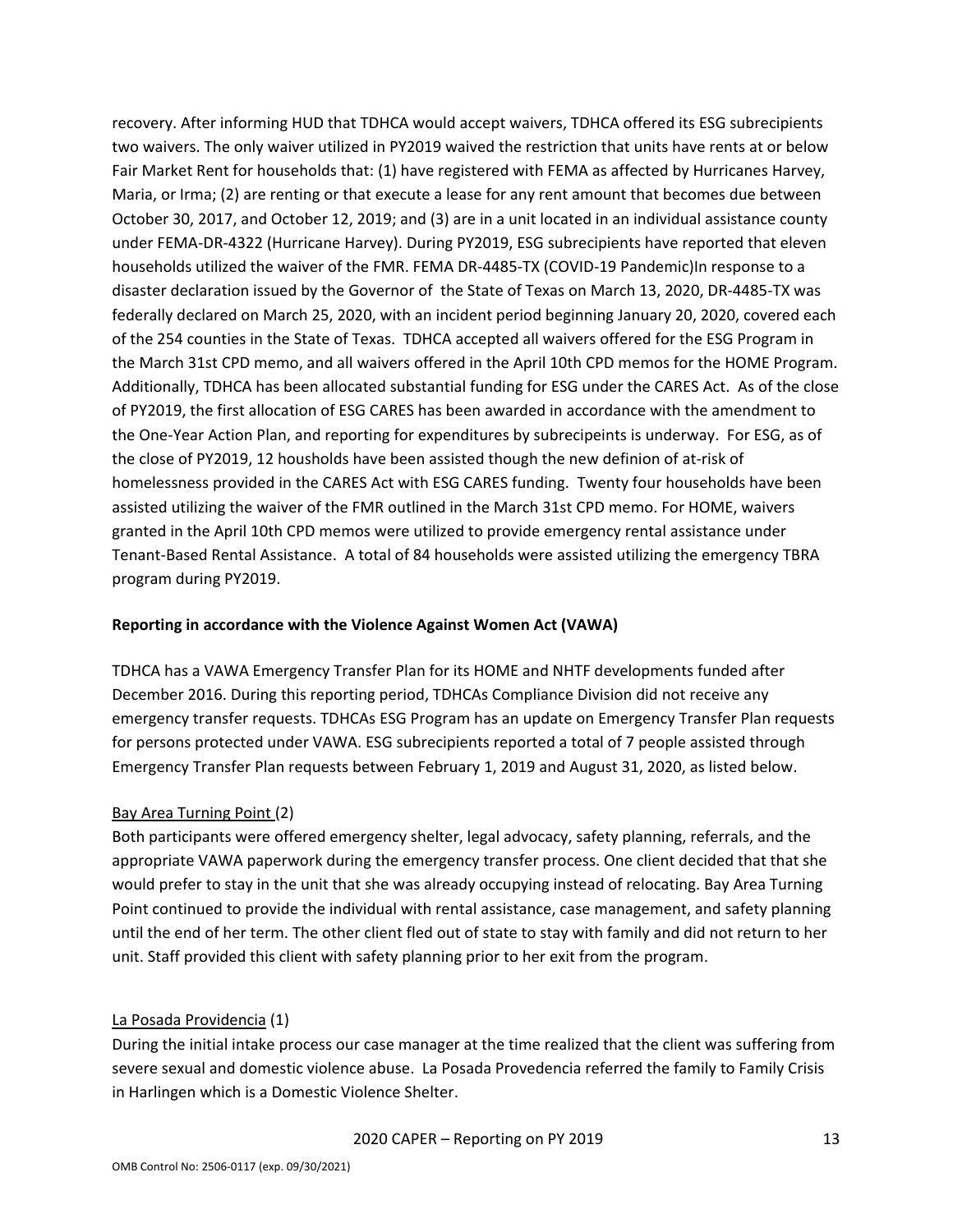### The Family Place (3)

The abuser located 3 clients at the shelter, and they were transferred safely to another shelter in a different location. The three clients were a family and in the same household.

### Women's Center of East Texas, Inc. (1)

Client did not feel safe in the shelter due to her offender continuing to harass her. Women's Center of East Texas provided client with referrals to other domestic violence shelters, collaborated with the other shelter and provided the client with transportation to the shelter or safety.

During PY 2019, TDHCA did not receive any requests relating to VAWA emergency transfers from HOMEfunded multifamily properties. No VAWA emergency transfer requests were made for CDBG, HOME-TBRA, or HOPWA.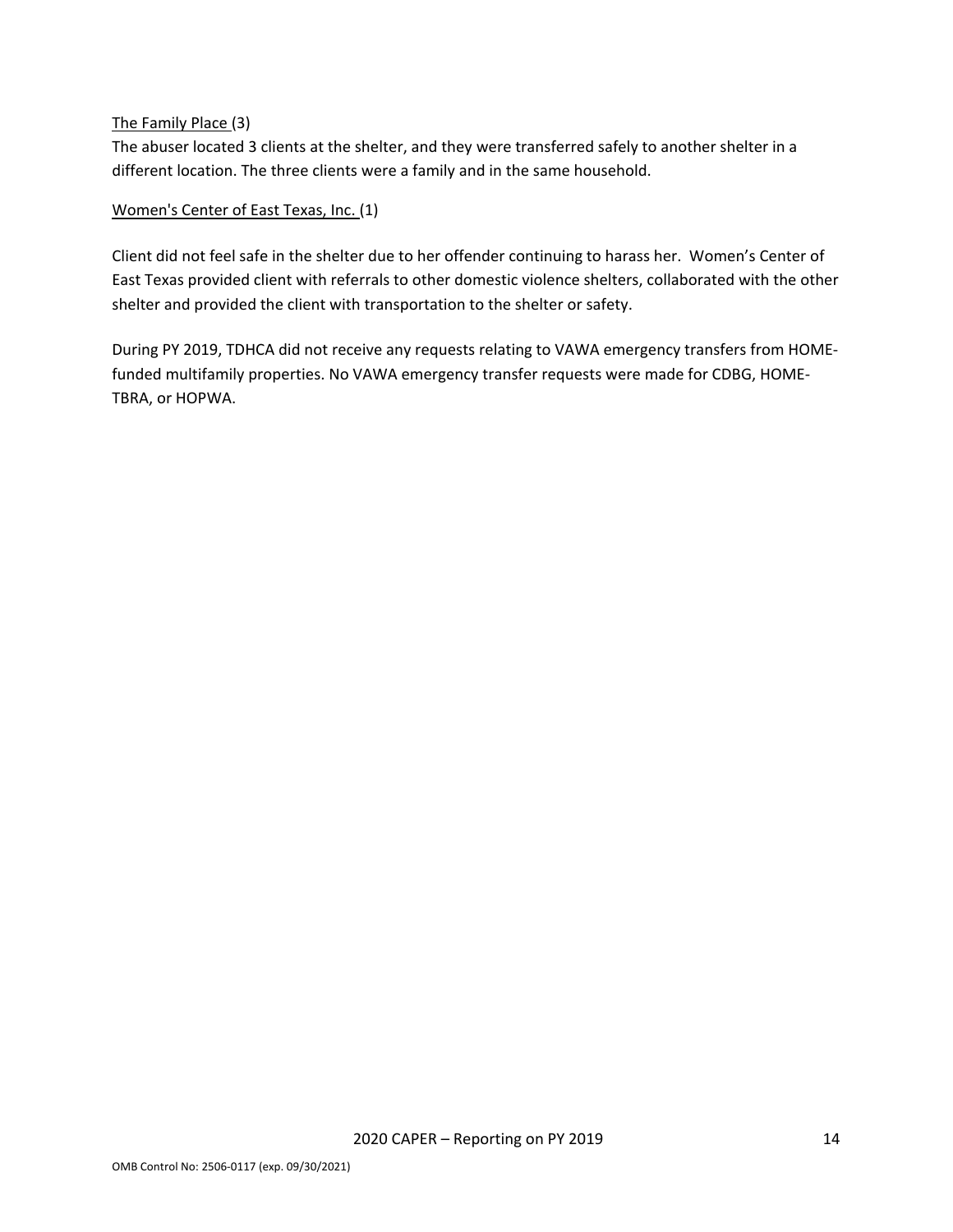# <span id="page-15-0"></span>**CR-10 - Racial and Ethnic composition of families assisted**

|                                           | <b>CDBG</b> | <b>HOME</b> | <b>HOPWA</b> | <b>ESG</b> | <b>HTF</b> |
|-------------------------------------------|-------------|-------------|--------------|------------|------------|
| White                                     | 432,747     | 637         | 1312         | 49,260     | 19         |
| <b>Black or African American</b>          | 66,102      | 210         | 757          | 29,554     | 6          |
| Asian                                     | 3,158       | 2           | 7            | 460        |            |
| American Indian or American Native        | 4,909       | 5           | 9            | 765        | 0          |
| Native Hawaiian or Other Pacific Islander | 211         | 2           | 1            | 224        | $\Omega$   |
| <b>Total</b>                              | 507,127     | 856         | 2086         | 80,263     | 28         |
| Hispanic                                  | 202,152     | 382         | 792          | 13,810     | 6          |
| Not Hispanic                              | 341,291     | 750         | 1294         | 28,638     | 22         |

**Describe the families assisted (including the racial and ethnic status of families assisted). 91.520(a)** 

**Table 2 – Table of assistance to racial and ethnic populations by source of funds**

### **Narrative**

According to the American Community Survey (ACS) 2014-2018 estimates, Texas' population is approximately 74.3% White, 12.0% Black/African American, 0.5% American Indian and Alaska Native, 4.7% Asian, 0.08% Native Hawaiian and Other Pacific Islander, and 8.3% other, including persons identifying as two or more races. In addition, the Texas population is approximately 39.2% Hispanic and approximately 60.8% non-Hispanic. Also according to 2014-2018 ACS, the number of people in poverty varied dramatically by race and ethnicity. In Texas, persons identifying as White had a poverty rate of 14.5%; Black or African American 20.3%; American Indian and Alaska Native 17.9%; Asian 10.5%; Native Hawaiian and Other Pacific Islander 16.2%; and other, including two or more races, 20.1%. Persons identifying as Hispanic had a poverty rate of 22.1%.

ESG - In all, 86,458 entries into ESG projects were reported in the reporting year. In the table above, race categories to report "Other" or "Multi Racial" are not provided. ESG assisted 6,195 persons who reported multiple races, who did not know, who refused to answer, or for whom race information was not collected. In addition, ESG assisted 5,408 persons who did not know, or refused to answer, or for whom ethnicity information was not collected.

HOME - In the table above, Race categories to report "Other" or "Multi Racial" categories are not provided, and information is not provided for HOME assisted units completed during the program year. The HOME families assisted in reported activities included 20 Other or Multi Racial families for a total of 696 families assisted.

CDBG- In the table above, Race categories to report "Other" or "Multi Racial" categories are not provided. The CDBG persons assisted included 36,316 Other or Multi Racial persons for a total of 543,374 persons assisted. In PY 2019, the CDBG program completed projects serving over 410,000 persons. The percentages of beneficiaries identified as Hispanic (37%) and Black or African American

2020 CAPER – Reporting on PY 2019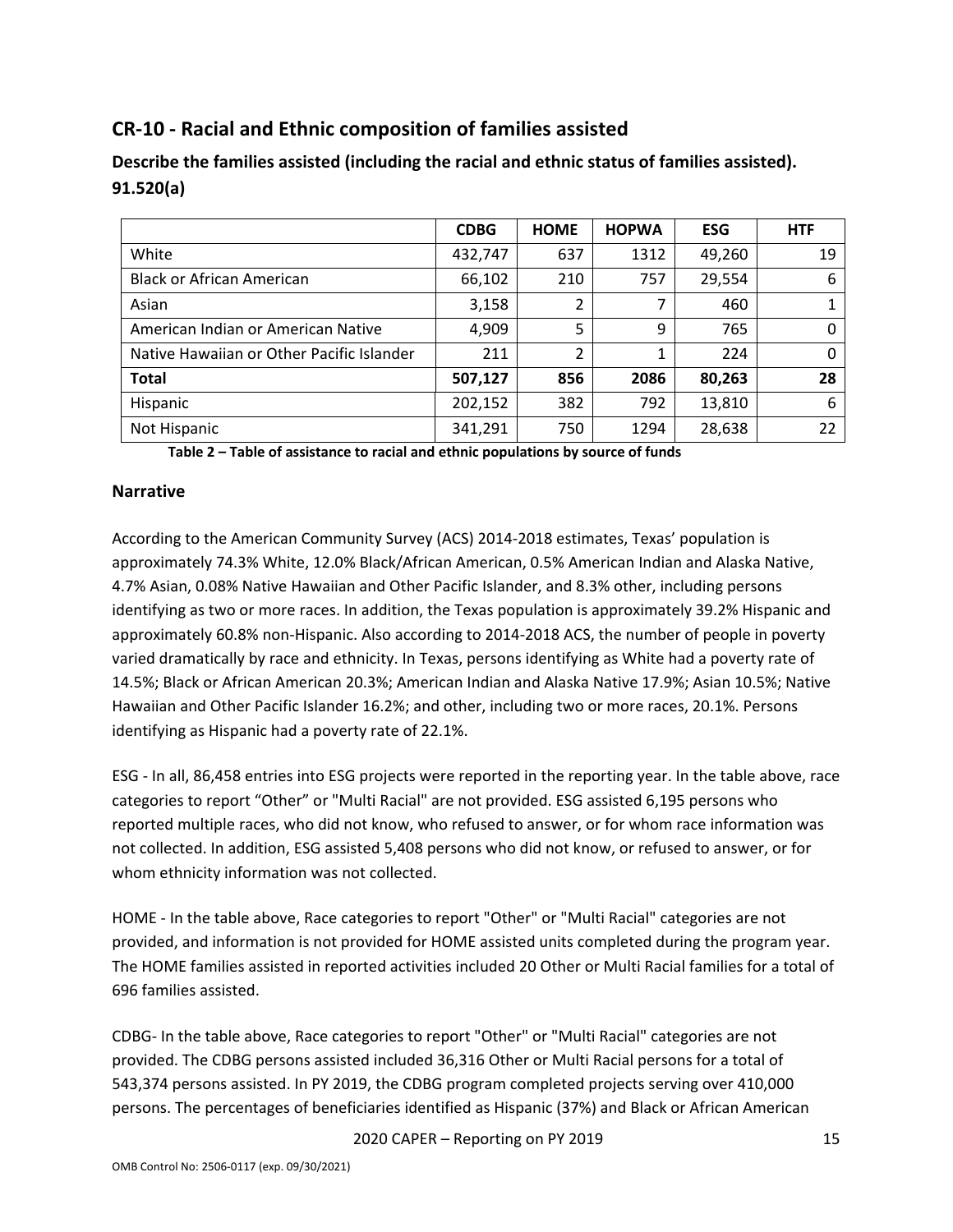(12%) roughly correspond to the demographics of Texas overall. Note that demographic data is reported by HUD activity; as some projects provide more than one activity for persons benefitting, the total number of persons reported here will differ from other reports based on project totals alone. HOPWA - In the table above, numbers reported include both eligible individuals and beneficiaries (other household members), not the number of households.

NHTF - In the table above, numbers reported reflect only the head of households in the 28 NHTFassisted units. Race categories to report "Other" or "Multi Racial" categories are not provided. The NHTF persons assisted included 2 Other or Multi Racial persons for a total of 28 persons assisted.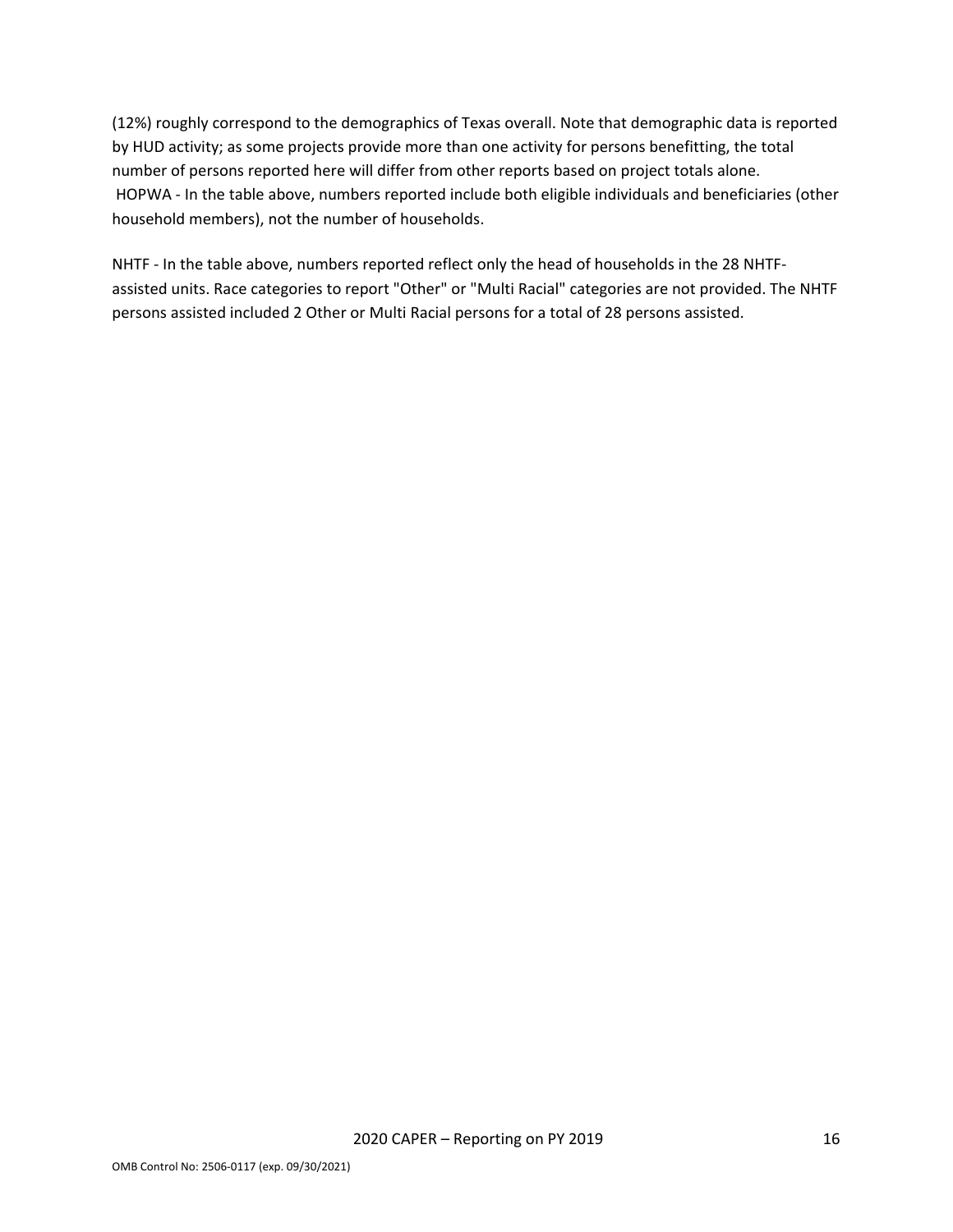# <span id="page-17-0"></span>**CR-15 - Resources and Investments 91.520(a)**

| <b>Source of Funds</b>    | <b>Source</b>    | <b>Resources Made</b><br><b>Available</b> | <b>Amount Expended</b><br><b>During Program Year</b> |
|---------------------------|------------------|-------------------------------------------|------------------------------------------------------|
| <b>CDBG</b>               | public - federal | 62,662,668                                | 77,811,454                                           |
| <b>CDBG Colonias Set-</b> |                  |                                           |                                                      |
| aside                     | public - federal | 8,246,752                                 | 9,277,891                                            |
| <b>HOME</b>               | public - federal | 41,677,991                                | 44,499,169                                           |
| <b>HOPWA</b>              | public - federal | 5,843,012                                 | 5,642,717.47                                         |
| <b>ESG</b>                | public - federal | 9,127,824                                 | 14,427,425                                           |
| <b>Housing Trust Fund</b> | public - federal | 10,956,435                                | 5,582,638                                            |

### **Identify the resources made available**

**Table 3 - Resources Made Available**

### **Narrative**

HOME - The amount expended for HOME is greater than the resources made available to the program. The HOME funds expended are cumulative of several years of program funds. The resources, which include over \$10M in program income, have been made available for award though notices of funding availability, and are expected to be timely committed.

ESG - Expenditures for the ESG Program reflects \$14,427,425 in ESG funding. The ESG reporting is cumulative of several years of program funds because of the timing of the release of funds by the federal government, and because of unexpended balances that are re-released to ESG subrecipients. Every program year reflects several ESG contract periods. Funding expended in PY2019 includes funds from prior year ESG allocations.

CDBG - The CDBG funding above includes the PY 2018 allocation, any remaining funds from the 2017 allocation, deobligated funds, and program income, resulting in total awards that significantly exceed the PY 2019 annual allocation. In particular, a substantial amount of funding that was previously deobligated and nearing its expiration date was reprogrammed to provide emergency vehicles though the new FAST Fund. One departure from this trend was the Colonia Fund: Construction program, where a number of overlapping challenges within eligible communities resulted in fewer than expected applications for funding.

NHTF – As reported in CR-05, all \$4,310,529, \$7,972,876, and \$11,051,176.50 in non-administrative PY 2016, 2017, and 2018 NHTF funds, respectively, have been awarded and committed to thirteen developments proposing new construction. The PY 2019 Grant Agreement was executed in July 2019, which provided \$9,860,791.50 in non-administrative funding, previously made available in the 2019-1 and 2020-1 Multifamily Direct Loan NOFAs. TDHCA awarded \$350,934 of the \$9,860,791.50 NHTF 2019 Grant Agreement funds during PY 2019, and anticipates awarding the remaining funds by the end of calendar year 2020. The PY 2020 funds were made available in the 2020-1 Multifamily Direct Loan NOFA No awards were made with PY 2020 funds in PY 2019. TDHCA will report on the use of these funds in future CAPERs.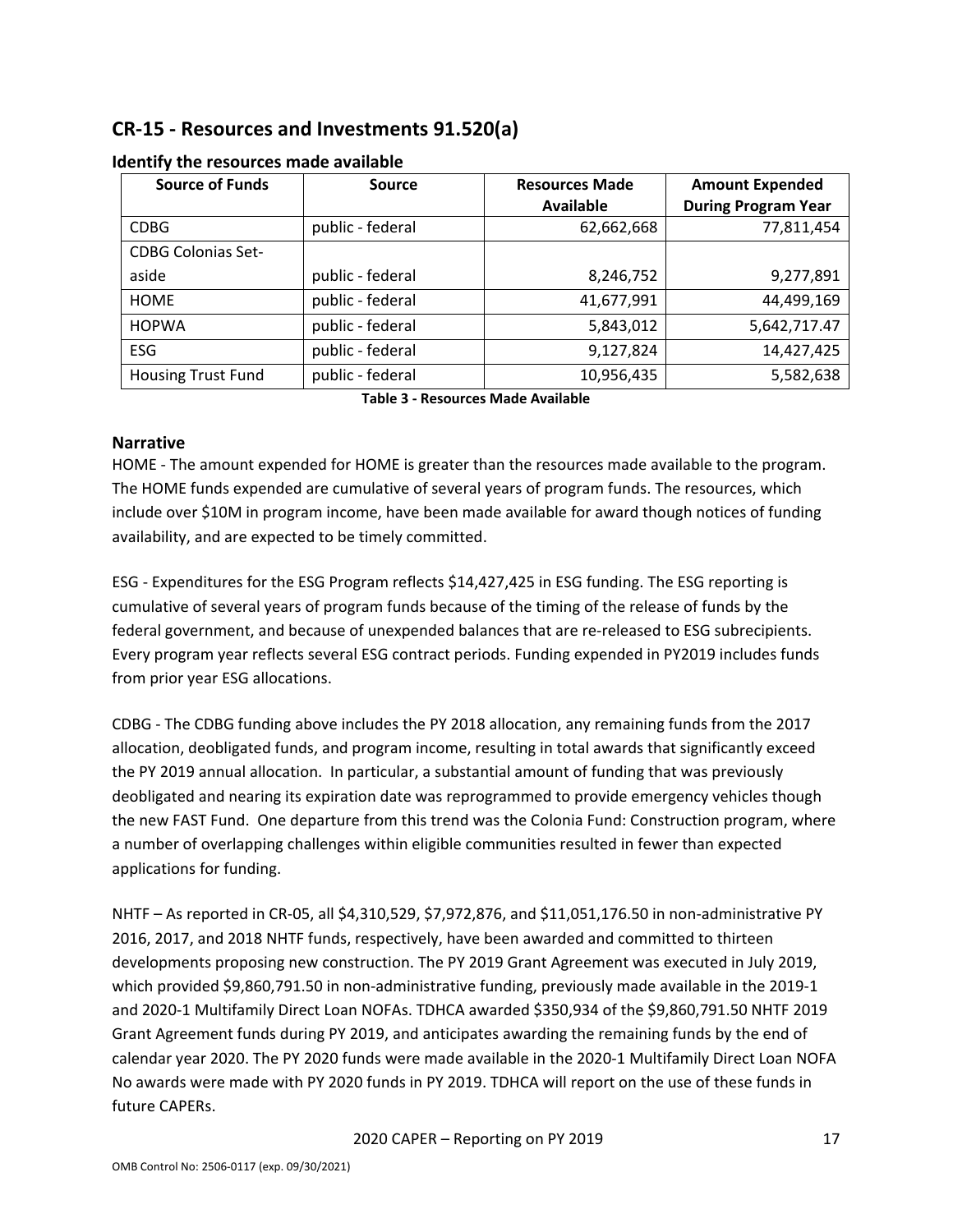| <b>Target Area</b> | <b>Planned Percentage of</b><br><b>Allocation</b> | <b>Actual Percentage of</b><br><b>Allocation</b> | <b>Narrative Description</b> |
|--------------------|---------------------------------------------------|--------------------------------------------------|------------------------------|
| State of Texas     | 100                                               | 100                                              | State Service Area           |

#### **Identify the geographic distribution and location of investments**

**Table 4 – Identify the geographic distribution and location of investments**

#### **Narrative**

### ESG Addresses Geographic Areas for Assistance

Assistance provided by ESG funds was made available statewide, and funds were regionally allocated based on the 11 HUD-designated CoC areas: Amarillo; Austin/Travis; Bryan/College Station/Brazos Valley; El Paso City and County; Waco/McLennan; Wichita Falls/Wise, Palo Pinto, Wichita, Archer counties; Houston/Harris County; Dallas City and County/Irving; San Antonio/Bexar County; Fort Worth/Arlington/Tarrant County; and the Texas Balance of State. For 2019, TDHCA did not receive applications from the Wichita Falls/Wise, Palo Pinto, Wichita, Archer counties CoC or the Bryan/College Station/Brazos Valley CoC. TDHCA does not provide priorities for allocating investment geographically to areas of minority concentration as described in 24 CFR §91.320(d).

## HOME Addresses Geographic Areas for Assistance

TDHCA utilizes its Regional Allocation Formula to ensure geographic distribution of HOME funds which considers the number of households in poverty, rent burden, overcrowding, and availability of units for rent and for sale. Assistance to minority populations is analyzed annually and a comprehensive statement of activities is reported in its State of Texas Low Income Housing Plan and Annual Report. Part of this document describes the ethnic and racial composition of families and individuals receiving assistance from each housing program.

HOME funds used for multifamily development are frequently layered with tax-exempt bond financing and/or Housing Tax Credits (HTC). TDHCA rules that govern the HTC Program include incentives for developments utilizing the 9% HTC (competitive HTC) to locate in high opportunity areas which are defined as high-income, low-poverty areas and are not typically minority-concentrated, but the rules also provide incentives to develop underserved areas such as colonias and neighborhoods undergoing concerted revitalization. There is also a competitive tax credit incentive for developments near the urban core of major metropolitan areas and in proximity to jobs, but because of the provisions of Tex. Gov't Code §2306.111 these incentives would not typically be applicable to developments assisted with HOME funds. However, by virtue of the waiver of Tex. Gov't Code §2306.111 to facilitate a comprehensive response to the COVID-19 pandemic, some of those areas will now be permitted to access TDCHA HOME funds for a limited time. Developments using tax-exempt bond financing and 4% HTC (non-competitive HTC) are more frequently located in qualified census tracts due to statutory federal incentives, chiefly a 30% boost in eligible basis.

HOPWA Addresses Geographic Areas for Assistance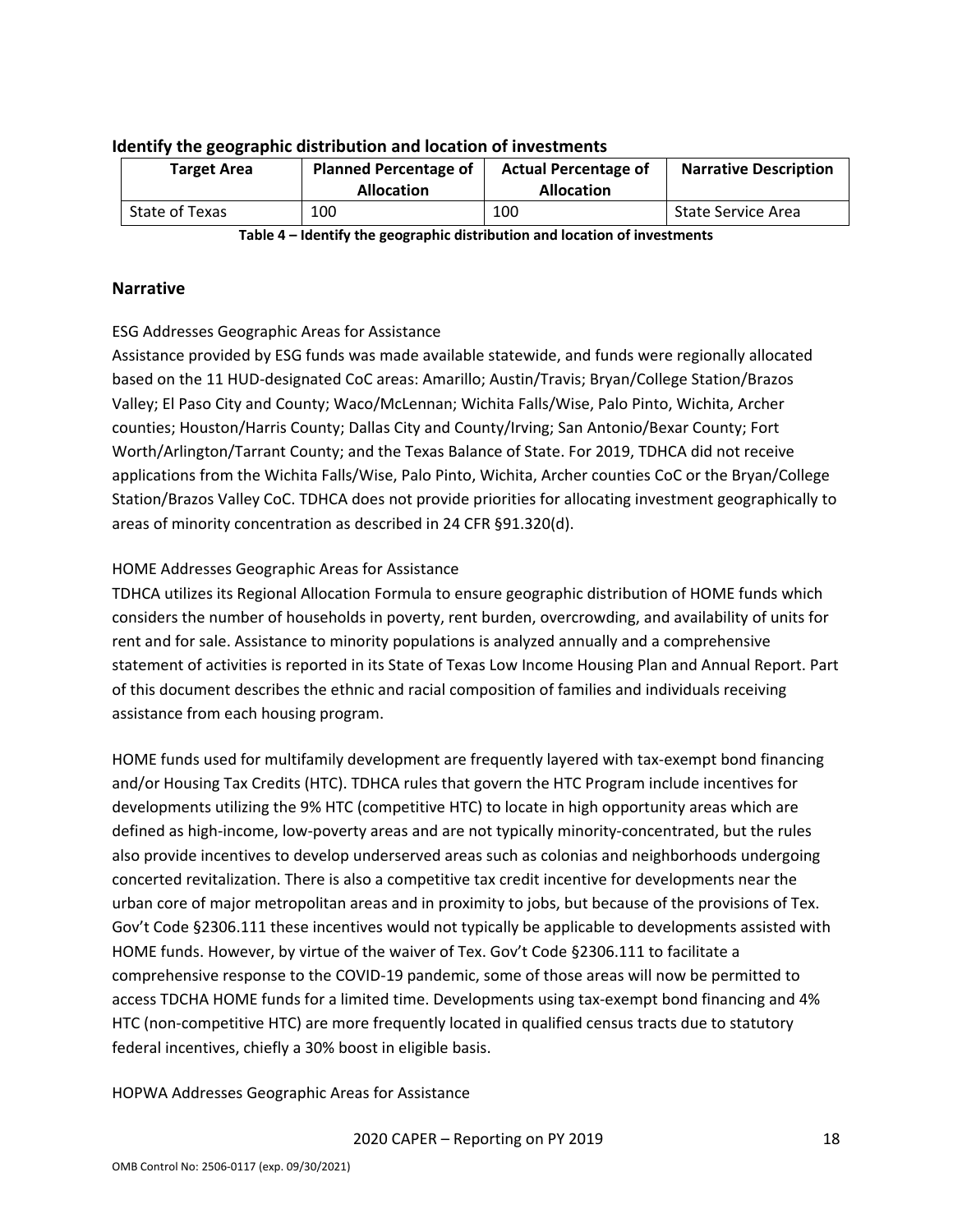DSHS contracts with Administrative Agencies (AAs) in seven Ryan White Part B HIV Planning Areas encompassing 26 HIV Service Delivery Areas (HSDAs). AAs subcontract with Project Sponsors in each HSDA for statewide service delivery. The DSHS HOPWA Program serves all of the counties in Texas, prioritizing the counties that are located outside of the six HOPWA-funded Metropolitan Statistical Areas (MSAs) (Austin, Dallas, El Paso, Fort Worth, Houston, and San Antonio). DSHS utilized an allocation formula based on prior allocations, historical expenditures, performance data, and reported waitlists. Funds were allocated to address the housing needs in areas with greater evidence of unmet need for HOPWA services. During the program year, DSHS reallocated activity funds and adjusted household goals within and between HSDAs to meet changing needs.

### **CDBG Addresses Geographic Areas for Assistance**

TDA does not provide priorities for allocation of funds geographically to areas of minority concentration as described in 24 CFR §91.320(f). CDBG funds are allocated across the state in three ways.

1. The CD Fund directs funding to communities in every region of the state.

The CD Fund assigns a percentage of the annual allocation based on multiple factors found in the Action Plan to each of the 24 Regional Councils of Government (COG), ensuring that each region of the state receives a portion of the funds. See the "CDBG Regional COG Allocation" table below for details.

2. The Colonia Fund directs funding to communities within 150 miles of the Texas-Mexico border. Texas CDBG awarded \$6.9 million under the Colonia Fund set-aside. For the Colonia Self-Help Centers (SHCs), centers are established along the Texas-Mexico border in Cameron/Willacy, Hidalgo, Starr, Webb, Maverick, Val Verde, and El Paso counties. The SHC Program serves approximately 35 colonias in seven border counties, which are comprised of primarily Hispanic households and have concentrations of very low-income households.

3. All remaining funds are distributed through state-wide competitions without geographic priorities.

| <b>Region</b>                 | <b>Number of Grants</b> | <b>Amount Awarded</b> | <b>Beneficiaries</b> |
|-------------------------------|-------------------------|-----------------------|----------------------|
| Alamo Area COG                | 11                      | \$3,100,000.00        | 34,927               |
| Ark-Tex COG                   | 11                      | \$3,603,393.00        | 12,760               |
| <b>Brazos Valley COG</b>      | 10                      | \$3,421,855.00        | 10,285               |
| Capital Area COG              | 10                      | \$3,296,130.00        | 64,909               |
| Coastal Bend COG              | 18                      | \$7,054,536.00        | 72,484               |
| <b>Central Texas COG</b>      | 10                      | \$2,664,965.00        | 26,865               |
| Concho Valley COG             | 3                       | \$825,000.00          | 5,583                |
| Deep East Texas COG           | 19                      | \$5,404,773.00        | 57,318               |
| East Texas COG                | 21                      | \$5,939,698.00        | 47,189               |
| <b>Golden Crescent RPC</b>    |                         | \$2,293,279.00        | 9,766                |
| <b>Houston-Galveston Area</b> | 13                      | \$4,005,000.00        | 27,268               |

## **CDBG Regional COG Allocation table**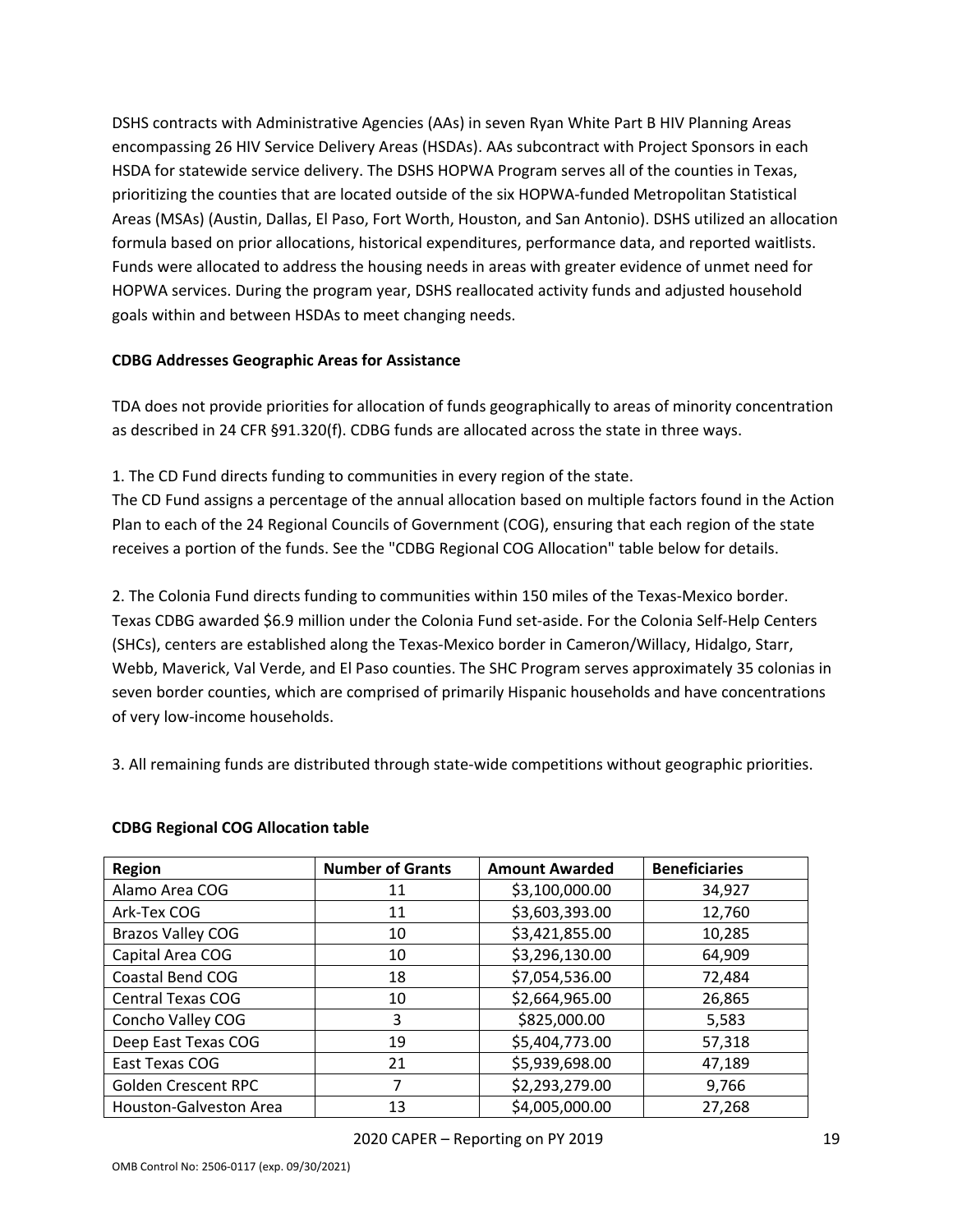| <b>Region</b>                 | <b>Number of Grants</b> | <b>Amount Awarded</b> | <b>Beneficiaries</b> |
|-------------------------------|-------------------------|-----------------------|----------------------|
| <b>Heart of Texas COG</b>     | 11                      | \$4,410,780.00        | 8,361                |
| Lower Rio Grande Valley DC    | 10                      | \$2,772,114.00        | 6,950                |
| Middle Rio Grande DC          | 14                      | \$5,667,084.00        | 14,113               |
| North Central Texas COG       | 20                      | \$7,619,215.00        | 52,885               |
| <b>NORTEX COG</b>             | 5                       | \$1,282,680.00        | 1,161                |
| Permian Basin RPC             | 3                       | \$1,200,000.00        | 1,286                |
| Panhandle RPC                 | 9                       | \$2,643,028.00        | 21,226               |
| Rio Grande COG                | 8                       | \$2,919,732.00        | 6,927                |
| South East Texas RPC          | 6                       | \$1,725,000.00        | 5,447                |
| South Plains AG               | 13                      | \$4,392,125.00        | 26,122               |
| South Texas DC                | 9                       | \$3,852,774.00        | 3,622                |
| <b>TEXOMA COG</b>             | 5                       | \$1,450,000.00        | 1,313                |
| <b>West Central Texas COG</b> | 11                      | \$3,158,459.00        | 30,472               |

#### **NHTF Addresses Geographic Areas for Assistance**

TDHCA utilizes an allocation formula to ensure geographic distribution of NHTF funds which considers the number of households in poverty, rent burden, overcrowding, and availability of units for rent and for sale. Assistance to minority populations is analyzed annually and a comprehensive statement of activities is reported in the State of Texas Low Income Housing Plan and Annual Report. Part of this document describes the ethnic and racial composition of families and individuals receiving assistance from each housing program, which TDHCA anticipates including NHTF-related information in future CAPERs. Additionally, TDHCA utilizes NHTF funds to assist extremely low income individuals and families and NHTF funds are limited to only those applicants proposing affordable multifamily rental housing developments targeting households with incomes at or below the greater of either 30% AMI or the federal poverty level.

#### **Leveraging**

**Explain how federal funds leveraged additional resources (private, state and local funds), including a description of how matching requirements were satisfied, as well as how any publicly owned land or property located within the jurisdiction that were used to address the needs identified in the plan.**

#### ESG Program Leverages and Provides Match

To meet the ESG match requirement, TDHCA requires subrecipients to match 100% of their ESG award. For the 2019 ESG competition, applicants received additional points if they committed 110% in match. Additional match was incentivized in order to allow more flexibility to grant match waivers from applicants. However, TDHCA did not receive a request for a match waiver during the competition. TDHCA monitors the Match provided by subrecipients to ensure that the funds were expended on ESG eligible projects.

HOME Program Leverages and Provides Match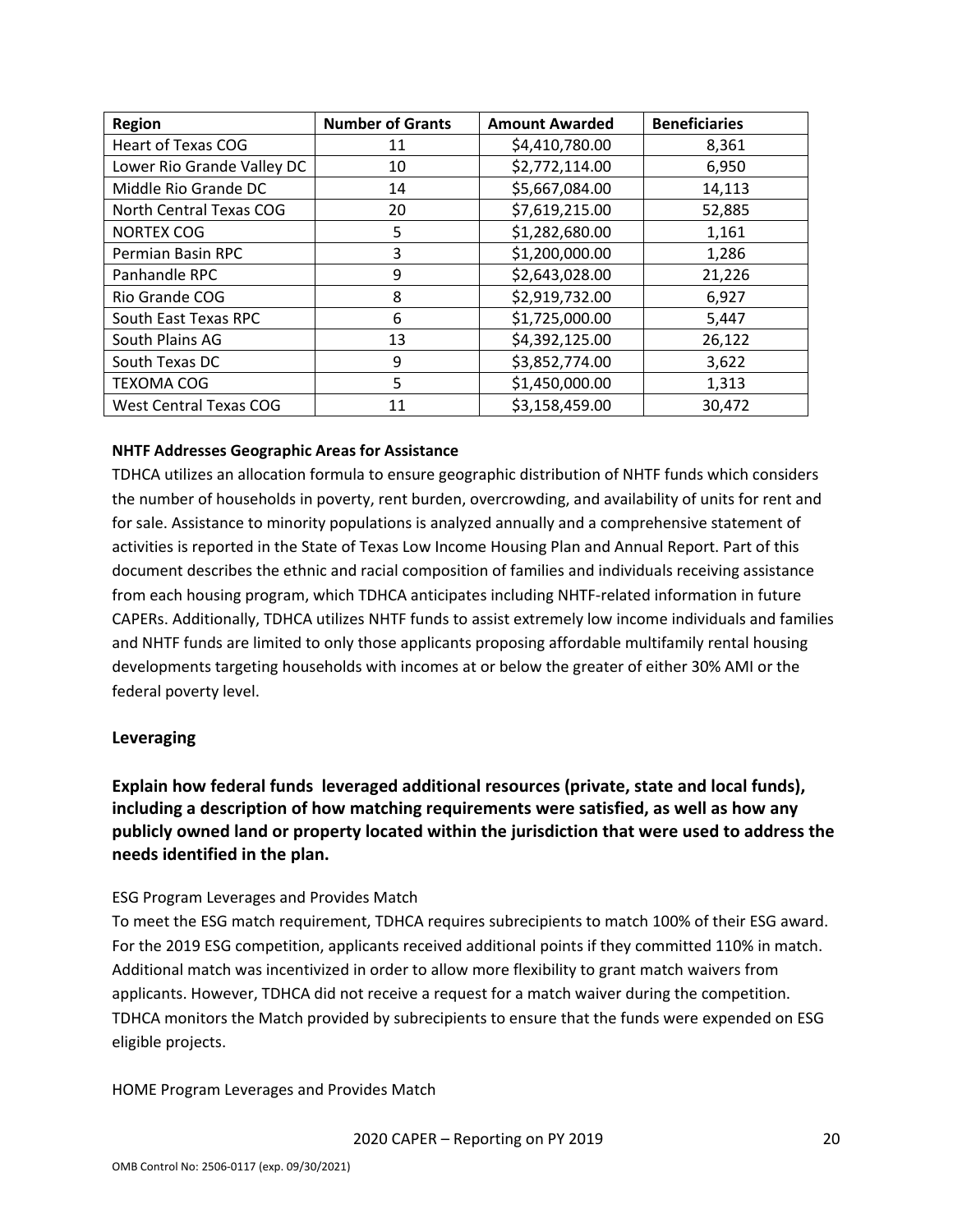HOME single family activities administrators provide Matching funds on a sliding scale of 3-15% of project costs based on the total project cost, project type, and the population of the area in which the project is undertaken. Requirements for provision and documentation of the Match requirement for single family activities is outlined in a Match guide published by TDHCA. Match typically is provided in the form of non-federal cash contributions and equipment donations.

HOME multifamily development funding is often leveraged with the HTC Program, which was created by the Tax Reform Act of 1986 and authorizes 9% low-income housing tax credits in the amount of \$2.81 per capita for each state, and 4% low-income housing tax credits in amounts linked to the usage of the state's cap for issuance of tax exempt bonds to finance affordable housing development. In Texas, this equates to approximately \$81,700,000 in 9% tax credits available to be awarded by TDHCA annually. These credits may be claimed each year for 10 years and this represents potential total tax credit equity in the amount of \$817,000,000, depending on equity pricing. The tax credits are syndicated to limited partner investors to yield cash for use in eligible development activities. Currently typical syndication rates range between 88% and 92%. TDHCA develops a Qualified Allocation Plan (QAP) each year that governs the selection process of eligible developments which provide affordable housing for the lowincome tenants. HOME provides increased leverage, allowing the property owners to utilize fewer tax credits and create more or deeper affordability, therefore providing more efficient use of resources.

Matching requirements for the HOME Multifamily Development Program will be met through the rules that establish the awardee's minimum amount of match as 5% of the award amount. Match for both activity types comes in the form of donated labor and materials, donated professional services from an architect or engineer, grants from cities or nonprofits, below market rate interest savings from guaranteed loans, property tax savings from state mandated exemptions, and waived fees by municipalities. In addition to these sources, TDHCA required in its administrative rules that Multifamily activities funded through the Tax Credit Assistance Program Repayment Funds (TCAP-RF) would meet HOME Program requirements resulting in a match source based on the below market interest rate charged on TCAP-RF loans.

## CDBG Leverages and Provides Match

Matching funds committed to projects receiving CDBG awards in PY 2019 totaled \$41,227,375.Matching funds are required for certain grants, while other grants award points to encourage local match; a sliding scale allows smaller communities to contribute fewer match dollars than larger communities and remain competitive.

Matching funds may be provided by the applicant, or by an organization benefiting from the project, such as a water or sewer utility. Economic development projects benefiting private business require 1 for-1 match commitment, with the business most often providing this substantial match, accounting for nearly \$30 million in PY 2019, a rate of \$6.67 for every \$1 CDBG investment.

#### **HOPWA Leverages**

Texas HOPWA does not have a match requirement, but leverages funds whenever possible. Project

2020 CAPER – Reporting on PY 2019 21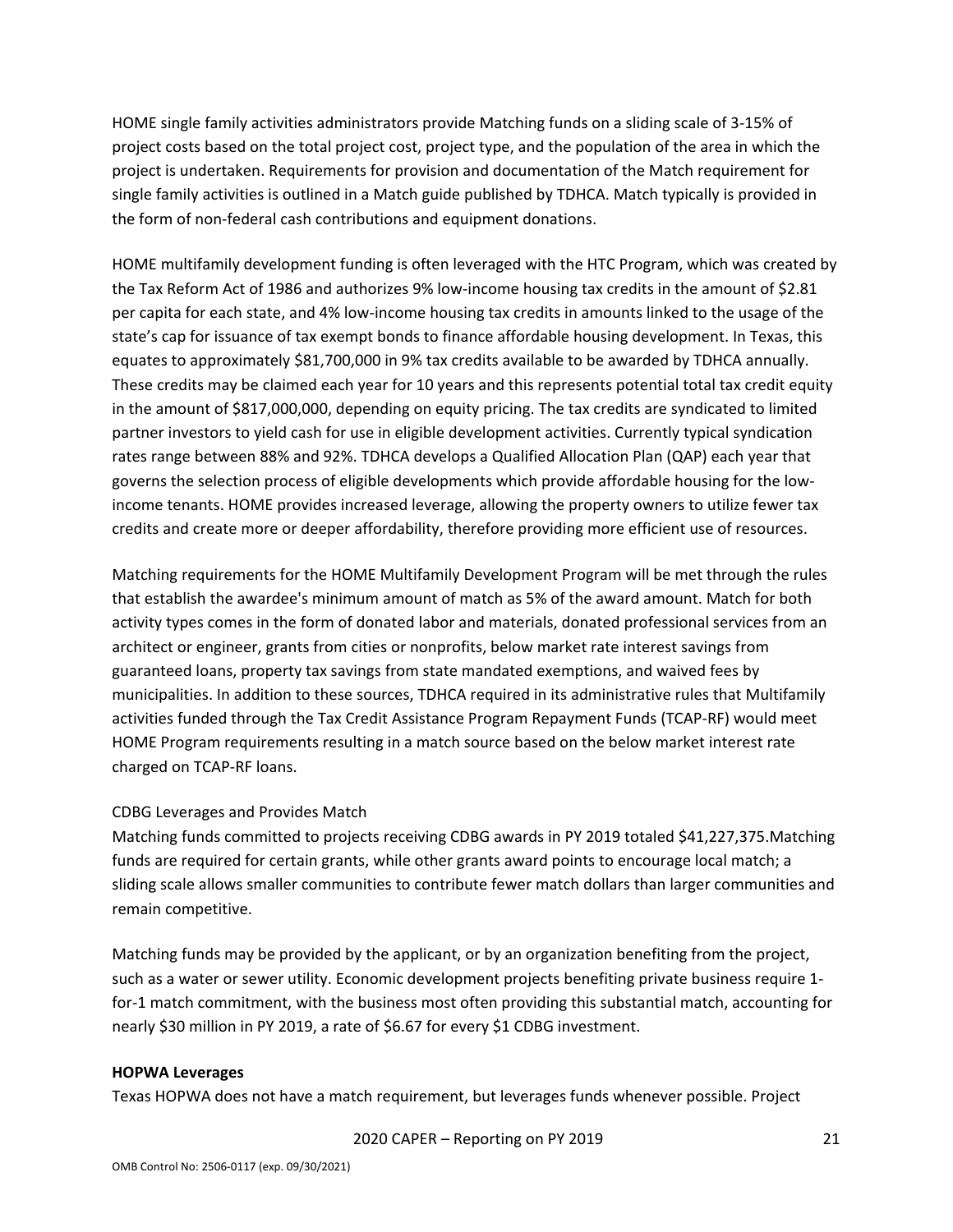Sponsors leverage available funds from Ryan White and State Services grants, private funding sources, foundations, and local assistance to help clients. AAs do not receive administrative funds from DSHS, so those costs are leveraged from other funding sources.

#### **NHTF Leverages**

Similar to the HOME program, NHTF funds are frequently used in HTC Developments. The NHTF funds provide increased leverage, allowing the property owners to utilize fewer tax credits and create more or deeper affordability, therefore providing more efficient use of resources. In particular, the very deep income targeting requirements for NHTF, coupled with the State requirement that the funds create new ELI units rather than being used for units with that designation from other fund sources, will mean an increased number of needed affordable units**.**

| Fiscal Year Summary - HOME Match                                               |           |  |  |  |  |
|--------------------------------------------------------------------------------|-----------|--|--|--|--|
| 1. Excess match from prior Federal fiscal year                                 | 6,581,944 |  |  |  |  |
| 2. Match contributed during current Federal fiscal year                        | 2,700,845 |  |  |  |  |
| 3. Total match available for current Federal fiscal year (Line 1 plus Line 2)  | 9,282,789 |  |  |  |  |
| 4. Match liability for current Federal fiscal year                             | 5,689,134 |  |  |  |  |
| 5. Excess match carried over to next Federal fiscal year (Line 3 minus Line 4) | 3,593,655 |  |  |  |  |
| Table E. Ficcal Vear Cummany, HOME Match Bonart                                |           |  |  |  |  |

**Table 5 – Fiscal Year Summary - HOME Match Report**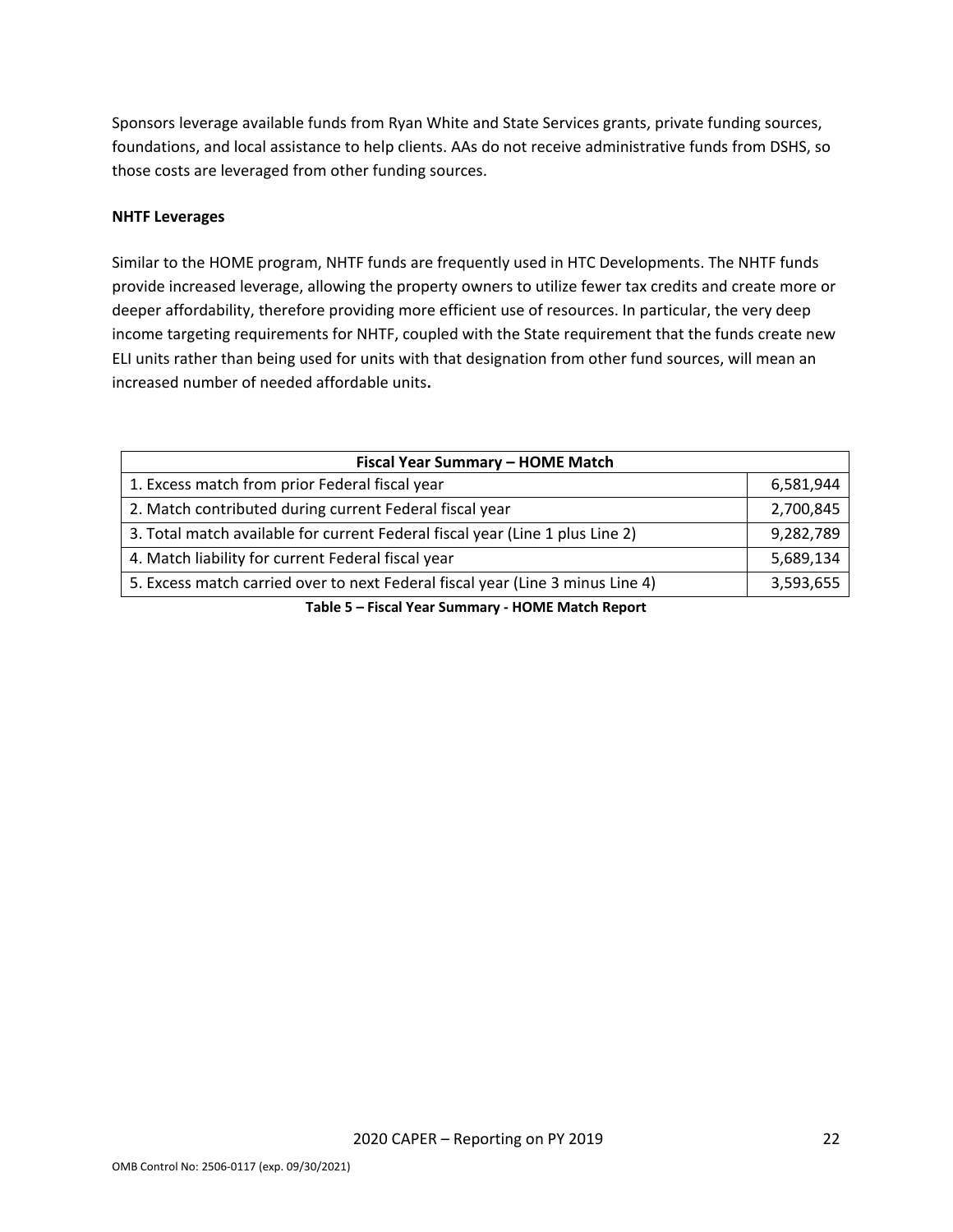| <b>Match Contribution for the Federal Fiscal Year</b> |              |              |                |             |                 |                            |                  |                    |  |
|-------------------------------------------------------|--------------|--------------|----------------|-------------|-----------------|----------------------------|------------------|--------------------|--|
| Project No. or Other                                  | Date of      | Cash         | Foregone       | Appraised   | <b>Required</b> | <b>Site</b>                | <b>Bond</b>      | <b>Total Match</b> |  |
| ID                                                    | Contribution | (non-Federal | Taxes, Fees,   | Land/Real   | Infrastructure  | Preparation,               | <b>Financing</b> |                    |  |
|                                                       |              | sources)     | <b>Charges</b> | Property    |                 | Construction<br>Materials, |                  |                    |  |
|                                                       |              |              |                |             |                 | <b>Donated labor</b>       |                  |                    |  |
| 0000042557                                            | 04/30/2019   | $\Omega$     | $\mathbf 0$    | $\mathbf 0$ | $\Omega$        | 130,000                    | $\mathbf 0$      | 130,000            |  |
| 0000042639                                            | 11/07/2018   | 5,000        | 0              | 0           | 0               | 0                          | 0                | 5,000              |  |
| 0000042640                                            | 11/30/2018   | 5,000        | $\mathbf 0$    | 0           | 0               | $\mathbf 0$                | 0                | 5,000              |  |
| 0000042641                                            | 11/30/2018   | 5,000        | $\mathbf 0$    | $\mathbf 0$ | $\mathbf 0$     | $\mathbf 0$                | $\pmb{0}$        | 5,000              |  |
| 0000042642                                            | 11/30/2018   | 5,000        | $\mathbf 0$    | $\mathbf 0$ | $\mathbf 0$     | 0                          | 0                | 5,000              |  |
| 0000042683                                            | 10/24/2018   | $\Omega$     | 100,000        | $\mathbf 0$ | $\mathbf 0$     | $\Omega$                   | 0                | 100,000            |  |
| 0000042711                                            | 04/03/2019   | 10,000       | 1,824          | $\mathbf 0$ | 0               | 13,838                     | 0                | 25,662             |  |
| 0000042712                                            | 04/09/2019   | 10,000       | 1,824          | $\mathbf 0$ | $\mathbf 0$     | 15,080                     | 0                | 26,904             |  |
| 0000042713                                            | 02/13/2019   | 19,896       | $\mathbf 0$    | $\mathbf 0$ | $\mathbf 0$     | $\mathbf 0$                | $\mathbf 0$      | 19,896             |  |
| 0000042718                                            | 04/09/2019   | 10,000       | 1,824          | $\mathbf 0$ | $\mathbf 0$     | 16,323                     | $\mathbf 0$      | 28,147             |  |
| 0000042742                                            | 02/08/2019   | 19,505       | $\Omega$       | $\mathbf 0$ | 0               | $\Omega$                   | 0                | 19,505             |  |
| 0000042766                                            | 04/09/2019   | 10,000       | 1,824          | $\mathbf 0$ | 0               | 15,603                     | 0                | 27,427             |  |
| 0000042994                                            | 01/18/2019   | 2,865        | $\mathbf 0$    | $\mathbf 0$ | 0               | 0                          | 0                | 2,865              |  |
| 0000042995                                            | 01/18/2019   | 3,575        | $\Omega$       | $\mathbf 0$ | 0               | 0                          | 0                | 3,575              |  |
| 0000043004                                            | 01/08/2019   | 20,539       | 150            | $\mathbf 0$ | $\mathbf 0$     | $\mathbf 0$                | 0                | 20,689             |  |
| 0000043055                                            | 01/14/2019   | 12,424       | 1,100          | $\mathbf 0$ | 0               | 0                          | $\pmb{0}$        | 13,524             |  |
| 0000043151                                            | 03/11/2019   | 15,393       | 1,791          | $\mathbf 0$ | $\mathbf 0$     | $\mathbf 0$                | 0                | 17,184             |  |
| 0000043163                                            | 04/03/2019   | 13,478       | 1,791          | $\mathbf 0$ | 0               | $\mathbf 0$                | 0                | 15,269             |  |
| 0000043166                                            | 02/06/2019   | 9,960        | 1,791          | $\mathbf 0$ | 0               | 0                          | 0                | 11,751             |  |
| 0000043261                                            | 02/25/2019   | 10,778       | 1,791          | $\mathbf 0$ | $\mathbf 0$     | $\mathbf 0$                | 0                | 12,569             |  |
| 0000043296                                            | 03/27/2019   | 14,516       | 1,791          | $\mathbf 0$ | $\mathbf 0$     | $\mathbf 0$                | $\mathbf 0$      | 16,307             |  |
| 0000043366                                            | 10/29/2018   | 0            | 857            | $\mathbf 0$ | $\mathbf 0$     | 4,000                      | 0                | 4,857              |  |
| 0000043399                                            | 02/13/2019   | 23,168       | $\mathbf{0}$   | 0           | $\mathbf 0$     | $\mathbf 0$                | 0                | 23,168             |  |
| 0000043444                                            | 03/27/2019   | 15,733       | 1,791          | $\mathbf 0$ | $\mathbf 0$     | 0                          | $\mathbf 0$      | 17,524             |  |

2020 CAPER – Reporting on PY 2019 23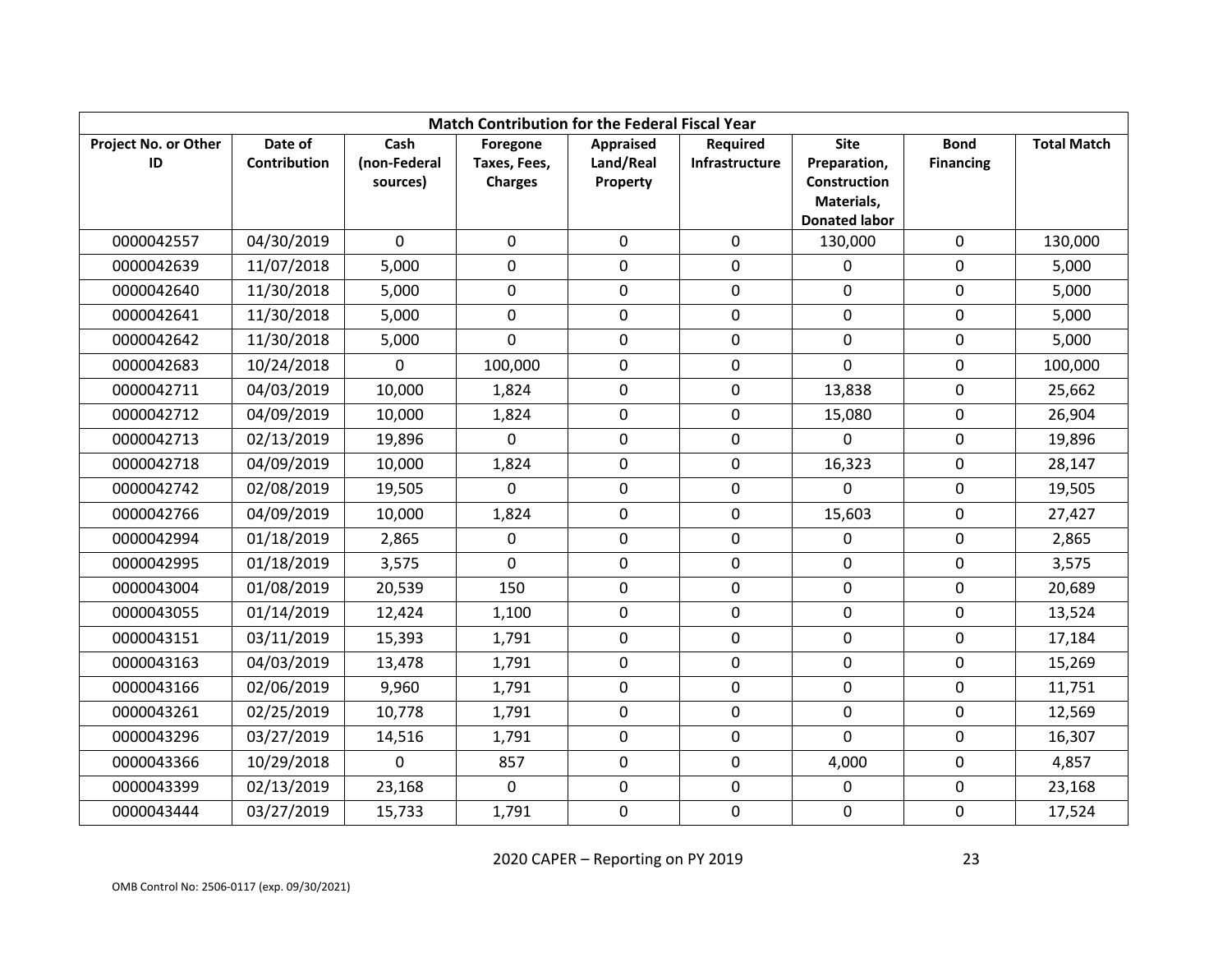| <b>Match Contribution for the Federal Fiscal Year</b> |                         |                                  |                                            |                                    |                                   |                                                    |                                 |                    |  |
|-------------------------------------------------------|-------------------------|----------------------------------|--------------------------------------------|------------------------------------|-----------------------------------|----------------------------------------------------|---------------------------------|--------------------|--|
| Project No. or Other<br>ID                            | Date of<br>Contribution | Cash<br>(non-Federal<br>sources) | Foregone<br>Taxes, Fees,<br><b>Charges</b> | Appraised<br>Land/Real<br>Property | <b>Required</b><br>Infrastructure | <b>Site</b><br>Preparation,<br><b>Construction</b> | <b>Bond</b><br><b>Financing</b> | <b>Total Match</b> |  |
|                                                       |                         |                                  |                                            |                                    |                                   | Materials,<br><b>Donated labor</b>                 |                                 |                    |  |
| 0000043447                                            | 10/29/2018              | $\Omega$                         | 857                                        | $\mathbf 0$                        | 0                                 | 5,500                                              | $\mathbf 0$                     | 6,357              |  |
| 0000043462                                            | 05/02/2019              | 13,940                           | 1,791                                      | 0                                  | 0                                 | 0                                                  | 0                               | 15,731             |  |
| 0000043480                                            | 04/26/2019              | 12,985                           | 1,100                                      | 0                                  | $\mathbf 0$                       | $\mathbf 0$                                        | 0                               | 14,085             |  |
| 0000043604                                            | 01/30/2019              | 3,850                            | $\mathbf 0$                                | $\mathbf 0$                        | $\mathbf 0$                       | $\mathbf 0$                                        | $\mathbf 0$                     | 3,850              |  |
| 0000043606                                            | 01/30/2019              | 3,850                            | $\mathbf 0$                                | $\mathbf 0$                        | $\mathbf 0$                       | 0                                                  | $\mathbf 0$                     | 3,850              |  |
| 0000043610                                            | 03/25/2019              | $\Omega$                         | $\mathbf 0$                                | $\mathbf 0$                        | $\mathbf 0$                       | 75,000                                             | 0                               | 75,000             |  |
| 0000043614                                            | 10/24/2018              | 2,075                            | $\mathbf 0$                                | $\mathbf 0$                        | 0                                 | 0                                                  | 0                               | 2,075              |  |
| 0000043615                                            | 10/24/2018              | 1,175                            | $\mathbf 0$                                | 0                                  | $\mathbf 0$                       | $\mathbf 0$                                        | 0                               | 1,175              |  |
| 0000043616                                            | 10/24/2018              | 1,175                            | $\mathbf 0$                                | $\mathbf 0$                        | $\pmb{0}$                         | 0                                                  | $\pmb{0}$                       | 1,175              |  |
| 0000043619                                            | 06/06/2019              | 12,418                           | 1,791                                      | $\mathbf 0$                        | $\mathbf 0$                       | $\mathbf 0$                                        | 0                               | 14,209             |  |
| 0000043622                                            | 02/28/2019              | $\Omega$                         | 650                                        | $\mathbf 0$                        | $\mathbf 0$                       | 0                                                  | 0                               | 650                |  |
| 0000043628                                            | 04/16/2019              | 10,286                           | 1,791                                      | $\mathbf 0$                        | $\mathbf 0$                       | $\mathbf 0$                                        | 0                               | 12,077             |  |
| 0000043629                                            | 02/28/2019              | 5,100                            | $\mathbf 0$                                | $\mathbf 0$                        | $\mathbf 0$                       | $\mathbf 0$                                        | 0                               | 5,100              |  |
| 0000043630                                            | 03/27/2019              | 4,078                            | $\mathbf 0$                                | $\mathbf 0$                        | $\mathbf 0$                       | $\mathbf 0$                                        | 0                               | 4,078              |  |
| 0000043637                                            | 06/27/2019              | 0                                | $\mathbf 0$                                | 0                                  | 0                                 | 3,250                                              | 0                               | 3,250              |  |
| 0000043645-1                                          | 03/11/2019              | 0                                | $\mathbf 0$                                | $\mathbf 0$                        | $\mathbf 0$                       | 10,258                                             | $\mathbf 0$                     | 10,258             |  |
| 0000043645-2                                          | 06/12/2019              | $\Omega$                         | $\mathbf 0$                                | $\mathbf 0$                        | $\mathbf 0$                       | 2,551                                              | 0                               | 2,551              |  |
| 0000043648-1                                          | 02/28/2019              | 6,300                            | $\Omega$                                   | $\mathbf 0$                        | 0                                 | $\mathbf 0$                                        | 0                               | 6,300              |  |
| 0000043648-2                                          | 07/12/2019              | 22,824                           | 1,791                                      | $\mathbf 0$                        | $\mathbf 0$                       | 0                                                  | $\pmb{0}$                       | 24,615             |  |
| 0000043654-1                                          | 06/25/2019              | 3,700                            | $\mathbf 0$                                | $\mathbf 0$                        | $\mathbf 0$                       | $\mathbf 0$                                        | 0                               | 3,700              |  |
| 0000043654-2                                          | 09/03/2019              | 207                              | $\mathbf 0$                                | $\mathbf 0$                        | $\mathbf 0$                       | $\mathbf 0$                                        | $\mathbf 0$                     | 207                |  |
| 0000043665                                            | 09/27/2019              | 0                                | $\mathbf 0$                                | $\mathbf 0$                        | $\mathbf 0$                       | 96,750                                             | $\mathbf 0$                     | 96,750             |  |
| 0000043706                                            | 02/28/2019              | 5,500                            | $\mathbf{0}$                               | $\mathbf 0$                        | $\mathbf 0$                       | $\mathbf 0$                                        | 0                               | 5,500              |  |
| 0000043707                                            | 07/12/2019              | 1,664                            | 2,700                                      | $\mathbf 0$                        | $\mathbf 0$                       | $\mathbf 0$                                        | $\pmb{0}$                       | 4,364              |  |

2020 CAPER – Reporting on PY 2019 24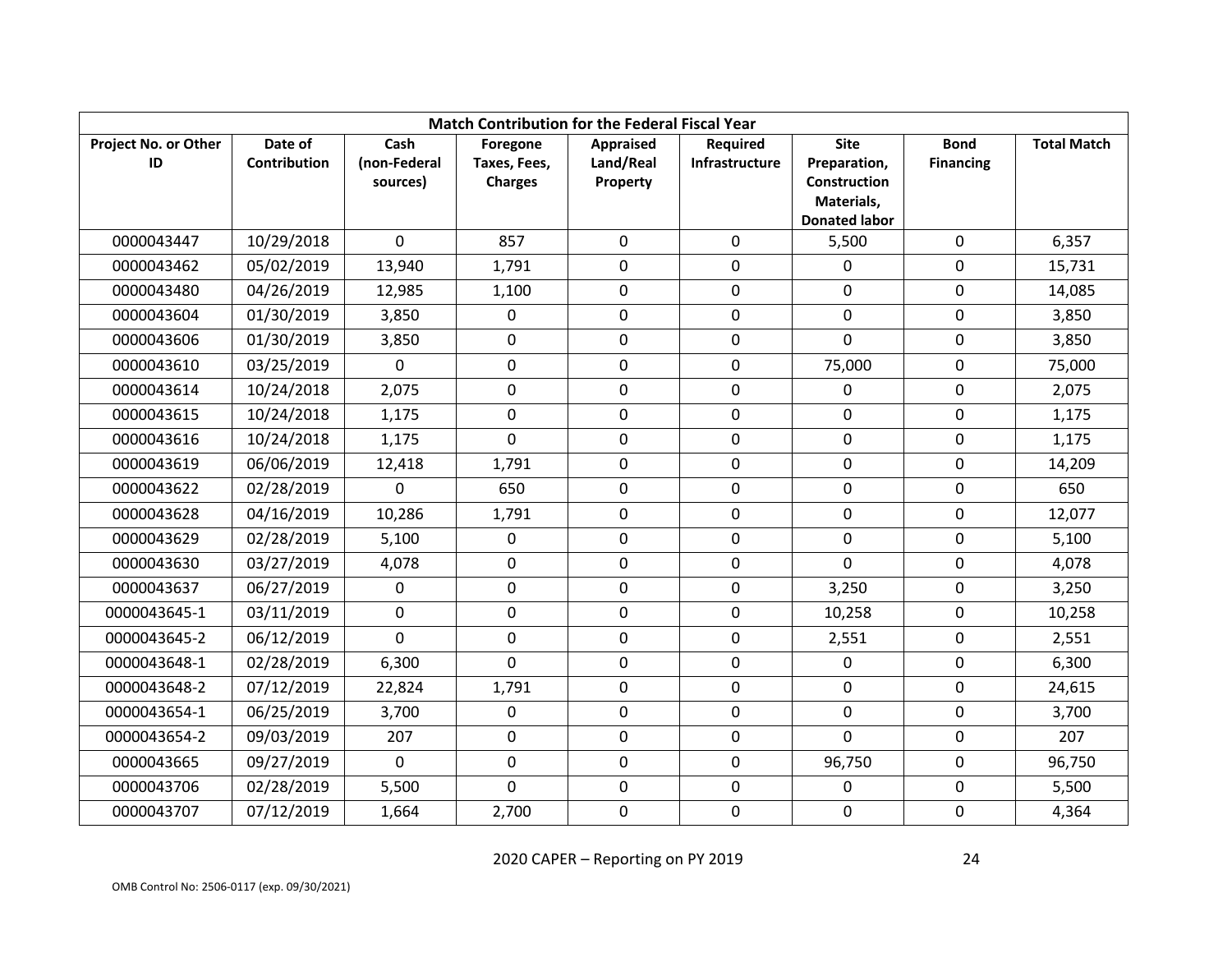| <b>Match Contribution for the Federal Fiscal Year</b> |                                |                                  |                                            |                                           |                                   |                                                                                          |                                 |                    |
|-------------------------------------------------------|--------------------------------|----------------------------------|--------------------------------------------|-------------------------------------------|-----------------------------------|------------------------------------------------------------------------------------------|---------------------------------|--------------------|
| <b>Project No. or Other</b><br>ID                     | Date of<br><b>Contribution</b> | Cash<br>(non-Federal<br>sources) | Foregone<br>Taxes, Fees,<br><b>Charges</b> | <b>Appraised</b><br>Land/Real<br>Property | Required<br><b>Infrastructure</b> | <b>Site</b><br>Preparation,<br><b>Construction</b><br>Materials,<br><b>Donated labor</b> | <b>Bond</b><br><b>Financing</b> | <b>Total Match</b> |
| 0000043708                                            | 02/28/2019                     | 7,520                            | $\mathbf{0}$                               | $\mathbf{0}$                              | 0                                 | 0                                                                                        | $\mathbf{0}$                    | 4,364              |
| 0000043779                                            | 04/11/2019                     | 3,546                            | 0                                          | 0                                         | 0                                 | 0                                                                                        | 0                               | 3,546              |
| 0000043782                                            | 06/25/2019                     | 0                                | $\mathbf{0}$                               | 0                                         | $\Omega$                          | 4,750                                                                                    | 0                               | 4,750              |
| 0000043883                                            | 07/18/2019                     | 3,031                            | $\mathbf{0}$                               | 0                                         | 0                                 | 0                                                                                        | 0                               | 3,031              |
| 0000043942-1                                          | 05/30/2019                     | 4,000                            | $\mathbf{0}$                               | 0                                         | $\Omega$                          | 6,000                                                                                    | 0                               | 10,000             |
| 0000043942-2                                          | 09/10/2019                     | $\Omega$                         | $\mathbf{0}$                               | $\mathbf{0}$                              | $\Omega$                          | 3,440                                                                                    | 0                               | 3,440              |
| 0000044159                                            | 07/16/2019                     | 4,090                            | $\mathbf{0}$                               | 0                                         | 0                                 | $\Omega$                                                                                 | 0                               | 4,090              |
| 13150018505                                           | 09/27/2019                     | 317,632                          | $\Omega$                                   | $\Omega$                                  | $\Omega$                          | $\mathbf{0}$                                                                             | $\mathbf{0}$                    | 317,632            |
| 13150018507                                           | 06/17/2019                     | 191,438                          | $\mathbf{0}$                               | $\Omega$                                  | $\Omega$                          | $\Omega$                                                                                 | 0                               | 191,438            |
| 13160017511                                           | 08/01/2019                     | 1,281,671                        | $\mathbf{0}$                               | 0                                         | 0                                 | 0                                                                                        | 0                               | 1,281,671          |

**Table 6 – Match Contribution for the Federal Fiscal Year**

#### **Narrative for HOME Match Report**

For FY2019, TDHCA has a Match liabililty of 25% of HOME funds expended. The total HOME expenditures from 10/1/2018 â¿¿ 9/30/2019 were \$22,756,537, resulting in a Match liability of \$5,689,134 for FY2019.

The total match provided in PY 2019 is \$2,700,845, and there is a carry forward balance of \$6,581,944 from PY 2018. The excess match of \$3,593,655 will be carried forward for PY 2020.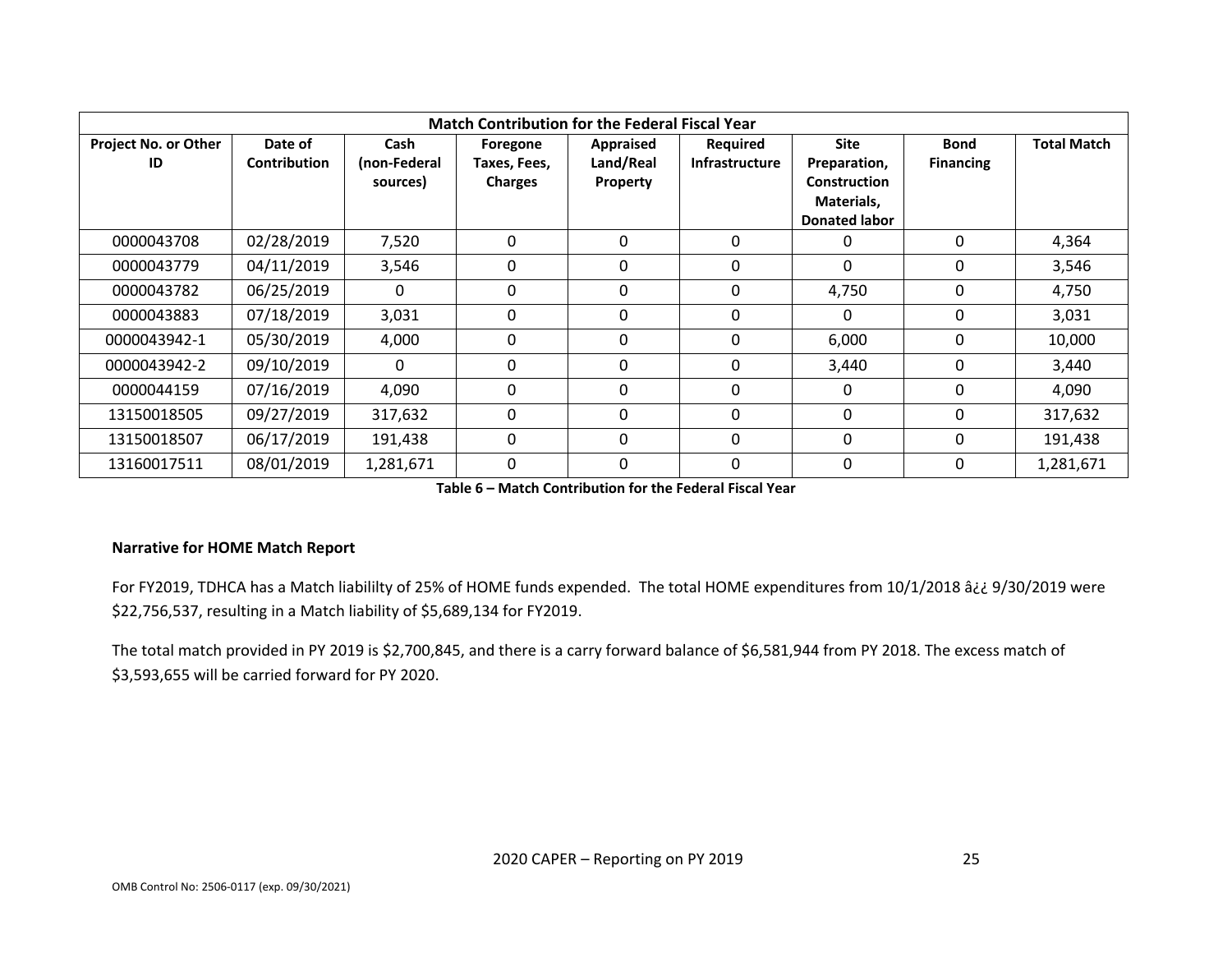# **HOME MBE/WBE report**

| Program Income - Enter the program amounts for the reporting period                                                |                  |                  |              |                  |  |  |  |  |
|--------------------------------------------------------------------------------------------------------------------|------------------|------------------|--------------|------------------|--|--|--|--|
| <b>Balance on hand</b><br><b>Balance on hand</b><br><b>Amount received</b><br><b>Total amount</b><br><b>Amount</b> |                  |                  |              |                  |  |  |  |  |
| at begin-ning of                                                                                                   | during reporting | expended during  | expended for | at end of        |  |  |  |  |
| reporting period                                                                                                   | period           | reporting period | <b>TBRA</b>  | reporting period |  |  |  |  |
|                                                                                                                    |                  |                  |              |                  |  |  |  |  |
| 19,134,840                                                                                                         | 16,670,369       | 10,119,819       |              | 25,685,390       |  |  |  |  |

**Table 8 - Minority Business and Women Business Enterprises**

| Table 7 - Program IncomeMinority Business Enterprises and Women Business Enterprises - Indicate |                                                                                                  |              |                 |                                      |                 |                   |  |  |  |
|-------------------------------------------------------------------------------------------------|--------------------------------------------------------------------------------------------------|--------------|-----------------|--------------------------------------|-----------------|-------------------|--|--|--|
|                                                                                                 | the number and dollar value of contracts for HOME projects completed during the reporting period |              |                 |                                      |                 |                   |  |  |  |
|                                                                                                 | Total                                                                                            |              |                 | <b>Minority Business Enterprises</b> |                 | <b>White Non-</b> |  |  |  |
|                                                                                                 |                                                                                                  | Alaskan      | Asian or        | <b>Black Non-</b>                    | <b>Hispanic</b> | <b>Hispanic</b>   |  |  |  |
|                                                                                                 |                                                                                                  | Native or    | <b>Pacific</b>  | <b>Hispanic</b>                      |                 |                   |  |  |  |
|                                                                                                 |                                                                                                  | American     | <b>Islander</b> |                                      |                 |                   |  |  |  |
|                                                                                                 |                                                                                                  | Indian       |                 |                                      |                 |                   |  |  |  |
| <b>Contracts</b>                                                                                |                                                                                                  |              |                 |                                      |                 |                   |  |  |  |
| Dollar                                                                                          |                                                                                                  |              |                 |                                      |                 |                   |  |  |  |
| Amount                                                                                          | 71,622,731                                                                                       | 0            | 0               | 1,001,780                            | 49,289,196      | 21,331,755        |  |  |  |
| Number                                                                                          | 161                                                                                              | $\mathbf{0}$ | $\mathbf 0$     | 11                                   | 3               | 147               |  |  |  |
| <b>Sub-Contracts</b>                                                                            |                                                                                                  |              |                 |                                      |                 |                   |  |  |  |
| Number                                                                                          | 601                                                                                              | $\Omega$     | $\Omega$        | 9                                    | 21              | 571               |  |  |  |
| Dollar                                                                                          |                                                                                                  |              |                 |                                      |                 |                   |  |  |  |
| Amount                                                                                          | 9,210,661                                                                                        | 0            | 0               | 28,889                               | 69,600          | 9,112,172         |  |  |  |

|                      | <b>Total</b> | Women<br><b>Business</b> | <b>Male</b> |  |
|----------------------|--------------|--------------------------|-------------|--|
|                      |              | <b>Enterprises</b>       |             |  |
| <b>Contracts</b>     |              |                          |             |  |
| Dollar               | 72,171,732   | 8,457,749                | 63,713,983  |  |
| Amount               |              |                          |             |  |
| Number               | 161          | $\mathfrak{p}$           | 159         |  |
| <b>Sub-Contracts</b> |              |                          |             |  |
| Number               | 601          | 11                       | 590         |  |
| Dollar               | 9,210,661    |                          | 8,813,296   |  |
| Amount               |              | 397,365                  |             |  |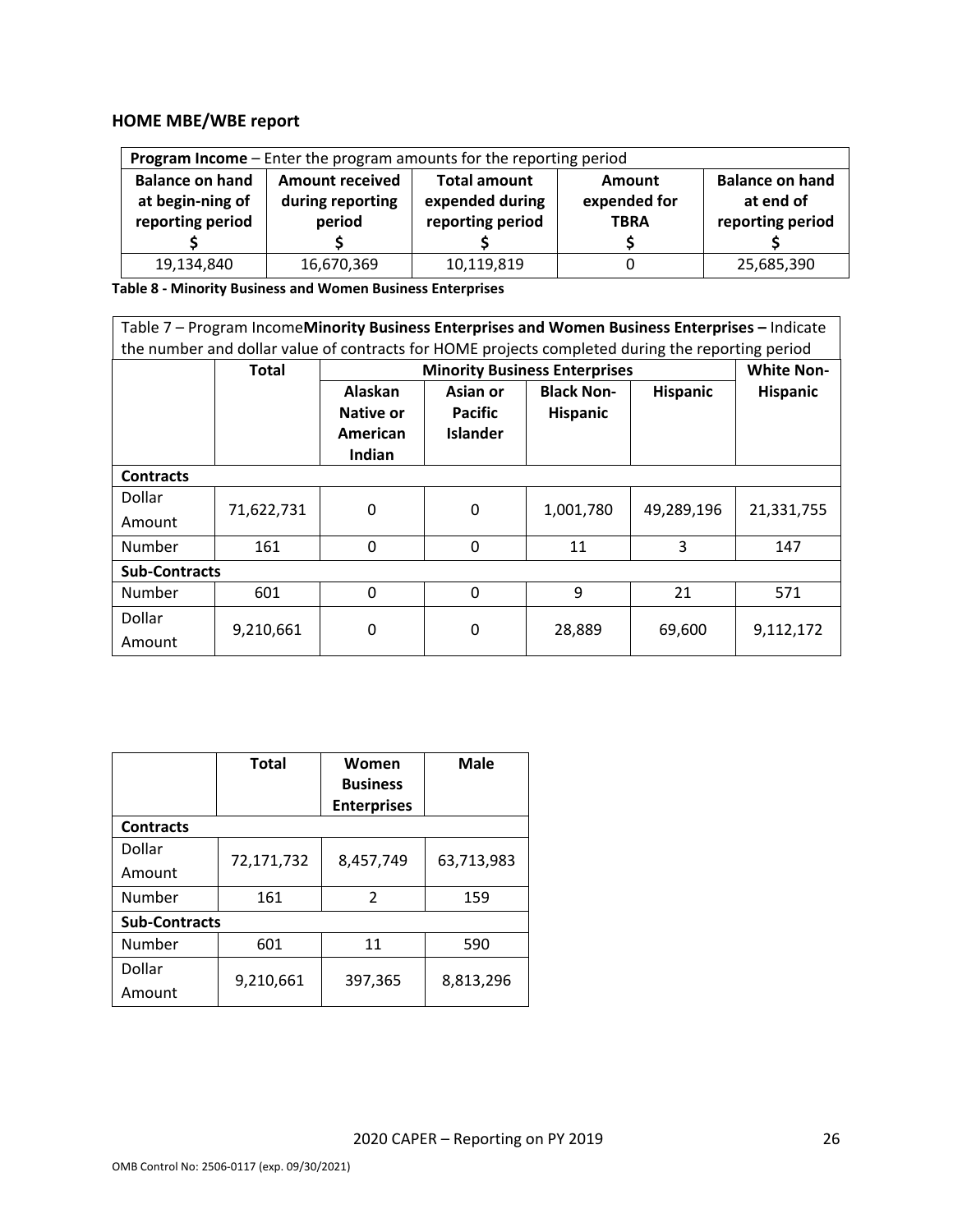**Minority Owners of Rental Property** – Indicate the number of HOME assisted rental property owners and the total amount of HOME funds in these rental properties assisted

|                  | <b>Total</b> |                                                   | <b>Minority Property Owners</b>               |                                      |                 |          |  |  |
|------------------|--------------|---------------------------------------------------|-----------------------------------------------|--------------------------------------|-----------------|----------|--|--|
|                  |              | Alaskan<br><b>Native or</b><br>American<br>Indian | Asian or<br><b>Pacific</b><br><b>Islander</b> | <b>Black Non-</b><br><b>Hispanic</b> | <b>Hispanic</b> | Hispanic |  |  |
| Number           | 0            | 0                                                 | 0                                             | 0                                    | 0               | 0        |  |  |
| Dollar<br>Amount | 0            | 0                                                 | 0                                             | 0                                    | 0               | 0        |  |  |

**Table 9 – Minority Owners of Rental Property**

| Relocation and Real Property Acquisition - Indicate the number of persons displaced, the cost of |                                                                                  |                 |  |                                      |                 |                   |
|--------------------------------------------------------------------------------------------------|----------------------------------------------------------------------------------|-----------------|--|--------------------------------------|-----------------|-------------------|
|                                                                                                  | relocation payments, the number of parcels acquired, and the cost of acquisition |                 |  |                                      |                 |                   |
| Parcels Acquired                                                                                 |                                                                                  |                 |  | O                                    |                 |                   |
| <b>Businesses Displaced</b>                                                                      |                                                                                  | O               |  | 0                                    |                 |                   |
| <b>Nonprofit Organizations</b>                                                                   |                                                                                  | 0               |  | 0                                    |                 |                   |
| Displaced                                                                                        |                                                                                  |                 |  |                                      |                 |                   |
| <b>Households Temporarily</b>                                                                    |                                                                                  | 0               |  | 0                                    |                 |                   |
| Relocated, not Displaced                                                                         |                                                                                  |                 |  |                                      |                 |                   |
| <b>Households</b><br>Total                                                                       |                                                                                  |                 |  | <b>Minority Property Enterprises</b> |                 | <b>White Non-</b> |
| <b>Displaced</b>                                                                                 | <b>Alaskan</b>                                                                   | Asian or        |  | <b>Black Non-</b>                    | <b>Hispanic</b> | <b>Hispanic</b>   |
|                                                                                                  | Native or                                                                        | <b>Pacific</b>  |  | <b>Hispanic</b>                      |                 |                   |
|                                                                                                  | American                                                                         | <b>Islander</b> |  |                                      |                 |                   |
|                                                                                                  | Indian                                                                           |                 |  |                                      |                 |                   |
|                                                                                                  |                                                                                  |                 |  |                                      |                 |                   |
| Number<br>$\Omega$                                                                               | $\Omega$                                                                         | $\Omega$        |  | $\Omega$                             | <sup>0</sup>    | <sup>0</sup>      |
| $\Omega$<br>Cost                                                                                 | $\Omega$                                                                         | ŋ               |  | $\Omega$                             | <sup>0</sup>    | 0                 |

**Table 10 – Relocation and Real Property Acquisition**

#### **Narrative for Minority Owners of Rental Property**

Some of these data points are not captured in TDHCA records because HUD form 40107 does not describe how to report ownership in a tax credit partnership, which are owned by several corporations, or how to reflect ownership where the owner is a nonprofit or governmental organization, that are controlled by a Board of Directors or elected officials. Zeros indicated above would more accurately be described as Not Available, and do not necessarily mean that no funds were used for that data point. **Narrative for Relocation**

No HOME funds were expended for the temporary or permanent relocation of the households reported in Table 10. No households were permanently displaced.

# <span id="page-27-0"></span>**CR-20 - Affordable Housing 91.520(b)**

## **Evaluation of the jurisdiction's progress in providing affordable housing, including the**

2020 CAPER – Reporting on PY 2019 27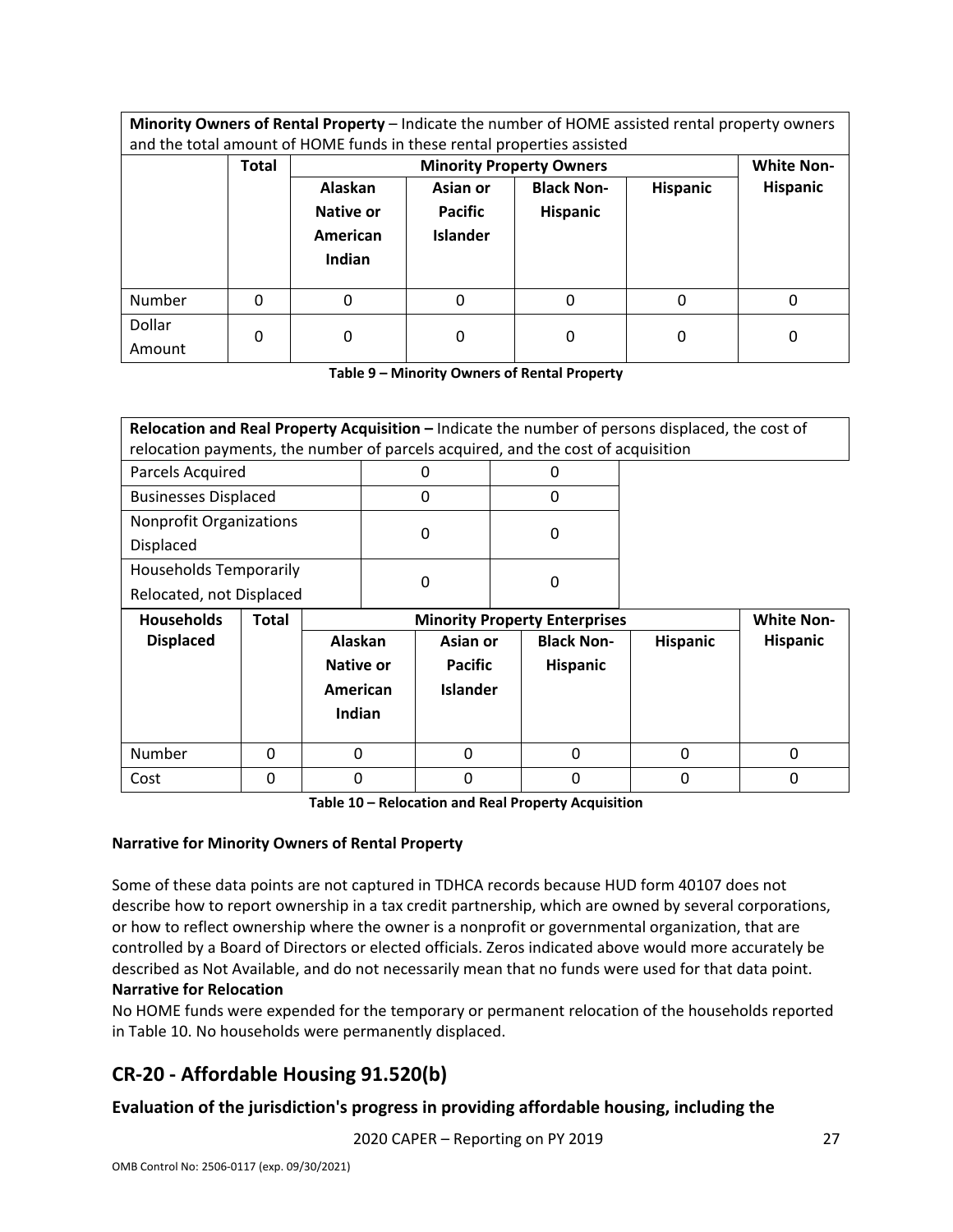**number and types of families served, the number of extremely low-income, low-income, moderate-income, and middle-income persons served.**

|                                          | <b>One-Year Goal</b> | Actual |  |
|------------------------------------------|----------------------|--------|--|
| Number of Homeless households to be      |                      |        |  |
| provided affordable housing units        | 918                  | 1,071  |  |
| Number of Non-Homeless households to be  |                      |        |  |
| provided affordable housing units        | 571                  | 876    |  |
| Number of Special-Needs households to be |                      |        |  |
| provided affordable housing units        | 799                  | 1411   |  |
| <b>Total</b>                             | 2,288                | 3,358  |  |

**Table 11 – Number of Households**

|                                        | <b>One-Year Goal</b> | <b>Actual</b> |
|----------------------------------------|----------------------|---------------|
| Number of households supported through | 1,884                | 1208          |
| Rental Assistance                      |                      |               |
| Number of households supported through | 197                  | 221           |
| The Production of New Units            |                      |               |
| Number of households supported through | 157                  | 166           |
| <b>Rehab of Existing Units</b>         |                      |               |
| Number of households supported through | 15                   | 10            |
| <b>Acquisition of Existing Units</b>   |                      |               |
| <b>Total</b>                           | 2,253                | 1,605         |

**Table 12 – Number of Households Supported**

## **Discuss the difference between goals and outcomes and problems encountered in meeting these goals.**

ESG - ESG allows subrecipients to provide short-term assistance up to three months of rent, per 24 CFR §576.106(a)(1), and medium-term assistance for more than three months but not more than 24 months, per 24 CFR §576.106(a)(2). Both rapid re-housing and homelessness prevention help individuals and households who are experiencing homelessness or are at-risk of homelessness quickly regain stability in housing through rental assistance. In PY2019, a total of 2,688 households were served though rental assistance under ESG. ESG subrecipients do not report on the affordability of the units (i.e., spending less than 30% of the household's rent on housing). Therefore ESG is not included in Table 11.

HOME - The one year goals for TDHCA's HOME Program include homebuyer assistance with possible rehabilitation for accessibility, TBRA, homeowner rehabilitation assistance, rehabilitation of multifamily units, and construction of single-family and multifamily units.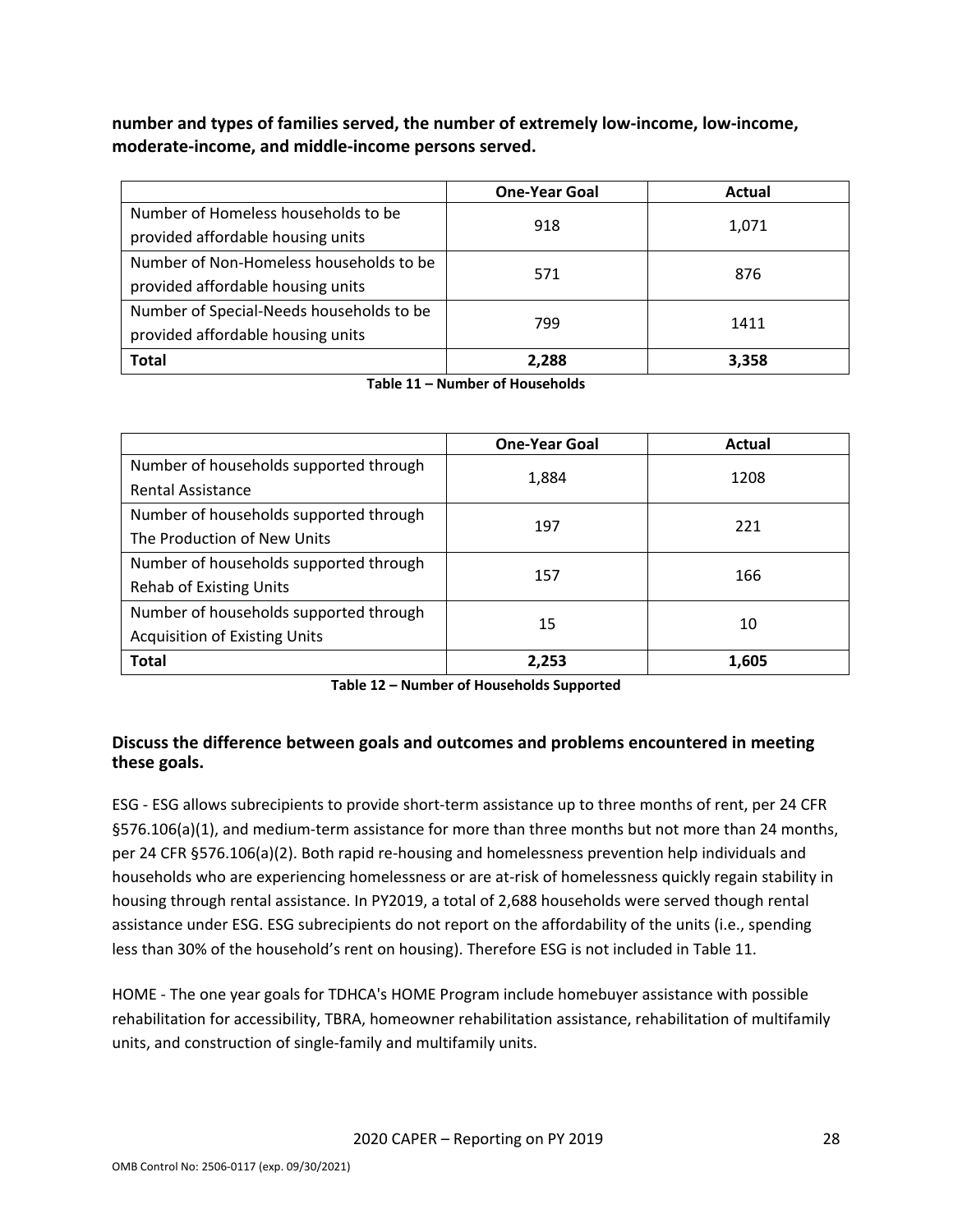CDBG - Currently, Texas CDBG funds primarily support affordable housing through water and sewer infrastructure for housing. Communities may lack resources to provide adequate water and sewer services to their residents, especially those communities located in rural settings; CDBG funding offers a method to install, upgrade, and/or improve water services. The CDBG funding provides a cost savings for housing when used to install water and sewer yard lines and pay impact and connection fees for qualifying residents. Housing rehabilitation projects are prioritized in several fund categories, but are not commonly requested. Grant Recipients undertaking a housing rehabilitation program may select either owner-occupied homes or nonprofit-owned homes that are occupied by low- to moderateincome residents.

CDBG funds also help communities study affordable housing conditions, thus providing data on affordable housing stock and creating planning tools for expanding affordable housing. CDBG awarded funds to provide utility connections or new septic tank systems to assist 1,039 beneficiaries in PY 2019, which is not reflected in the chart above. Such connections are essential to obtaining and maintaining decent housing.

HOPWA - DSHS' HOPWA Program provides housing assistance and supportive services to help eligible low-income persons living with HIV (PLWH) and their households establish or maintain affordable and stable housing, reduce their risk of homelessness, and improve their access to health care and supportive services. HOPWA serves PLWH who are 80% or less AMI, but a majority of Texas HOPWA clients are under 30% AMI and lack of affordable housing is an ongoing issue. DSHS estimated that the HOPWA program would assist 1271 unduplicated, income-eligible households with housing subsidy assistance.

In the HOPWA 2019 program year, DSHS served 701 households with TBRA (99 percent of the 706 OYAP goal), 559 households with STRMU (103 percent of the 541 OYAP goal), 151 households with FBHA (162 percent of the 93 OYAP goal) 190 households with PHP (126 percent of the 149 OYAP goal) for a total of 1,461 unduplicated households. Of the 1,461 households served, 1,446 households also received HOPWA-funded Supportive Services (114 percent of the 1,271 OYAP goal). All HOPWA clients receive supportive services at some level, but some supportive services for clients were leveraged with other funding sources and were not counted in this report. Overall, the HOPWA program was very successful in the 2019 program year.NHTF - The one year goals for TDHCA's NHTF Program include the continued construction of new multifamily units serving households at or below the greater of either 30% AMFI or the federal poverty line. Goals are being successfully met.

## **Discuss how these outcomes will impact future annual action plans.**

ESG – TDHCA completed the ESG award process for PY2019, and provided a point structure that allows organizations to claim points in the competitive application cycle for prior experience providing rental assistance under any program, with the expectation that ESG applicants are incentivized to leverage ESG funding with other funding sources to offer rental assistance. They are also incentivized though the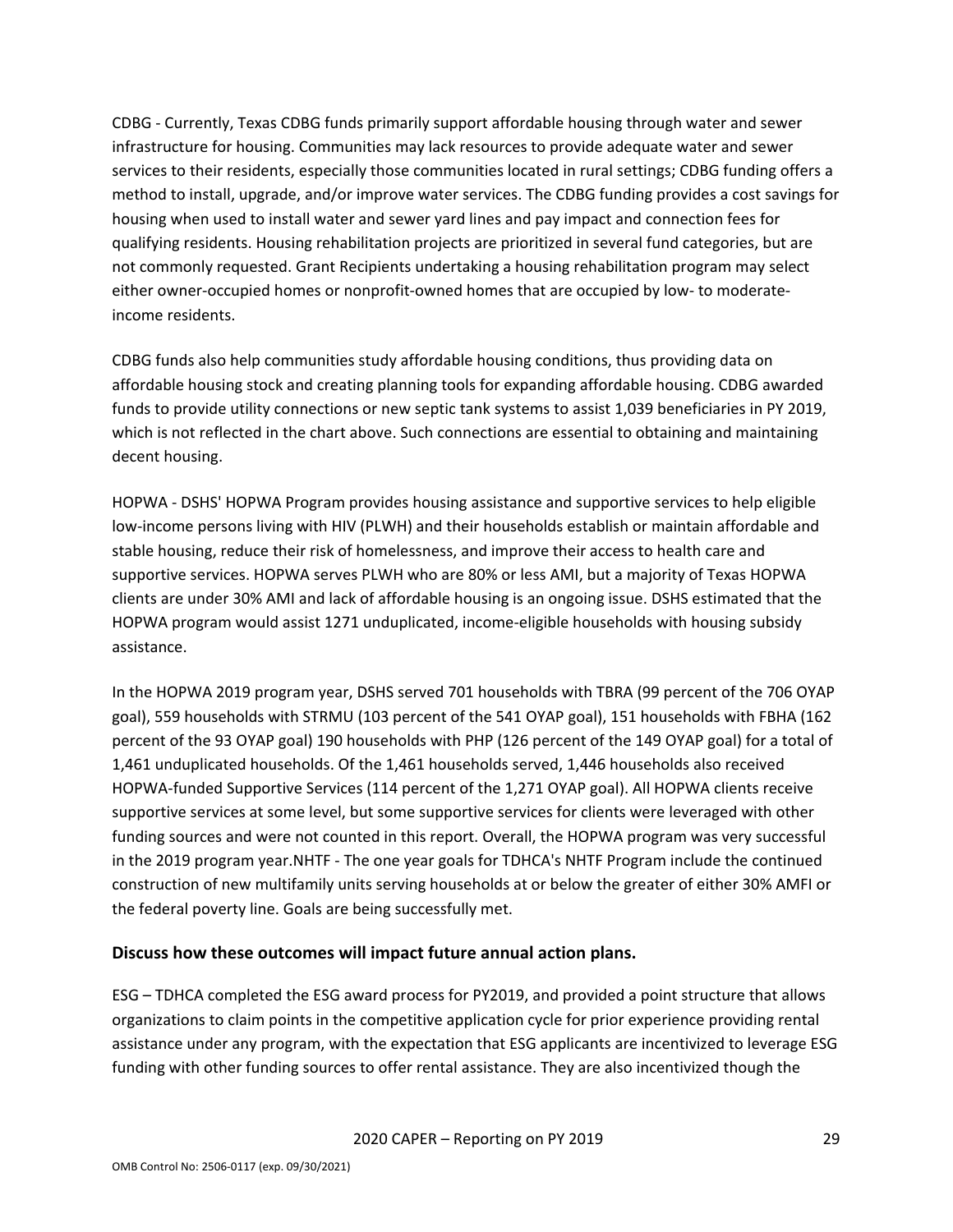scoring structure to ensure that households assisted maintain permanent housing after they are exited from the program for a minimum of three months.

HOME - Where HOME is generally meeting and exceeding goals and objectives, the outcomes above will not impact future annual action plans; however, the homebuyer assistance downpayment activity has been removed from the 2020-2024 Consolidated plan due to diminished demand for this activity. TDHCA plans to implement an homebuyer assistance program that requires new construction in conjunction with costs for acquisition, but the program will be funded at lower funding levels until demand evidences itself.

CDBG - Support of housing through utility access yardlines is a core function of TxCDBG that is still needed in many communities. As the issue of colonias and similar communities is multi-faceted, many local obstacles prevent the state from achieving the ultimate goal of providing clean drinking water and affordable housing to all.

HOPWA - There are no changes planned for the HOPWA program.

NHTF - Since NHTF is generally meeting and exceeding goals and objectives, the outcomes above will not impact future annual action plans.

**Include the number of extremely low-income, low-income, and moderate-income persons served by each activity where information on income by family size is required to determine the eligibility of the activity.**

| Number of Households Served | <b>CDBG Actual</b> | <b>HOME Actual</b> | <b>HTF Actual</b> |
|-----------------------------|--------------------|--------------------|-------------------|
| <b>Extremely Low-income</b> | 97                 | 268                | 28                |
| Low-income                  | 120                | 317                |                   |
| Moderate-income             | 117                |                    |                   |
| Total                       | 334                | 612                | 28                |

**Table 13 – Number of Households Served**

## **Narrative Information**

The CDBG Actual Number of Households Served by income level reported in the table above includes households served through the Colonia Fund: Contruction Program, Community Development Fund, and Colonia Self-Help Centers for all hosuing construction activities (utility connections, small repair, rehabilitation, new construction and reconstruction) during PY 2019.

The HOME information completed above includes all single family activites and includes the number of units restricted by income for completed HOME assisted rental units.

NHTF - 28 exremely low-income households were assisted with NHTF in PY 2019.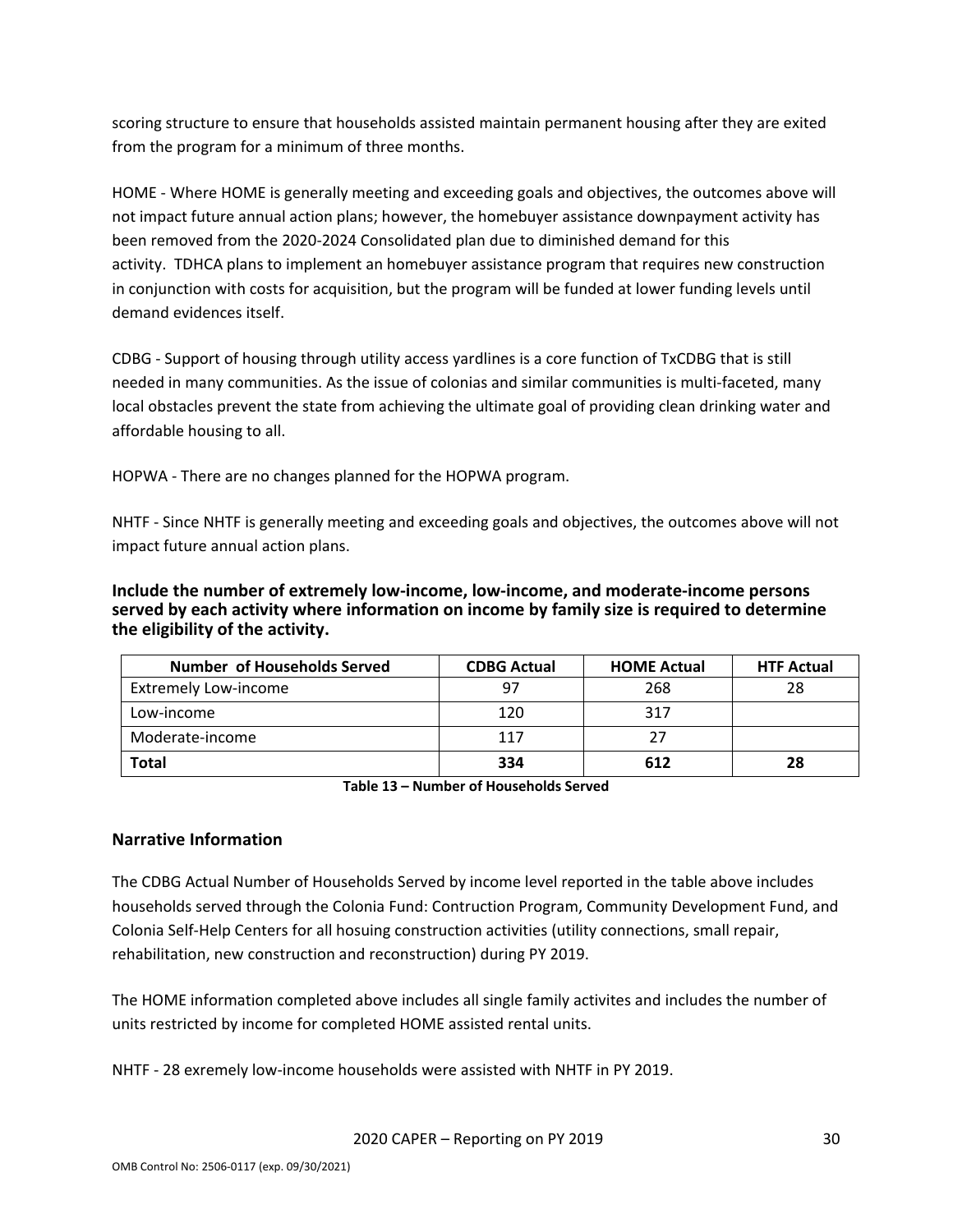# <span id="page-31-0"></span>**CR-25 - Homeless and Other Special Needs 91.220(d, e); 91.320(d, e); 91.520(c)**

**Evaluate the jurisdiction's progress in meeting its specific objectives for reducing and ending homelessness through:**

# **Reaching out to homeless persons (especially unsheltered persons) and assessing their individual needs**

TDHCA addressed the requirements in 24 CFR §91.320 by using funds to reduce and end homelessness. Organizations that applied for ESG assistance received points in the scoring process if they coordinated with the lead agency of the CoC, which provides services and follows a centralized or coordinated assessment process. Street outreach includes case management, emergency health services, emergency mental health services, transportation, and services for special populations. Special populations include homeless youth, victim services, and services for people living with HIV/AIDS.

TDHCA's ESG subrecipients use various methods of reaching out to homeless persons. For example, many work closely with Independent School District liaisons to reach homeless families and unaccompanied students to identify needs and to create housing plans. A number of subrecipients have built relationships with their local law enforcement officials so they are aware when there are people who are unsheltered in the community. Other examples include, agencies working together on a byname list of those who are in need of housing, conducting client focus groups to assess the needs of clients who have been unsheltered and asking their input on what did and did not work, participating in the annual Point-In-Time count, and providing a list of agency referrals to local 211 information services.

Through its subrecipients, TDHCA provided street outreach to 14,346 persons, and exceeded the goal set for emergency shelter in PY2019.

# **Addressing the emergency shelter and transitional housing needs of homeless persons**

For 2019 ESG subrecipients, 53 of 72 subrecipients offered emergency shelter. The ESG program provides support to organizations that offer emergency services and emergency shelter to homeless individuals and families and to those fleeing from domestic violence. Subrecipients offering emergency shelter may set targets for how many individuals and households will move out of emergency shelter and into permanent housing, achieve higher incomes, and gain more non-cash benefits. To ensure longterm housing stability, clients will be required to meet with a case manager not less than once per month (with exceptions pursuant to the VAWA and the FVPSA). Subrecipients will also be required to develop a plan to assist program participants to retain permanent housing after the ESG assistance ends.

**Helping low-income individuals and families avoid becoming homeless, especially extremely low-income individuals and families and those who are: likely to become homeless after being discharged from publicly funded institutions and systems of care (such as health care facilities, mental health facilities, foster care and other youth facilities, and corrections**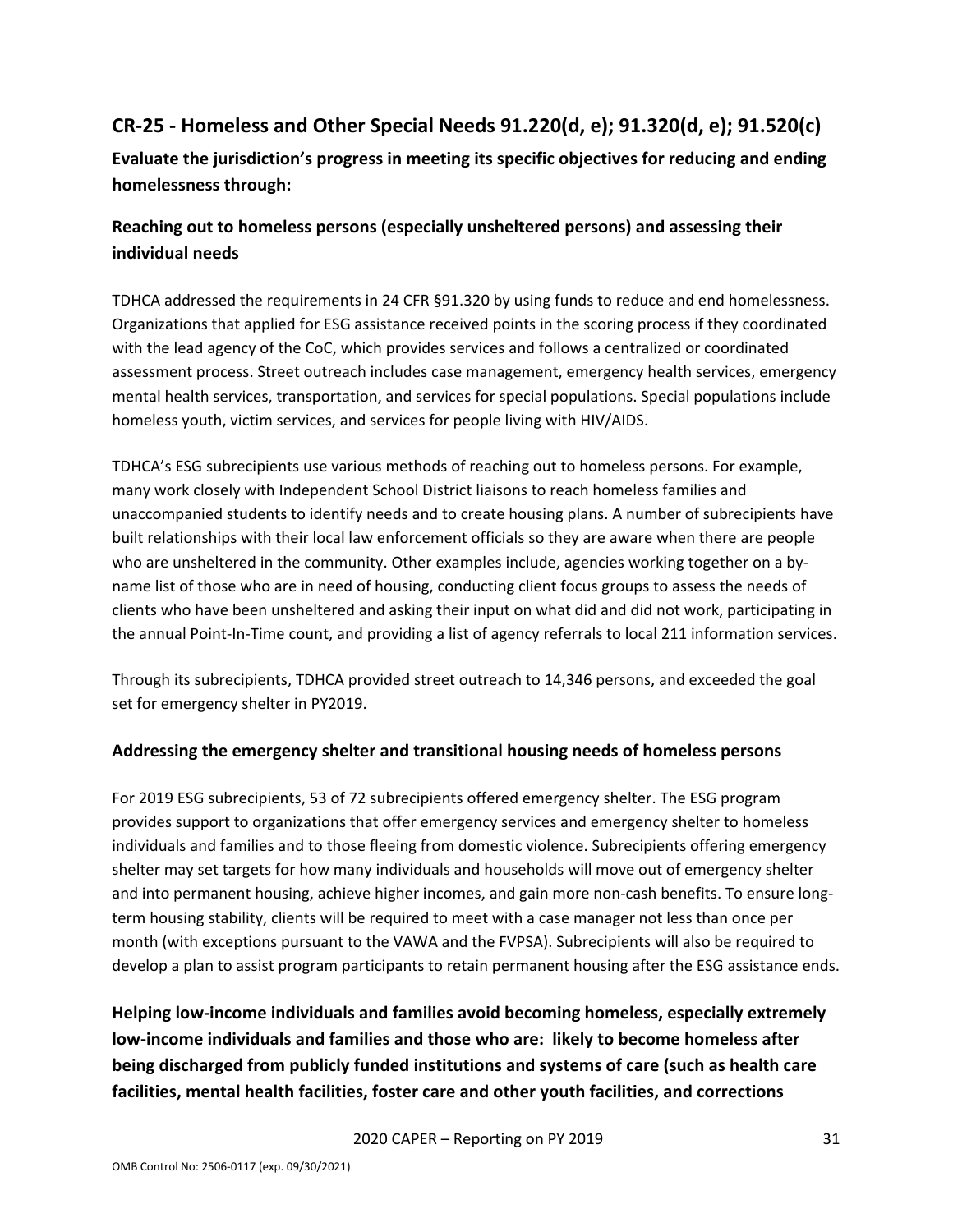# **programs and institutions); and, receiving assistance from public or private agencies that address housing, health, social services, employment, education, or youth needs**

Individuals eligible for the State's HOPWA Program who are exiting from an institution receive a comprehensive housing plan and linkage and referrals to health professionals from a case manager. The State HOPWA Program provides TBRA, which is a rental subsidy used to help households obtain or maintain permanent housing, including assistance for shared housing arrangements, in the private rental housing market until they are able to enroll in the HCV Program or other affordable housing programs.HOPWA also provides FBHA, which is limited to Short-Term Supportive Housing (STSH) and Transitional Supportive Housing (TSH). STSH facilities provide temporary shelters to households that are homeless as a bridge to permanent housing. TSH facilities allow households an opportunity to prepare for permanent housing and develop individualized housing plans that guide their linkage to permanent housing. Additionally, PHP services may be used to help households establish permanent residence in which continued occupancy is expected.

ESG subrecipients are encouraged to work in tandem with other programs that help to transition persons out of institutions, such as the HOPWA Program, Section 811 PRA Program, Project Access Program, Money Follows the Person Program, and the Home and Community-Based Services - Adult Mental Health Program.

Other HUD-funded state programs also address persons transitioning from institutions. For example, TDHCA administers the Section 811 Project Rental Assistance (PRA) Program, which helps extremely low-income individuals with disabilities and their families by providing approximately 730 new integrated supportive housing units in eight metropolitan statistical areas in the state. The Section 811 PRA program receives referrals from local providers and coordinators of services for persons with disabilities that are contracted or subcontracted with the Texas Health and Human Services Commission and the Department of Family and Protective Services. The Section 811 PRA program's Target Population includes persons with disabilities exiting Intermediate Care Facilities for Individuals with Intellectual and Developmental Disabilities and Nursing Facilities; persons with severe mental illness referred from Local Mental\Behavioral Health Authorities; and young adults with disabilities exiting foster care referred from the Department of Family Protective Services.

Coordination between housing and the state health system is also exemplified by the Project Access and Money Follows the Person programs. Project Access uses Section 8 Housing Choice Vouchers administered by TDHCA to assist low-income persons with disabilities in transitioning from nursing homes and Intermediate Care Facilities (ICFs) to the community, while using the Money Follows the Person Program to provide services from HHS agencies. Since it began in 2002, the TDHCA Governing Board has continued to make changes to Project Access responsive to input from advocates, such as incremental increases in the number of vouchers from 35 vouchers initially up to 140, and the creation of a pilot program with DSHS for persons with disabilities transitioning out of State Psychiatric Hospitals.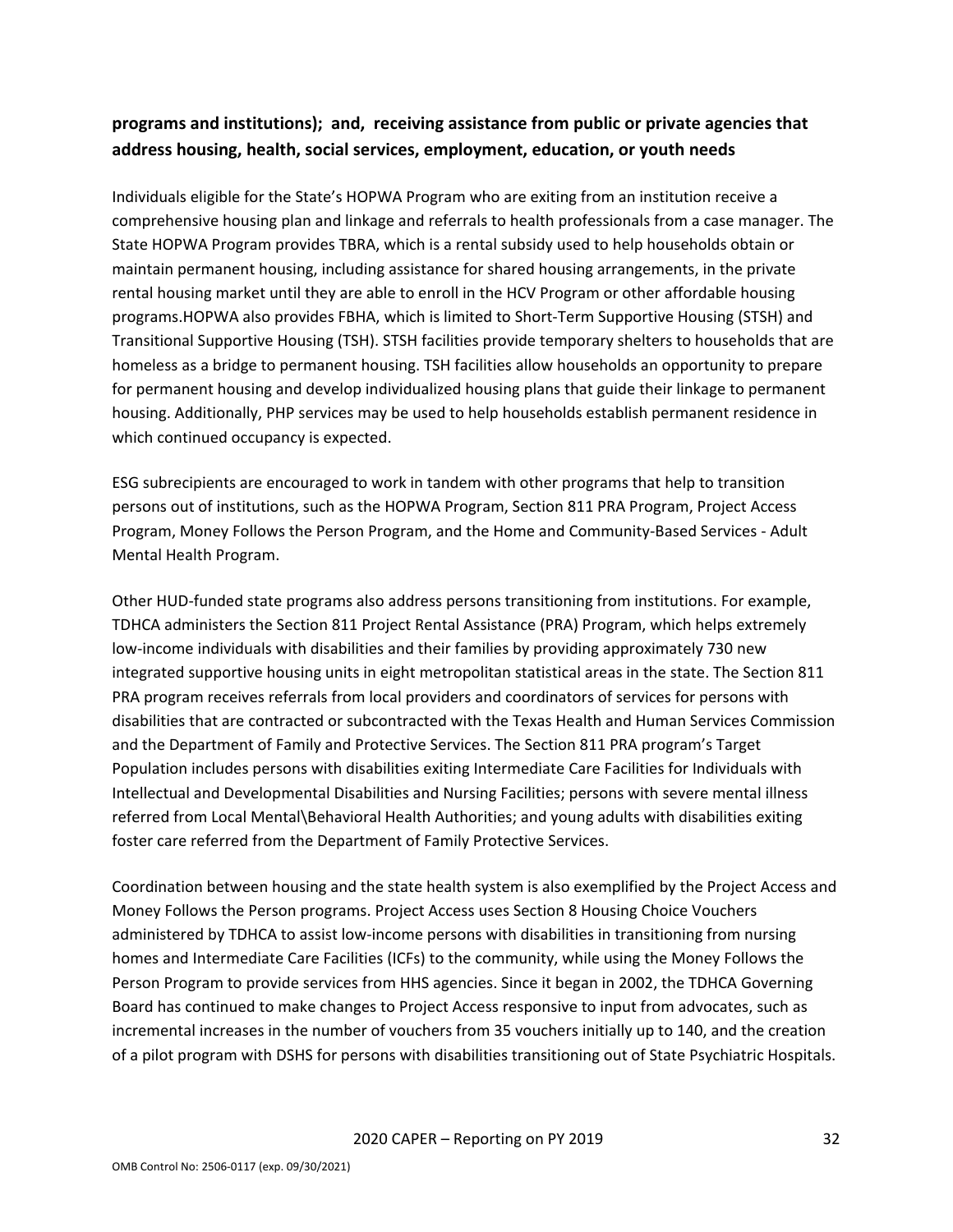#### **HOME**

In addition, TDHCA offers the use of HOME Tenant-Based Rental Assistance (TBRA) to individuals on the Project Access Wait List, allowing a client to live in the community while waiting for a Project Access voucher to become available. The Department also recently combined administration of the ESG and HOME programs into the same functional area, and is actively working to identify opportunities and methods to encourage subrecipients to leverage both programs for this population. This supports a more effective continuum of housing assistance.

#### **HHSCC**

To enhance the coordination of services and housing for persons with disabilities and older Texans, the State of Texas established the Housing and Health Services Coordination Council (HHSCC), codified in Tex. Gov't Code, Chapter 2306, Subchapter NN. The HHSCC coordinates and increases state efforts to offer Service-Enriched Housing (SEH). SEH is defined as integrated, affordable, and accessible housing that provides residents with the opportunity to receive assistance in coordination of on-site and/or offsite health-related and other services and supports that foster independence in living and decisionmaking for individuals with disabilities and older adults. The HHSCC is also charged with cross-educating state housing and health services agency staff and identifying barriers to expanding SEHin Texas.

**Helping homeless persons (especially chronically homeless individuals and families, families with children, veterans and their families, and unaccompanied youth) make the transition to permanent housing and independent living, including shortening the period of time that individuals and families experience homelessness, facilitating access for homeless individuals and families to affordable housing units, and preventing individuals and families who were recently homeless from becoming homeless again**

Of the 2019 ESG subrecipients, 39 out of 72 offered Rapid Re-Housing, and 28 offered Homelessness Prevention. ESG funds are used for short-term and medium-term rental assistance, rental application fees, security deposits, utility deposits, utility payments, and moving costs for homeless individuals or persons at risk of homelessness. Funds can also be used for housing service costs related to housing search and placement, housing stability case management, mediation, legal services, and credit repair. ESG funds are also be used to pay for essential service costs including case management, child care, education services, employment assistance and job training, outpatient health services, legal services, life skills training, mental health services, substance abuse treatment services, transportation, and costs related to serving special populations.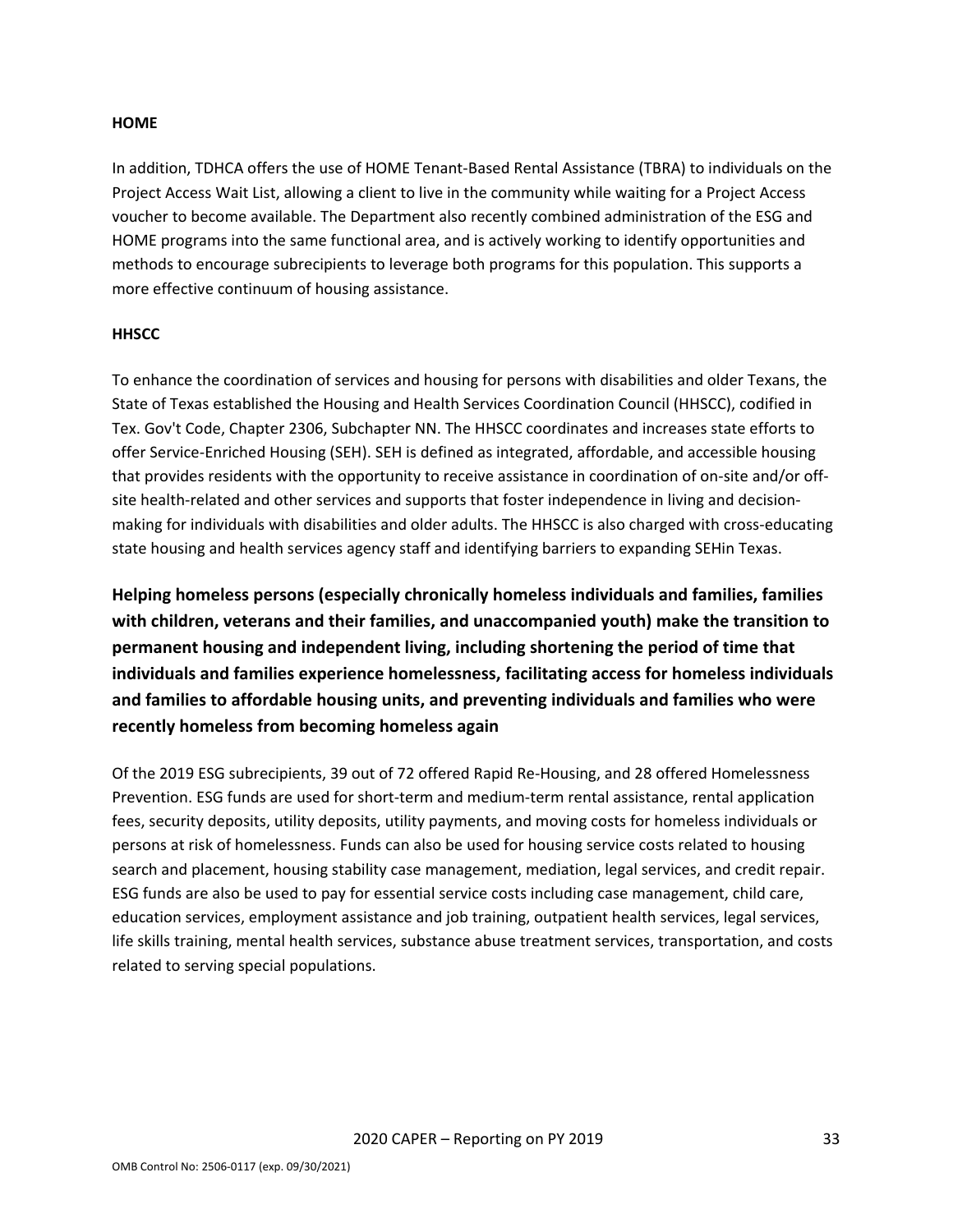# <span id="page-34-0"></span>**CR-30 - Public Housing 91.220(h); 91.320(j)**

# **Actions taken to address the needs of public housing**

The future success of Public Housing Authorities (PHAs) will center on ingenuity in program design, emphasis on resident participation towards economic self-sufficiency, cost-effective operation, and partnerships with other organizations to address the needs of this population. With the exception of TDHCA which is itself a small public housing authority with jurisdiction in limited areas, the departments do not have any direct or indirect jurisdiction over the management or operations of PHAs. However, it is important to maintain relationships with these service providers. Through its multifamily bond programs and the HTC programs, TDHCA has assisted a number of PHAs as they have undergone Rental Assistance Demonstration conversion of their properties, rehabilitating and improving aging stock.

### HOME and ESG Address the Needs of Public Housing

TDHCA publishes all Notices of Funding Availability (NOFA) on its website and sends notification of funding availability statewide through TDHCA's email subscriber lists. As PHAs have received homebuyer assistance and tenant-based rental assistance funds, information is provided to enable them to transition families toward homeownership or provide additional households with rental assistance and services to increase self-sufficiency.

In some cases, PHA residents may be eligible to receive assistance and services from ESG grantees.

## CDBG Addresses the Needs of Public Housing

Texas CDBG funds primarily support affordable housing through public infrastructure in low-to moderate-income areas. Texas CDBG may serve public housing areas through various funding categories as residents of PHAs qualify as low- to moderate-income beneficiaries for CDBG projects.

# **Actions taken to encourage public housing residents to become more involved in management and participate in homeownership**

HOME, ESG, HOPWA, and CDBG are subject to 24 CFR Part 135 which requires that HUD funds invested in housing and community development construction contribute to employment opportunities for lowincome persons living in or near the HUD-funded project, to the extent feasible. These requirements, called Section 3 requirements are covered at trainings for subrecipients; persons who may benefit from employment opportunities include PHA residents.

#### HOME Addresses Public Housing Resident Initiatives

PHAs are eligible to apply to administer HOME funds to provide homebuyer assistance in their areas. PHAs also provide services to increase self-sufficiency, which may include homebuyer counseling services. In addition, TDHCA provides two free homebuyer education online courses. One offers a comprehensive pre- and post-purchase tutorial; the other is an introduction to the Texas Mortgage Credit Certificate (TX MCC) Program. This initiative expands the availability of homebuyer education training opportunities and self-sufficiency tools for PHA residents.

2020 CAPER – Reporting on PY 2019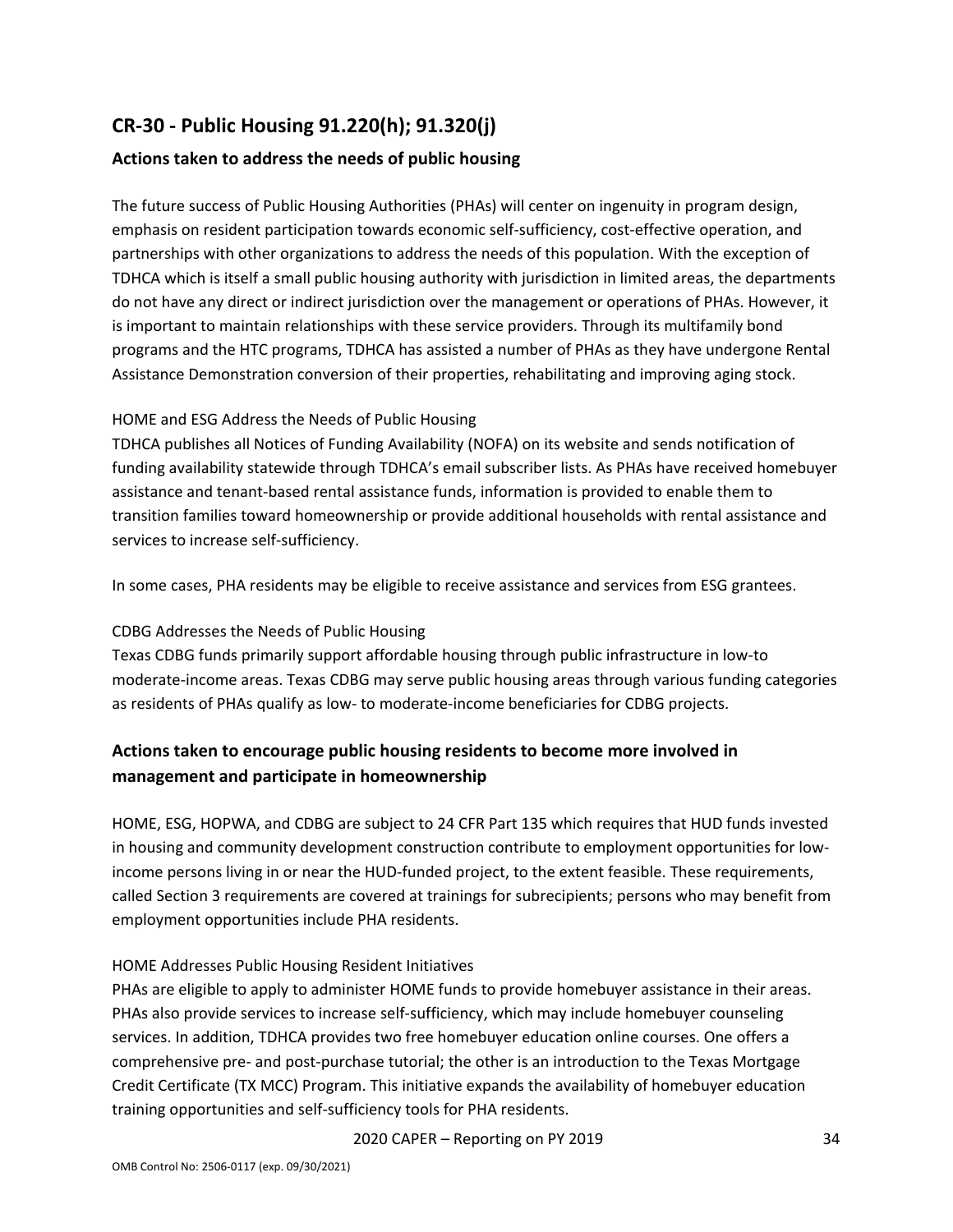#### CDBG Addresses Public Housing Resident Initiatives

All CDBG projects that are subject to Section 3 requirements must document their accomplishments. However, it is very difficult for projects in rural areas to meet the Section 3 goals, as most CDBG-funded projects are constructed with existing construction crews and do not generate new hiring opportunities. Contracting opportunities are advertised locally and available to public housing residents and others through a competitive bidding process.

### **Actions taken to provide assistance to troubled PHAs**

TDHCA has worked to promote programs that will rehabilitate and bring substandard housing into compliant condition and will develop additional affordable housing units. For example, most of the PHA applications for HTCs are for rehabilitation or reconstruction utilizing the Rental Assistance Demonstration program. TDHCA also offers a variety of funding sources for assistance. Most PHAs that apply are usually from larger Metropolitan Statistical Areas, which are Participating Jurisdictions (PJs), and are generally not eligible to receive HOME funding through TDHCA. The Department encourages PHAs to participate in the HTC program, consistent with fair housing objectives, in a manner that seeks to give incentives for PHAs to develop their units in areas of greater opportunity and align with fair housing. Developments must also disclose and address undesirable site or neighborhood characteristics.

To expand its work with PHAs, TDHCA has developed a relationship with the Texas Housing Association and the Texas chapter of the National Association of Housing and Redevelopment Officials (NAHRO), which serve the PHAs of Texas. Whenever possible, the State will communicate to PHAs the importance of serving special needs populations.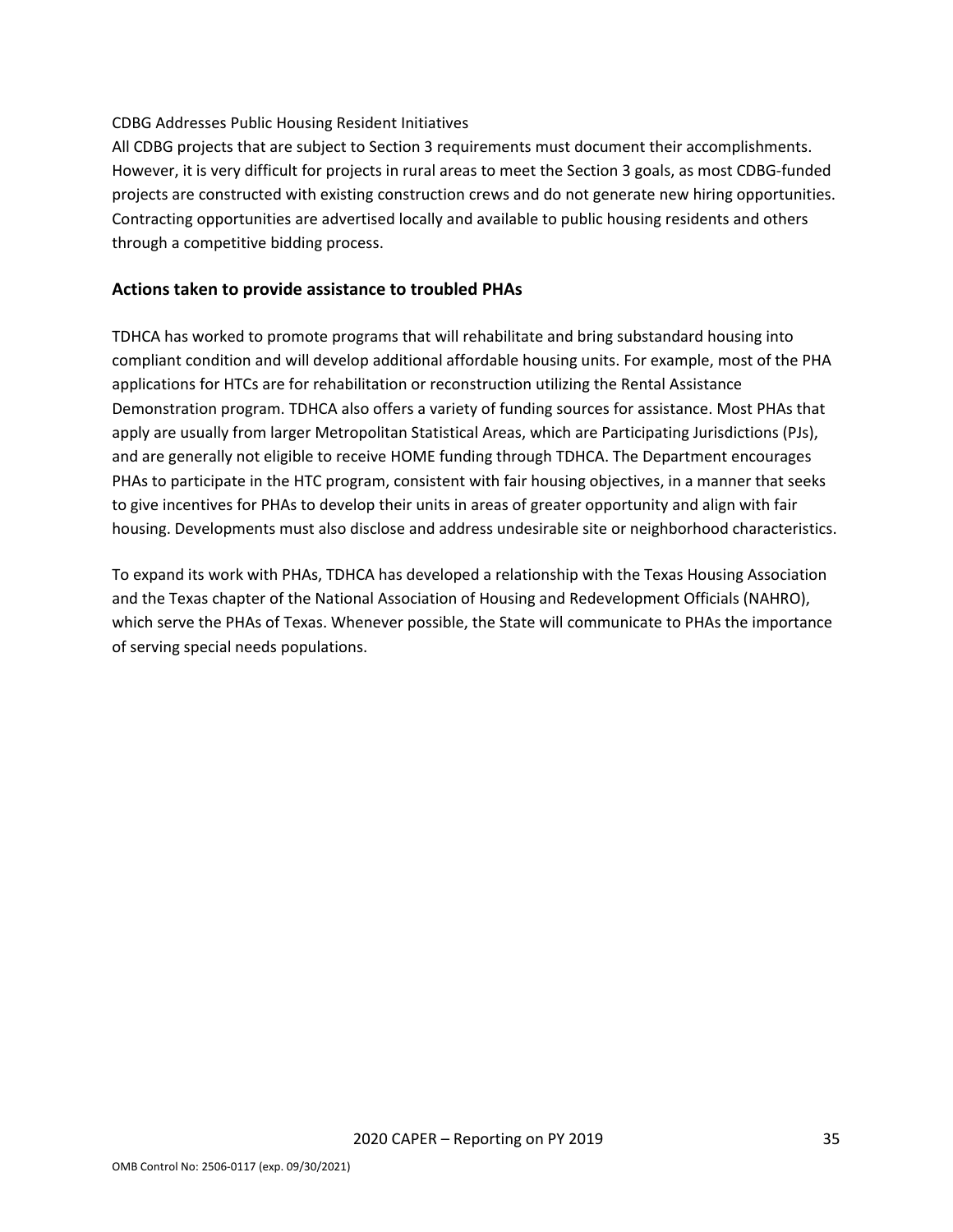# <span id="page-36-0"></span>**CR-35 - Other Actions 91.220(j)-(k); 91.320(i)-(j)**

**Actions taken to remove or ameliorate the negative effects of public policies that serve as barriers to affordable housing such as land use controls, tax policies affecting land, zoning ordinances, building codes, fees and charges, growth limitations, and policies affecting the return on residential investment. 91.220 (j); 91.320 (i)**

The agencies have identified various obstacles that may affect the ability to meet underserved needs in Texas. They include the lack of affordable housing, lack of organizational capacity, lack of organizational outreach, local opposition to affordable housing, regulatory barriers to affordable housing, and area income characteristics (particularly in rural areas). The agencies take actions to mitigate these obstacles such as effectively using existing resources to administer programs, providing information resources to individuals and local areas, and coordinating resources.

## **Actions taken to address obstacles to meeting underserved needs. 91.220(k); 91.320(j)**

## HOME

The HOME Program provides grant funds, deferred forgivable loans, and repayable loans through units of local government, nonprofit and for-profit organizations, Community Housing Development Organizations (CHDOs), Local Mental Health Authorities (LMHAs), and PHAs. These funds are primarily used to foster and maintain affordable housing by providing rental assistance, rehabilitation, or reconstruction of owner-occupied housing units, down payment and closing cost assistance for the acquisition of affordable single family housing, and funding for rental housing development or preservation of existing affordable or subsidized rental housing. HOME funds may also be used in conjunction with the Housing Tax Credit Program to construct or rehabilitate affordable multifamily housing.

## ESG

TDHCA's application process for organizations to apply for ESG funding includes additional scoring points for applicants that propose to serve persons with high barriers to housing. Funding priority is given to subrecipeints that serve persons with high barriers to housing including persons with serious mental illness, persons being recently released from an institution, persons with substance-use disorder, veterans, survivors of domestic violence, youth aging out of foster care, or persons transitioning out of incarceration.

#### CDBG

Texas CDBG encourages affordable housing projects using several methods in the allocation of CDBG funds to eligible communities that can participate in its programs, including favorable state scoring and regional prerogative to prioritize funding for housing infrastructure and rehabilitation. Each region is encouraged to set aside a percentage of the regional allocation for housing improvement projects, and housing applications are scored as high priority projects at the state level.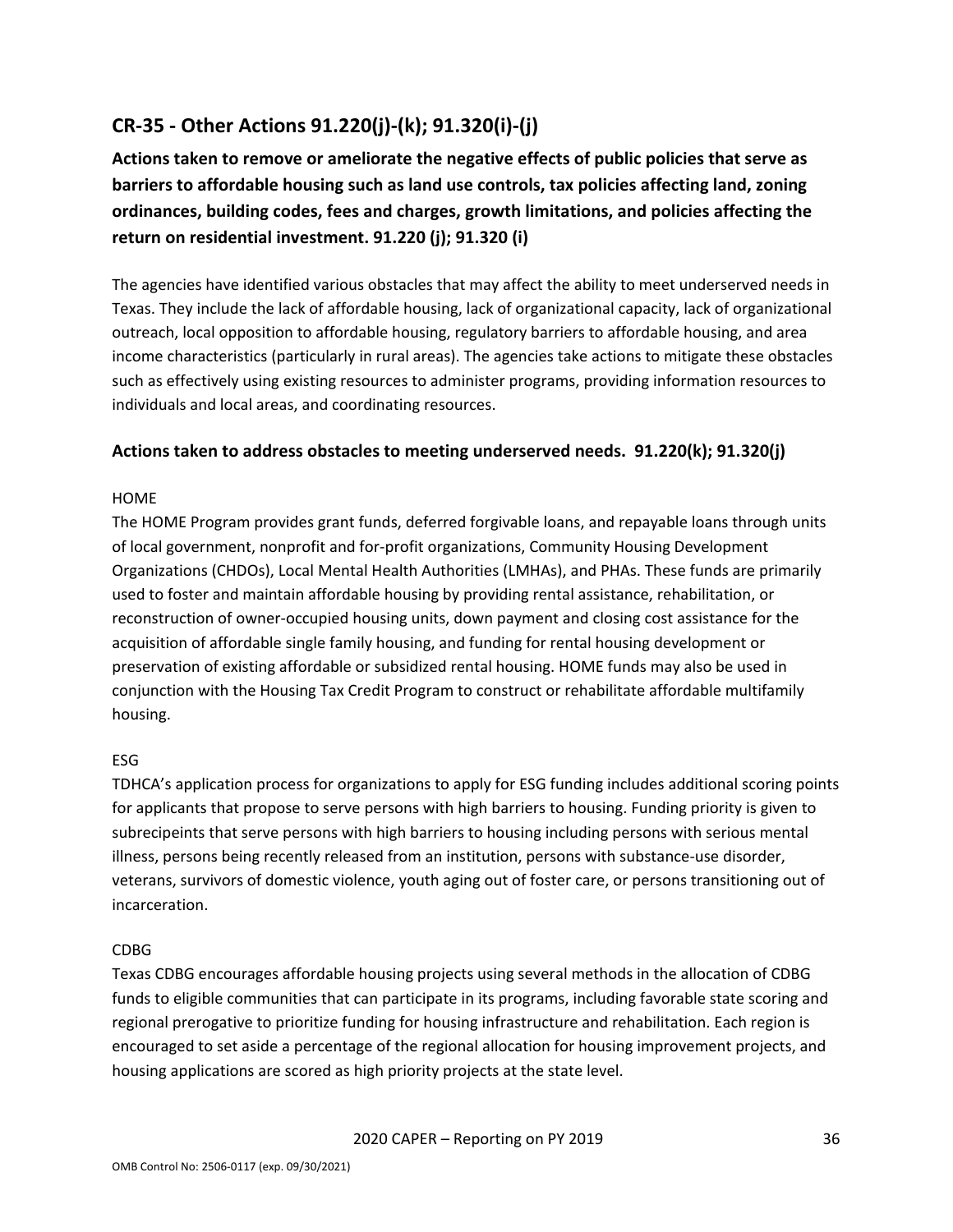Currently, the primary method of promoting and supporting affordable housing under the CDBG program is by providing water and wastewater infrastructure for residential housing. The CDBG funding provides a cost savings for housing when CDBG funds are used to provide first-time water and wastewater services by installing water and sewer house-to-line connections and paying connection fees for qualifying residents.

CDBG funding also helps cities and counties study affordable housing conditions. The plans produced through CDBG planning contracts provide both valuable data concerning a city's or county's affordable housing stock and planning tools for expanding their affordable housing.

The most commonly cited obstacle to meeting the underserved community development needs of Texas cities (aside from inadequate funding) is the limited administrative capacity of the small rural towns and counties the CDBG Program serves. Rural areas may also have difficulty finding interested contractors who have the financial stability and flexibility to complete these projects. Contractors can earn more working in metropolitan areas with larger projects and without the location costs required to transport materials and equipment to rural communities. Texas CDBG staff offers technical assistance to communities and works with regulatory agencies as appropriate to resolve issues and promote successful CDBG projects.

The physical size and the diversity of the State of Texas can present challenges to understanding and meeting underserved needs in local communities. The Department makes an on-going commitment to serve these communities by providing technical assistance across eleven regions. Also, the Colonia Self-Help Centers continue to address affordable housing needs in border counties by assisting qualifying colonia residents to finance, refinance, construct, improve or maintain a safe and suitable home. TDHCA's border field officers work with local nonprofits and units of local government to reach colonia residents and provide technical assistance to implement the program.

#### **HOME**

The HOME Program increases the awareness of the hazards of lead-based paint by requiring screening for TBRA, homebuyer assistance, and homeowner rehabilitation. Furthermore, single-family and multifamily development activities in HOME increase the access to lead-based-paint-free housing because they create new housing. The HOME Program requires lead screening in housing built before 1978 for all HOME-eligible activities. Rehabilitation activities fall into three categories: 1) Requirements for federal assistance up to and including \$5,000 per unit; 2) Requirements for federal assistance from \$5,000 per unit up to and including \$25,000 per unit; and 3) Requirements for federal assistance over \$25,000 per unit. Requirements for federal assistance up to and including \$5,000 per unit are: distribution of the pamphlet 'Protect Your Family from Lead in Your Home' is required prior to renovation activities; notification within 15 days of lead hazard evaluation, reduction, and clearance must be provided; receipts for notification must be maintained in the administrator file; paint testing must be conducted to identify lead based paint on painted surfaces that will be disturbed or replaced or administrators may assume that lead based paint exist; administrators must repair all painted surfaces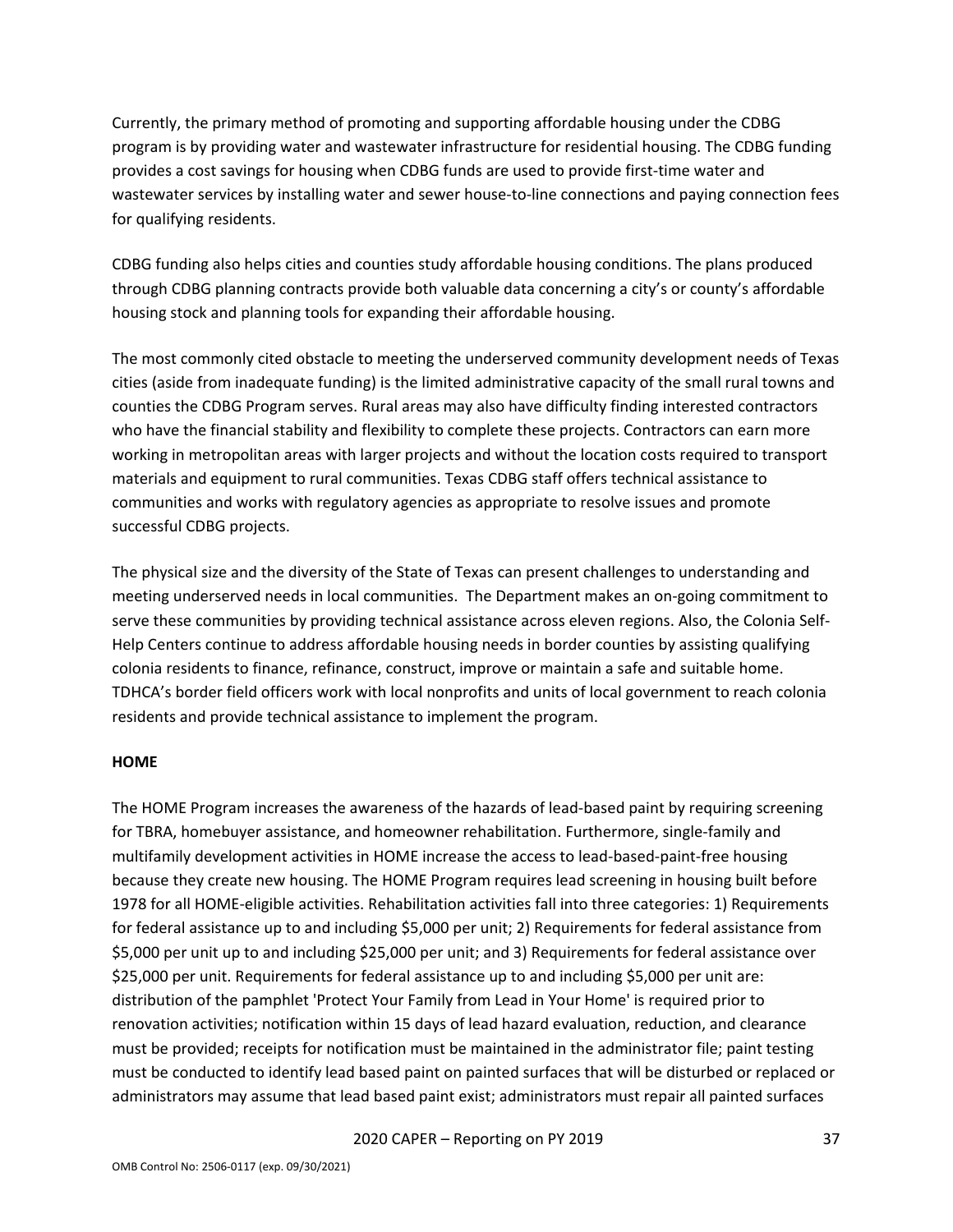that will be disturbed during rehabilitation; if lead based paint is assumed or detected, safe work practices must be followed; and clearance is required only for the work area. Requirements for federal assistance from \$5,000 per unit up to and including \$25,000 per unit include all the requirements for federal assistance up to and including \$5,000 per unit and also the following: a risk assessment must be conducted prior to rehabilitation to identify hazards in assisted units, in common areas that serve those units and exterior surfaces or administrators can assume lead based paint exist; and clearance is required for the completed unit, common areas which serve the units, and exterior surfaces where the hazard reduction took place. Requirements for federal assistance over \$25,000 per unit included all the requirements for federal assistance from \$5,000 per unit up to and including \$25,000 per unit and the following: if during the required evaluations lead-based paint hazards are detected on interior surfaces of assisted units, on the common areas that serve those units or on exterior surfaces including soils, then abatement must be completed to permanently remove those hazards; and if lead based paint is detected during the risk assessment on exterior surfaces that are not disturbed by rehabilitation then interim controls may be completed instead of abatement. All Multifamily HOME rehabilitation developments are treated as substantial alteration; therefore the most stringent requirements for lead testing, abatement, and clearance are applied.

### **Actions taken to reduce lead-based paint hazards. 91.220(k); 91.320(j)**

#### ESG

For ESG, TDHCA requires subrecipients to evaluate and reduce lead-based paint hazards for conversion, renovation, or rehabilitation projects funded with ESG funds, and tracks work in these efforts as required by the Lead-Based Paint Poisoning Prevention Act's implementing regulations at 24 CFR Part 35. During the annual contract implementation training, TDHCA provides ESG subrecipients with federal and state requirements and information related to lead-based paint regulations. TDHCA requires that ESG funded subrecipients determine if a housing unit was built prior to 1978 for households seeking ESG funded rent or rent deposit assistance whose household has a family member(s) six years of age or younger. If the housing unit is built prior to 1978, the ESG subrecipient will notify the household of the hazards of lead-based paint.

ESG subrecipients using ESG funds for renovation, rehabilitation or conversion must comply with the Lead Based Paint Poisoning Prevention Act (42 USC, Chapter 63, §4831) and the Residential Lead-Based Paint Hazard Reduction Act of 1992 (42 USC, Chapter 63, §4852). Through renovation, rehabilitation or conversion, ESG increases access to shelter without lead-based paint hazards. In addition, ESG subrecipients are required to complete a lead-based paint visual assessment inspection if a unit was constructed before 1978 and a child under the age of six will be living in the unit. This inspection, which makes sure all deteriorated paint has been stabilized, reduces lead-based paint hazards to clients receiving ESG rapid re-housing or homelessness prevention.

#### CDBG

In accordance with CDBG state regulations and the Lead-Based Paint Poisoning Prevention Act, CDBG has adopted a policy to eliminate as far as practicable the hazards of lead poisoning due to the presence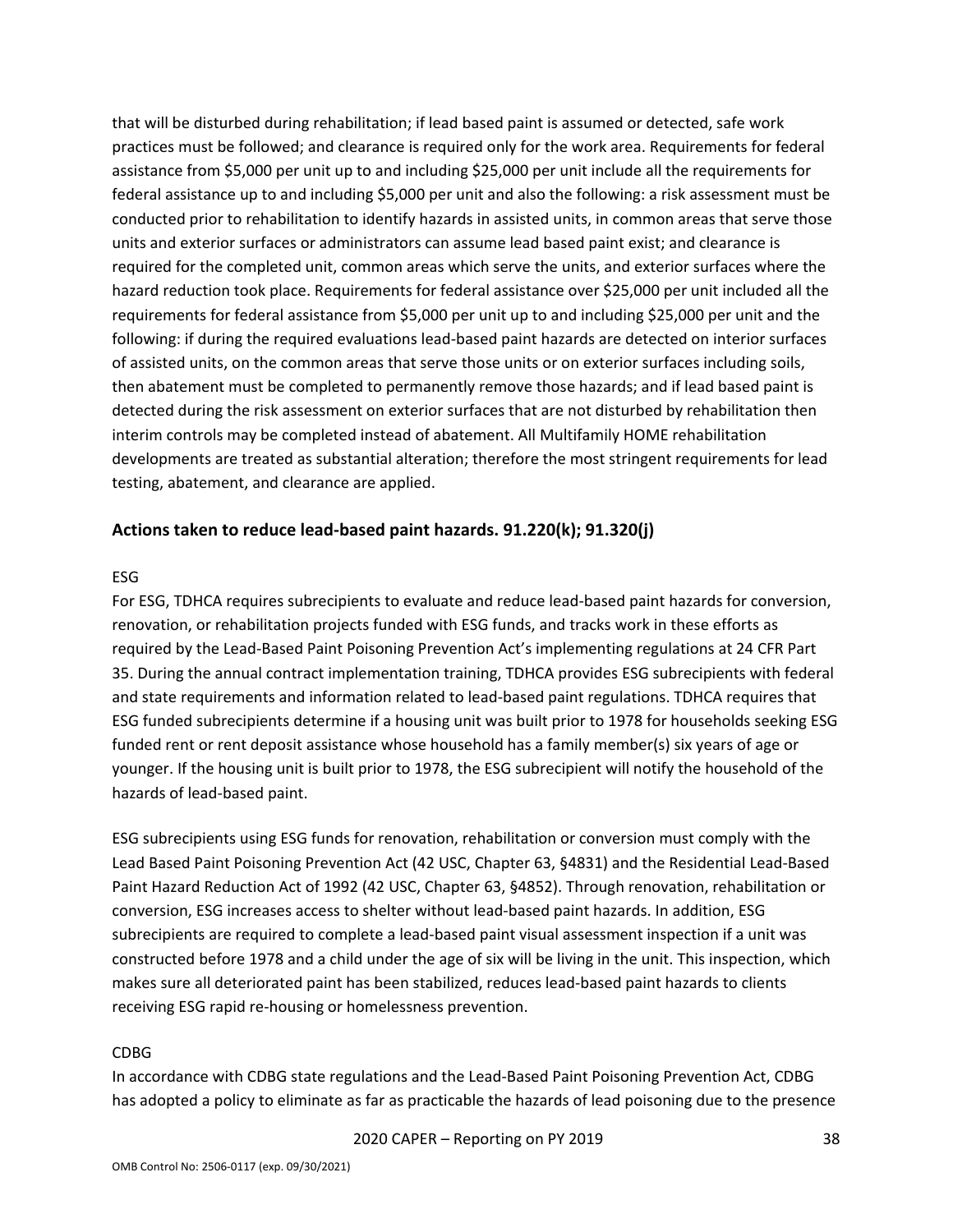of lead-based paint in any existing housing assisted under the CDBG program. Federal policy prohibits the use of lead-based paint in residential structures constructed or rehabilitated with federal assistance. Abatement procedures should be included in the housing rehabilitation contract guidelines for each project and must appear in the approved work write-up documentation for all homes built prior to 1978 that will be rehabilitated, as outlined in the CDBG Project Implementation Manual.

#### HOPWA

HOPWA-assisted units, including shared housing arrangements, must be safe, sanitary, and compliant with all state and local housing codes, licensing requirements, or other local requirements. In addition, housing must meet all Habitability Standards as well as Lead-Based Paint and Fire Safety requirements to be approved.

#### **NHTF**

NHTF is being used for new construction, and will have no housing built before 1978.

### **Actions taken to reduce the number of poverty-level families. 91.220(k); 91.320(j)**

According to the American Community Survey for 2014 to 2018, Texas had a poverty rate of 15.5% during this time period compared to the national poverty rate of 14.1%. The federal government defined the poverty threshold in 2020 is \$26,200 for a family of four. Many of these poverty-level households can have worst-case housing needs such as severe cost burden, substandard housing and involuntary displacement. Poverty can be self-perpetuating, creating barriers to education, employment, health, and financial stability.

TDA, TDHCA, and DSHS each have an important role in addressing Texas poverty. These agencies seek to reduce the number of Texans living in poverty, thereby providing a better future for all Texans. This means trying to provide long-term solutions to the problems facing people in poverty and targeting resources to those with the greatest need.

#### HOME

Through HOME TBRA, TDHCA assists households with rental subsidy and security and utility deposit assistance for an initial period not to exceed 24 months. As a condition to receiving rental assistance, households must participate in a self-sufficiency program, which can include job training, General Education Development (GED) classes, or drug dependency classes. The HOME Program enables households to receive rental assistance while participating in programs that will enable them to improve employment options and increase their economic independence and self-sufficiency. Rental assistance may be extended beyond the 24-month period subject to TDHCA's program rules and based on availability of funds.

#### ESG

The ESG Program funds activities that provide street outreach, shelter, essential services, and rapid rehousing for persons experiencing homelessness, as well as intervention services for persons threatened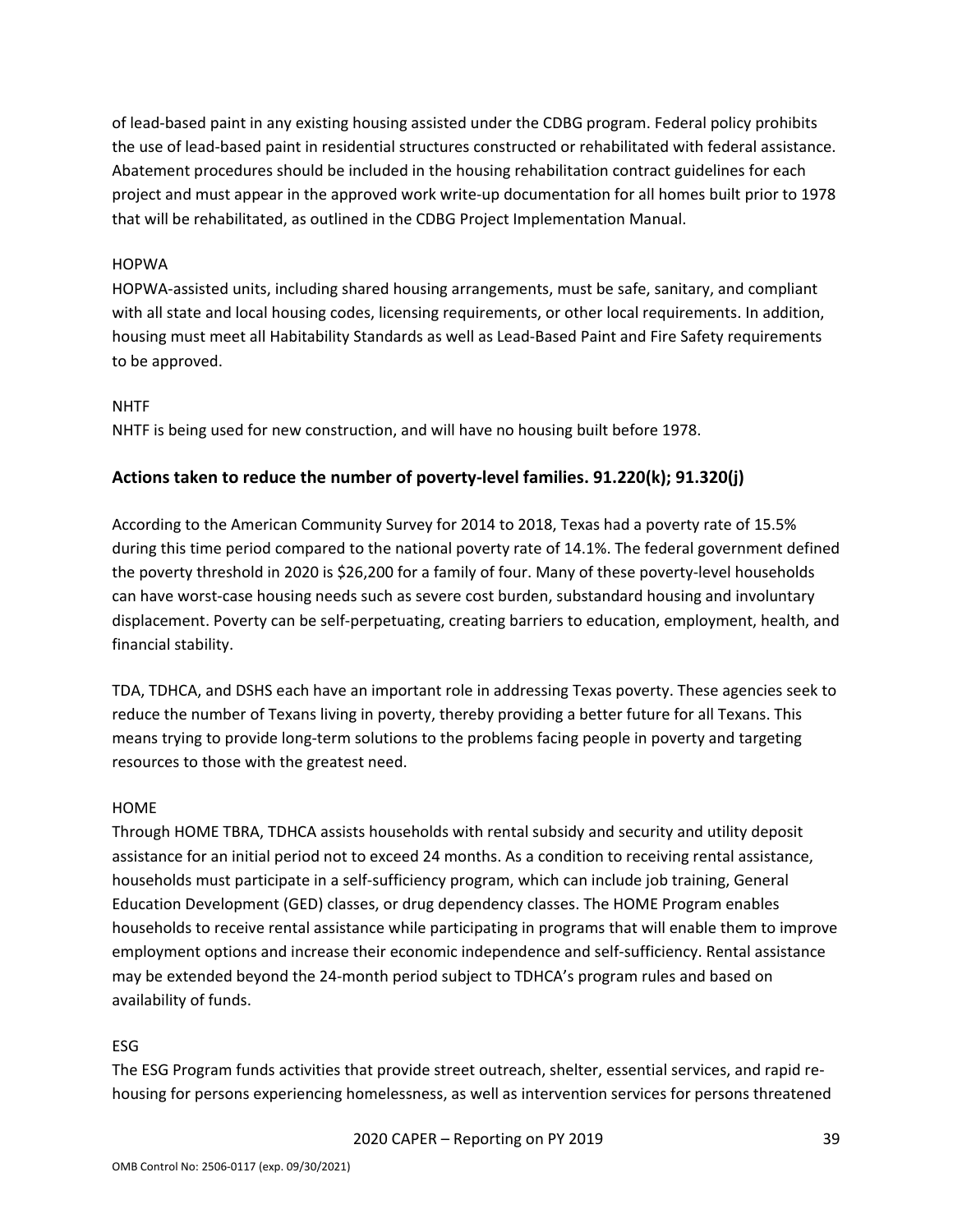with homelessness. Essential services for homeless persons include medical and psychological counseling, employment counseling, substance abuse treatment, transportation, and other services. Rapid re-housing services for homeless persons include short and medium-term rental assistance, application fees, security deposits, utility deposits and payments, and moving costs. The amount expended is from ESG directly, and does not reflect the ESG match spent on these activities. These services are intended to help homeless individuals and those with poverty-level incomes improve their conditions and achieve housing stability.

For individuals facing homelessness, homelessness prevention funds can be used for short-term subsidies to defray rent and utility arrearages for households receiving late notices, security deposits, and payments to prevent foreclosureThese services are intended to assist households with incomes at or below 30% AMFI to avoid becoming homeless.

#### HOPWA

DSHS HOPWA Program Administrative Agencies and Project Sponsors are required to take the HOPWA Getting to Work Training Curriculum. The Getting to Work Training Curriculum assists service providers in understanding HIV/AIDS in the context of employment and the different approaches to helping clients who are ready to work identify and achieve their related goals. Employment and vocational services are not authorized activities of the DSHS HOPWA Program. However, a household's individualized housing plan under Supportive Services – specifically, housing case management – could include goals and tasks related to increasing household income.

#### **CDBG**

A substantial majority of Texas CDBG funds, over 90%, are obligated to cities and counties under the national objective to "principally benefit low and moderate income persons." Texas CDBG encourages the funding of communities with a high percentage of persons in poverty through its application scoring. In addition, the CDBG allocation formula used to distribute Community Development funds among regions includes a variable for poverty in the community distress factors. The percentage of persons in poverty for each region is factored into the allocation formula in order to target funding toward communities with the greatest need. In PY 2019, CDBG awarded 205 contracts under the National Objective of benefiting primarily low to moderate income persons. The \$77.6 million in funds obligated for this National Objective will benefit 445,367 persons, of whom 265,234 are low- to moderate-income persons.The CDBG economic development funds are instrumental in creating infrastructure and jobs. By creating and retaining jobs through assistance to businesses and then providing lower income people access to these jobs, CDBG can be a very effective anti-poverty tool. Providing jobs that offer workplace training and education, fringe benefits, opportunities for promotion, and services such as child care can further maximize the potential benefits. In addition, programs that improve infrastructure affords the opportunity to upgrade existing substandard housing (such as in the colonias) and build new affordable housing where none could exist before. In accordance with 24 CFR §135.1, known as Section 3 of the Housing and Urban Development Act of 1968, as amended, Grant Recipients using CDBG funding for housing or other public construction are required, to the greatest extent feasible, to provide training and employment opportunities to lower income residents and contracting opportunities to businesses in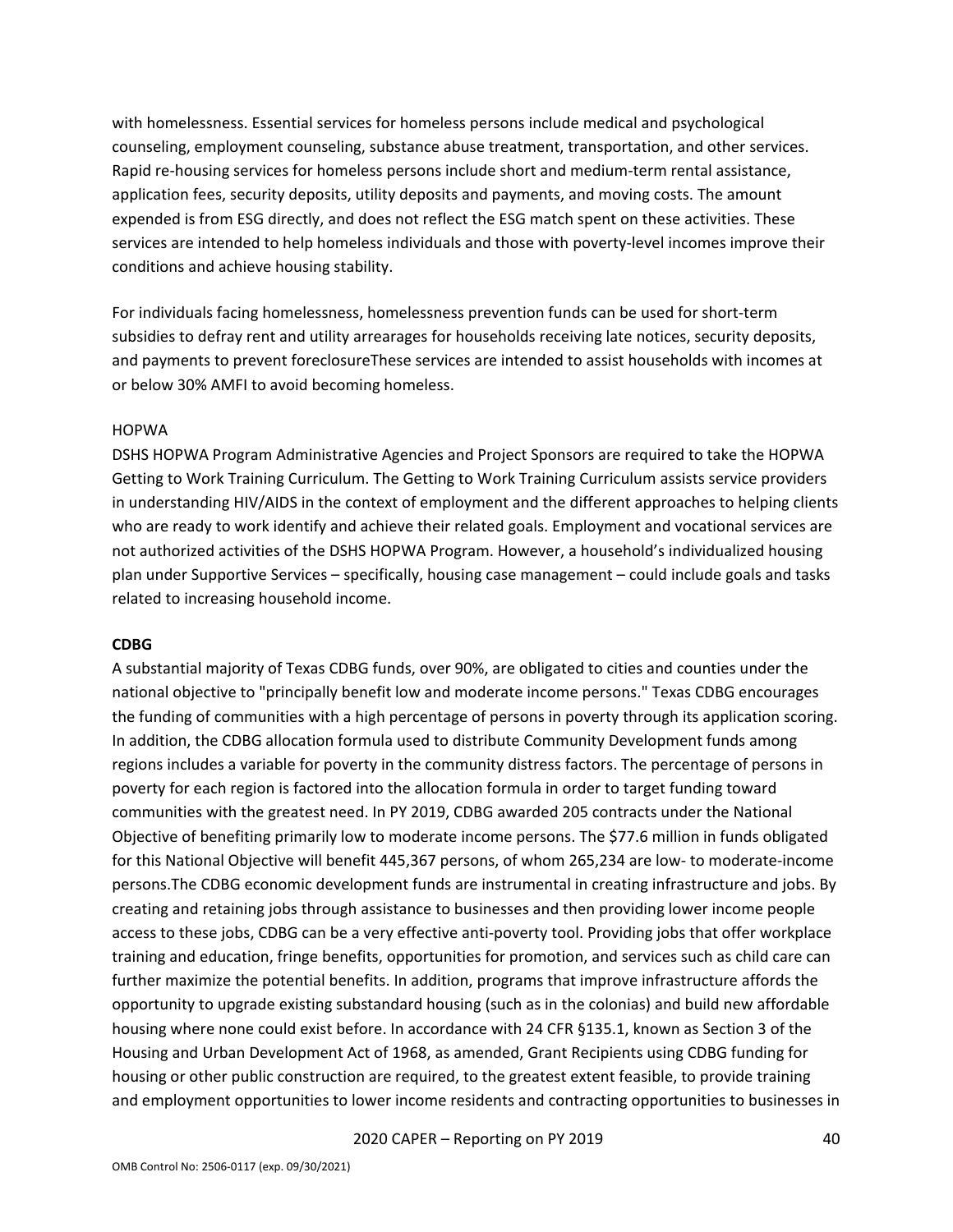the project area when those opportunities are triggered by HUD funding. CDBG provides Technical Assistance and program guidance on methods to be employed toward Section 3 goals. Although attaining Section 3 goals is very difficult in rural communities, CDBG closely monitors the results of the community's efforts.

### **Actions taken to develop institutional structure. 91.220(k); 91.320(j)**

#### HOME

The HOME Program encourages partnerships in order to improve the provision of affordable housing. Organizations receiving HBA funds are required to provide homebuyer education classes to households directly, or coordinate with a local organization that will provide the education. In addition, organizations receiving TBRA funds must provide self-sufficiency services directly, or coordinate with a local organization that will provide the services. HOME staff also participates in workgroups with representatives from many organizations. The workgroups focus on disability, homelessness, and health related issues around the state.

#### CDBG

CDBG funds are awarded to non-entitlement units of general local government thereby providing these communities with financial resources to respond to its community development needs. Such may include planning; constructing community facilities, infrastructure, and housing; and implementing economic development initiatives. Each applicant to the CDBG Program is required through its citizen participation process to inform local housing organizations of its intention to apply for CDBG funding through the Texas CDBG and invite their input into the project selection process. Texas CDBG continues to coordinate with the Texas Department of Housing and Community Affairs, the Texas Water Development Board, the Governor's Economic Development Matrix workgroup, the Texas Water Infrastructure Coordinating Committee, and the 24 Regional Councils of Governments to further its mission and target beneficiaries of CDBG funds through programs such as the Colonia Self-Help Centers, the Colonia Economically Distressed Areas Program, the Housing Tax Credit Program, and the Texas Capital Fund.

#### HOPWA

DSHS contracts with Administrative Agencies (AAs) in seven Ryan White Part B HIV Planning Areas encompassing 26 HIV Service Delivery Areas (HSDAs). AAs act as an administrative arm for DSHS, with DSHS oversight. AAs subcontract with Project Sponsors in each HSDA for statewide service delivery. These services are integrated with the larger Ryan White HIV/AIDS Program both in administration and service delivery, which in turn is integrated into the larger, multi-sectoral system for delivering treatment and care to these clients. This structure ensures the coordination of all agencies serving PLWH, avoids duplication, saves dollars, and provides the comprehensive supportive services for PLWH in each local community.

#### ESG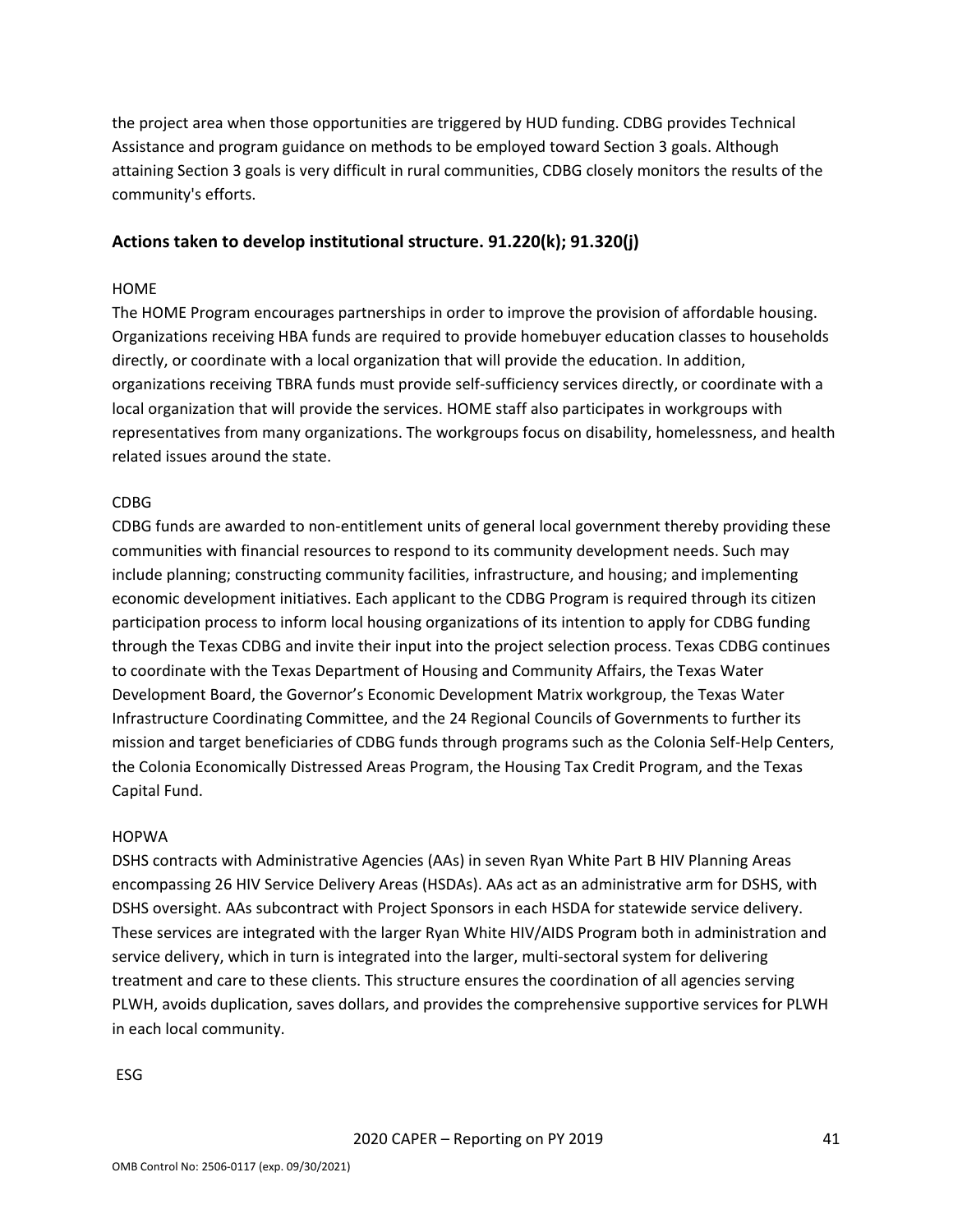TDHCA encourages all ESG subrecipients to develop partnerships with service providers in their area. In addition, ESG subrecipients are required to participate in the local HMIS, with exceptions for victim and legal services providers. In order to localize the distribution of ESG funds, TDHCA worked with the CoC lead agencies in the San Antonio CoC and the Balance of State CoC to manage a local competition of ESG funding for PY 2019 funds on behalf of TDHCA. The local competitions included: designing the local NOFA and application;- receiving and reviewing local ESG applications; coordinating budgets for all ESG applicants; and making objective decisions during the award process of ESG funds.

# **Actions taken to enhance coordination between public and private housing and social service agencies. 91.220(k); 91.320(j)**

Given that Texas is the second largest state, TDA, TDHCA, and DSHS support the formation of partnerships in the provision of housing, housing-related, and community development endeavors to reach more people than one entity could do alone. Partnerships can help expand the geographic area that services reach, as well as leverage and layer funding to address the finite amount of financial resources available for affordable housing, community service, and community development.

TDA, TDHCA, and DSHS are primarily pass-through funding agencies and distribute federal funds to local entities that in turn provide assistance to households. Because of this, the agencies work with many housing and community development partners, including consumer groups, community-based organizations, neighborhood associations, community development corporations, councils of governments, community housing development organizations, community action agencies, real estate developers, social service providers, local lenders, investor-owned electric utilities, local government, nonprofits, faith-based organizations, property managers, state and local elected officials, and other state and federal agencies.

There are many benefits to these partnerships: risk and commitment are shared; the principle of reciprocity requires that local communities demonstrate an awareness of their needs and a willingness to participate actively in solving problems, therefore local communities play an active role in tailoring the project to their needs; partners are able to concentrate specifically on their area of expertise; and a greater variety of resources promote a well targeted, more affordable product.

# **Identify actions taken to overcome the effects of any impediments identified in the jurisdictions analysis of impediments to fair housing choice. 91.520(a)**

#### HOME and ESG

Through provisions in rules, outreach and training, and monitoring, TDHCA works to ensure that its programs further fair housing choice and reduce barriers for protected classes and low income residents in Texas as required by HUD. The Texas Workforce Commission's (TWC) Civil Rights Division is tasked with enforcing the Fair Housing Act and the State of Texas' Fair Housing Act. TDHCA works with TWC to ensure that prospective applicants and residents are aware of TWC's complaint process and that owners and management agents operating TDHCA monitored properties are aware of their responsibilities

2020 CAPER – Reporting on PY 2019 42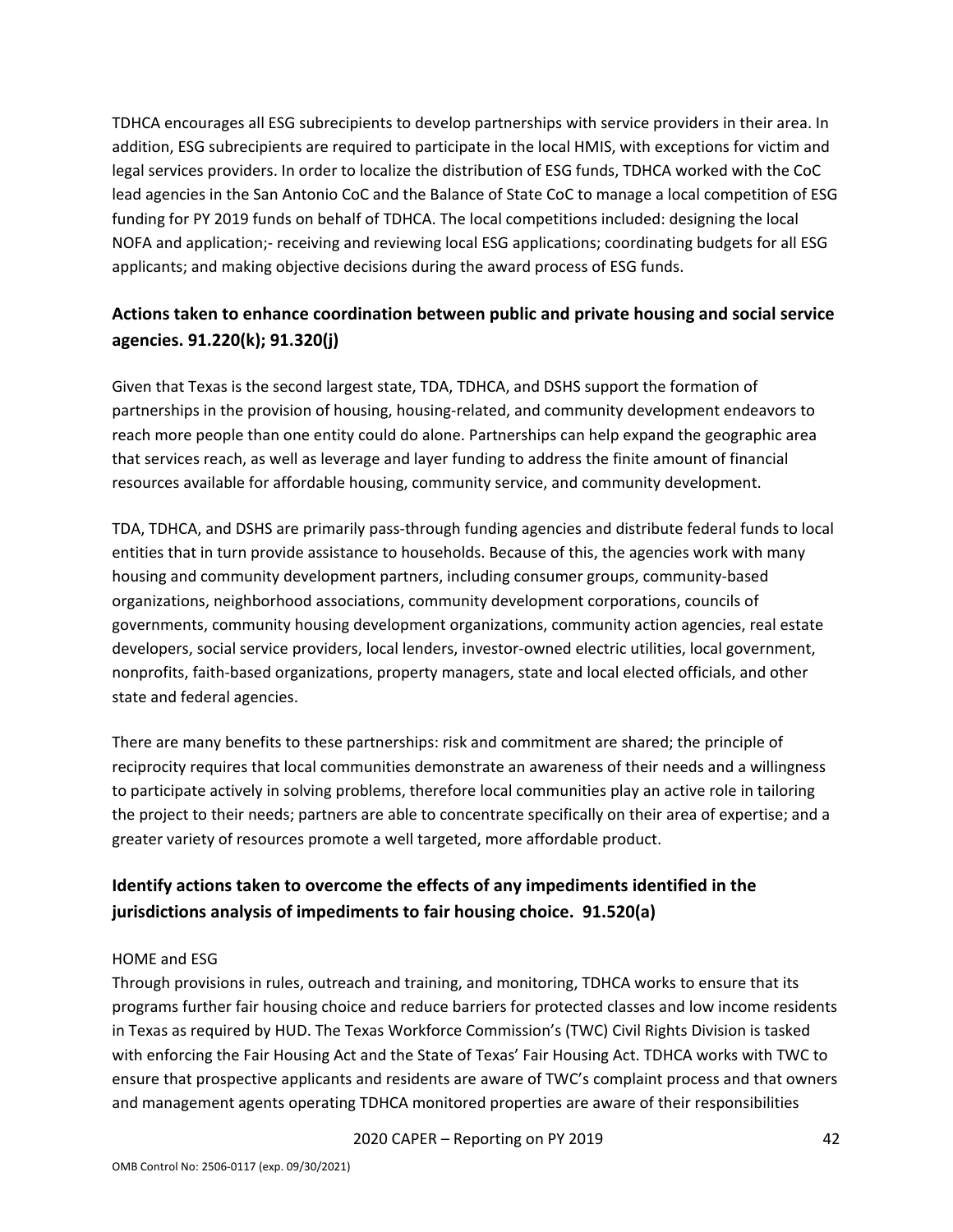under the Federal and State Fair Housing Act. TWC offers free, web-based fair housing training. TDHCA staff also offers webinar training opportunities throughout the year, and more tailored training upon request to help ensure equal access to TDHCA programs. TDHCA and TWC have a Memorandum of Understanding outlining the agency's roles, strengthening collaboration and the management of complaints. The MOU requires mandated reporting from both agencies for uncorrected fair housing violations.

TDHCA participates in a State Fair Housing Workgroup comprised of members from four other state agencies. The group meets routinely to coordinate member agencies in aligning fair housing efforts, considering ways to improve fair housing education and outreach across the state, and developing consistency in complaint direction, training, and providing resources. In PY 2019, the State's 2019 Analysis of Impediments to Fair Housing Choice (AI) was completed and was adopted by the TDHCA Governing Board on September 5, 2019. In addition, TDHCA utilizes a Fair Housing Tracking Database that assists in consolidating fair housing records across programs and funding streams as well as tracking goals under the 2019 AI. Database reports are shared with TDHCA's Board of Directors periodically, and are available upon request.

The ESG Program has worked consistently with TDHCA's Fair Housing staff to include Fair Housing components in the web-based TDHCA ESG training library. ESG staff works with TDHCA's Fair Housing staff to identify potential fair housing issues and offer guidance to ESG subrecipients when possible.

The HOME program has a 5% set-aside to serve persons with disabilities; funds may be used statewide including in Participating Jurisdictions. Minimum Construction Standards were revised to utilize some universal design concepts, increasing the stock of housing that is available for persons with disabilities. Additional HOME funds are made available for requested accessibility features for homeowner housing constructed or rehabilitated with HOME funds. TBRA is encouraged as a bridge to Project Access, prioritizing individuals residing in institutions, waiting to receive a Project Access voucher, transitioning into community based settings.

Additionally, in 2020 TDHCA was awarded a 1-year grant from HUD's Fair Housing and Equal Opportunity Office under the Education and Outreach Initiative. This initiative funds awardees to develop, implement, carry out and coordinate education and outreach programs designed to inform members of the public concerning their rights and obligations under the provisions of the Fair Housing Act. TDHCA's award was in the amount of \$124,866. With this award, TDHCA will develop a library of Fair Housing training presentations and a series short form videos based on the content of the longer presentations. Topics will include a Fair Housing Overview, Assistance Animals, Reasonable Accommodations and Modifications, Affirmative Marketing, Language Assistance Plans, VAWA or the Violence Against Women's Act, and the Complaints process. A Fair Housing brochure will also be developed to assist Texans on how to recognize discrimination and how to file a Fair Housing complaint. These brochures will be printed in English and Spanish and will be distributed to TDHCA partners statewide.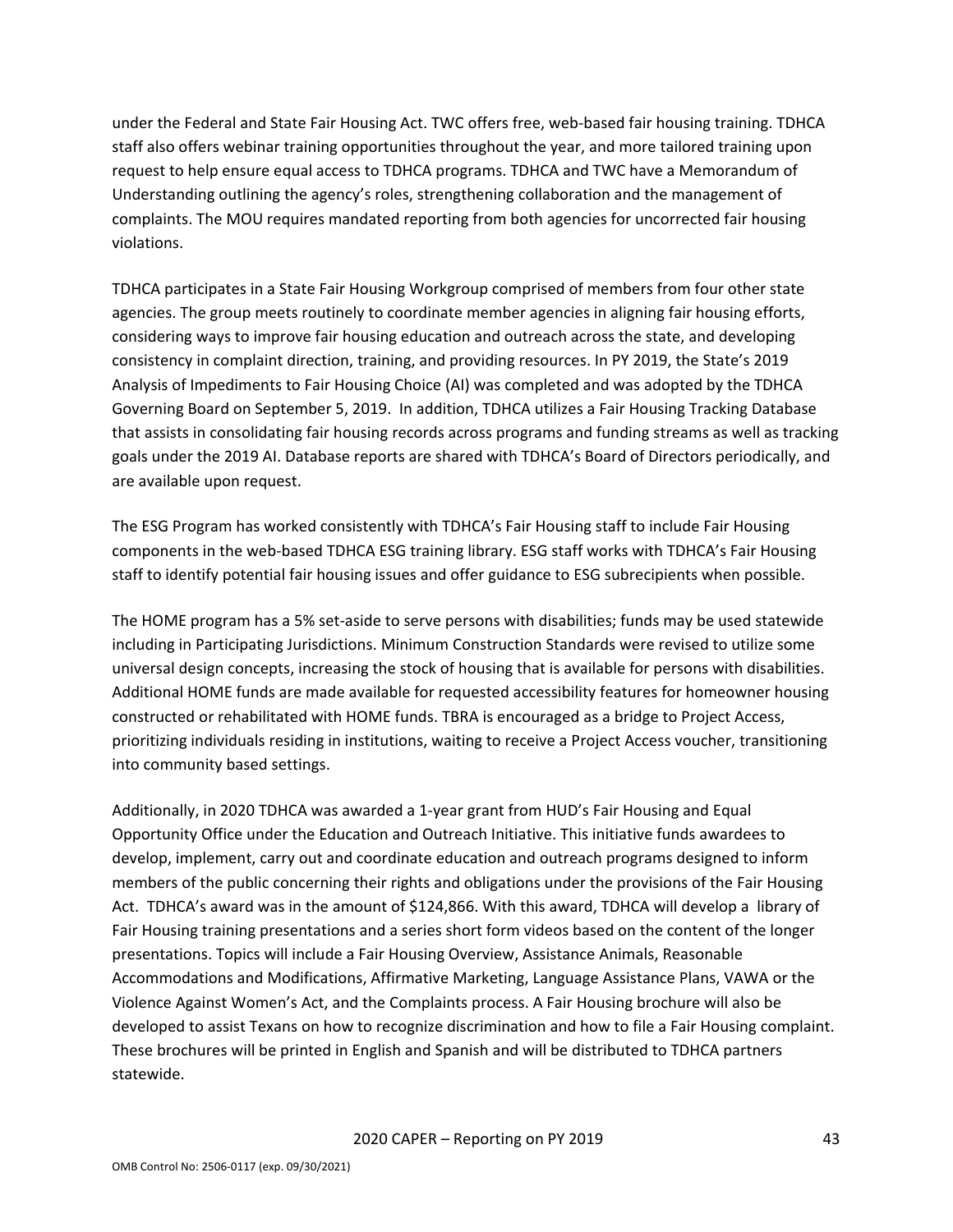#### **CDBG**

TDHCA uses CDBG funds in Colonia Self-Help Centers, providing programs and services that include credit and debt counseling to assist households in re-establishing credit for future home purchase and/or financing. Self-Help Centers play an integral role in providing information to persons with Limited English Proficiency along the border. The program works with community partners, nonprofit organizations, and units of local government to reach targeted beneficiaries. The program provides resources to address housing and consumer information. The Texas Bootstrap Loan program is a selfhelp housing construction program which may be used toward suitable housing within or outside of a Colonia area, protecting fair housing choice and opportunity. TDA conducts training and provides educational material to the participating units of general local government on federal and state fair housing laws and procedures, including technical assistance. The following are examples: Outreach :1) A fair housing sign at the Texas State Fair to educate communities and residents and to promote Fair Housing goals throughout the state; 2) a State Proclamation by the Governor of Texas encouraging Texans to support fair housing practices; 3) a Roundtable Forum on Fair Housing in Rural Texas; and 4) distribution of HUD Fair Housing Posters. Contractor Certifications: All applicants for the CDBG funds must certify that they will take action to affirmatively further fair housing. This certification must be signed and submitted with the initial application for funding and is also included in the contract, if awarded. This certification is discussed at the application workshops and is clearly noted in the application guides. Planning Activities: Contracts awarded under the Planning and Capacity Building Fund are required to include fair housing elements in several planning components, including housing inventory analysis, capital improvement needs planning, analysis of zoning ordinances, and overall planning strategies. Civil Rights and Fair Housing Technical Assistance: Texas CDBG has assigned a staff member to be responsible for the fair housing and civil rights requirements of the program. Staff addresses questions from the grantees and general public regarding civil rights, provides copies of civil rights laws and fair housing brochures upon request, and makes any appropriate referrals on an ongoing basis. Project Implementation Manual: A copy of the TxCDBG Project Implementation Manual was made available to all new grantees and to the public via the TDA website to assist in the administration of project activities and to inform entities of applicable laws and regulations. This manual includes a chapter regarding fair housing and equal opportunity with information, forms, checklists, and recommended activities to ensure compliance with all regulations.Monitoring of Civil Rights Requirements: Texas CDBG administers on average between 500-600 open CDBG contracts throughout the year and for 2019, approximately 20% required desk or on-site reviews. For low risk contracts, communities scrutinize their programs using CDBG guidance and checklists and determine whether civil rights violations have occurred. During desk or on-site reviews, Program Monitors also review each contractor for civil rights and fair housing requirements. Contracts are not administratively closed until the civil rights and fair housing requirements are met.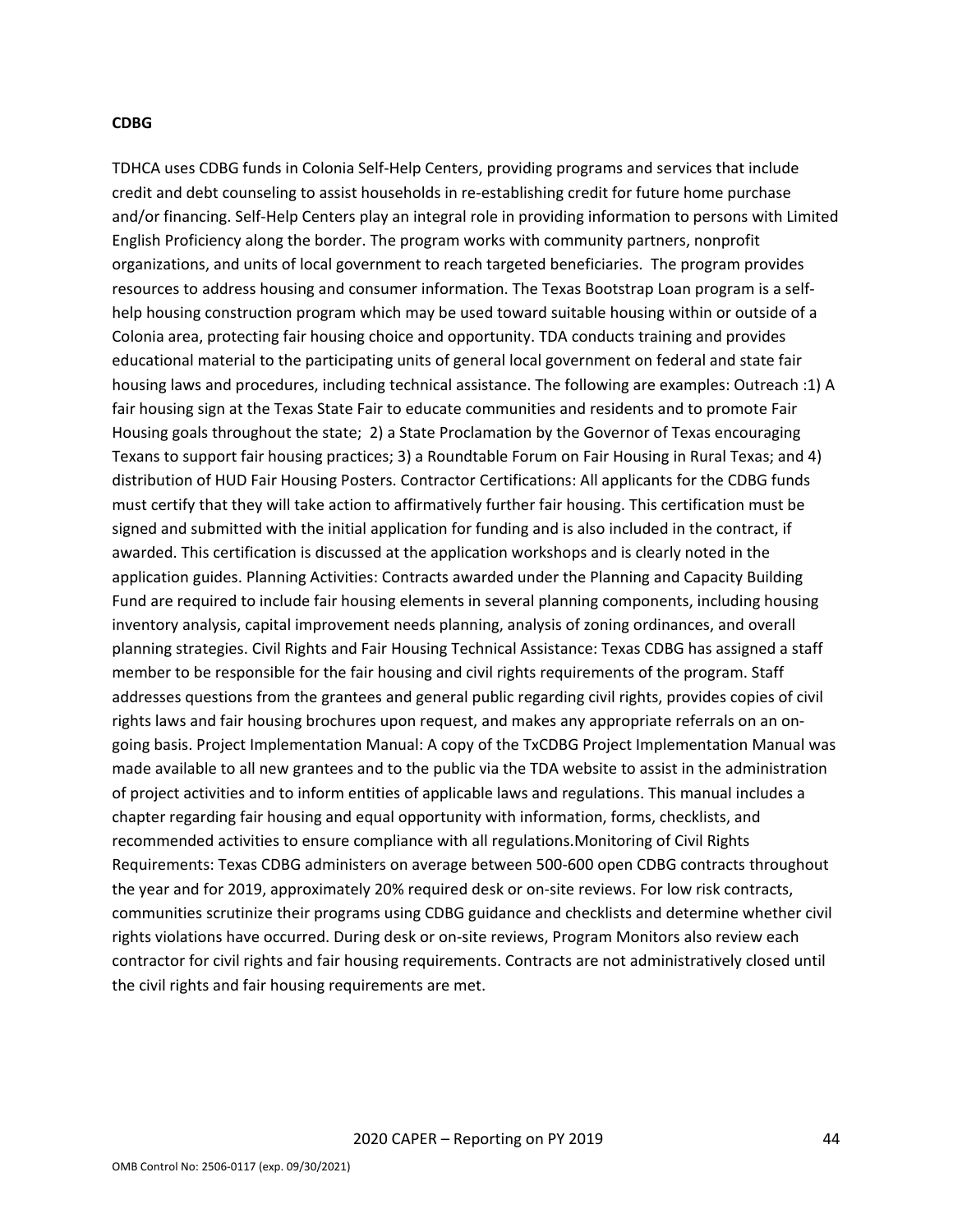# <span id="page-45-0"></span>**CR-40 - Monitoring 91.220 and 91.230**

**Describe the standards and procedures used to monitor activities carried out in furtherance of the plan and used to ensure long-term compliance with requirements of the programs involved, including minority business outreach and the comprehensive planning requirements**

### HOME, NHTF, and ESG Monitoring

The Compliance Division of TDHCA has three sections that are involved in monitoring HOME, NHTF, and/or ESG: Subrecipient Monitoring, Compliance Monitoring, and Physical Inspections. The Subrecipient Monitoring section monitors HOME TBRA, Homeowner Rehabilitation Assistance, Homebuyer Assistance, Single Family Development, and all activities under ESG. This section also ensures compliance with procurement, Davis Bacon, Uniform Relocation Act, and other requirements during the construction of HOME and NHTF rental developments. The Compliance Monitoring section ensures compliance with HOME and NHTF income/rent restrictions, lease contract provisions, and other Federal and state mandates, as applicable. The Physical Inspections section ensures compliance with property condition standards and accessibility for HOME, NHTF, and ESG. Owners and administrators are notified approxiately 30 days prior to monitoring. Monitors use standardized monitoring tools to ensure compliance with program requirements. Noncompliance is communicated in written format.

Additionally, the Asset Management Division of TDHCA is responsible for monitoring and processing all post-award activities for multifamily developments involving HOME funds and NHTF Funds. These activities include, but are not limited to, construction status reports, amendments, ownership transfers, review of financial delinquencies and loan deferral requests, and annual rent reviews.

HOME and NHTF rental developments' Loan Commitments and/or Contracts include areas for Section 3 Compliance and Minority/Women's Enterprise requirements. The General Contractor must provide a narrative of efforts they have made to meet these requirements prior to releasing the final draw and/or retainage.

HOME TBRA, Homeowner Rehabilitation Assistance, Homebuyer Assistance, Single Family Development, and ESG are monitored based on risk factors that include the amount of funds spent, complaints, prior monitoring results, and single audit findings. Based on risk, the review may be conducted onsite or through a desk review.

If HOME or NHTF properties fall into material or ongoing non-compliance or have financial/operational issues that require intervention, TDHCA's Asset Management Division works with the owner to determine the most effective workout/resolution strategy. The two primary goals for HOME and NHTFassisted developments is to restore compliance with the Land Use Restrictive Agreement (LURA), and facilitate repayment of the loan under the originally agreed upon terms.

#### **HOPWA Monitoring**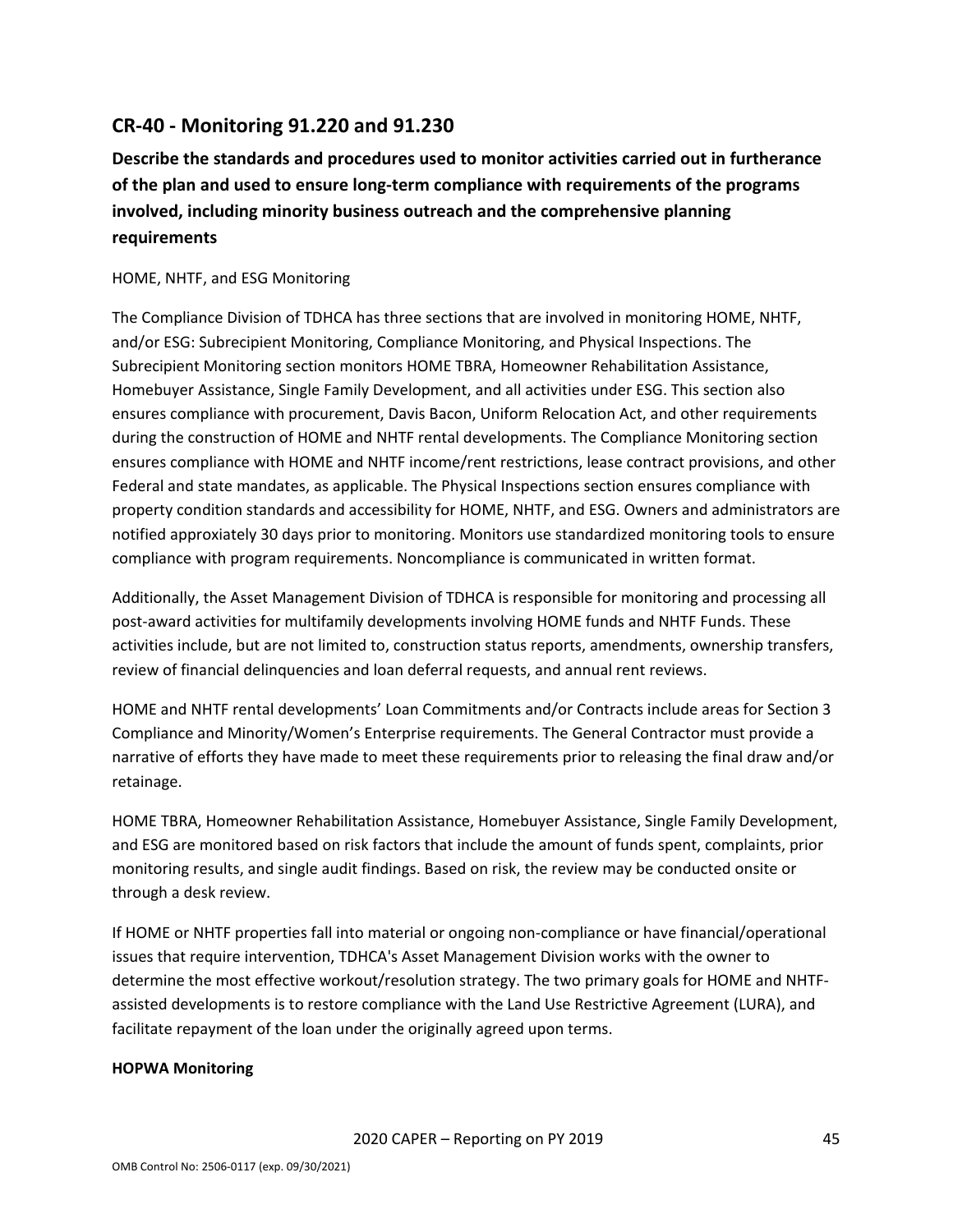AAs act as an administrative arm for DSHS, with DSHS oversight, by administering the HOPWA program locally for a five-year project period. AAs must comply with all federal and state regulations, policies, standards, and guidelines as specified in their contractual Statement of Work. AAs must confirm that Project Sponsors manage program funds in compliance with HUD and DSHS regulations. AAs must conduct programmatic and fiscal reviews of their Project Sponsors and provide a copy of all review reports, corrective action determinations, revisions, and resolutions to DSHS. Additionally, AAs must review their Project Sponsors' progress towards achieving HOPWA service outcome measures for TBRA, STRMU, FBHA, and Supportive Services. The DSHS HOPWA Coordinator monitors AA program activities for the HIV/STD Prevention and Care Branch. This monitoring involves periodic site and technical assistance visits to AAs and Project Sponsors. AAs and Project Sponsors (through their AAs) must submit Semi-Annual and Year-End Program Progress Reports (PPRs) to DSHS. In addition, AAs must submit Exhibit A to report Semi-Annual and Year-End expenditures for their Project Sponsors. AAs submit monthly billing reports and quarterly financial status reports. The DSHS Fiscal Monitoring Unit conducts fiscal audits. The DSHS Contract Management Section serves as a liaison between DSHS and the AA, and maintains monitoring records. Principles for fiscal administration are established by the Texas Uniform Grants Management Standards (https://comptroller.texas.gov/purchasing/docs/ugms.pdf). DSHS monitoring requirements are located at http://www.dshs.texas.gov/hivstd/pops/default.shtm.

#### **CDBG Monitoring**

The Monitoring section is responsible for conducting reviews of grant recipients' local records in order to assess comprehensive compliance with TxCDBG project implementation policies. Monitoring is conducted after categorizing all contracts as either low, medium, or high risk based on TDAs risk assessment. Generally, reviews of low risk contracts are conducted through a certified self-monitoring review; medium risk contracts by desk review; and high risk by on-site monitoring. At least 10% of low risk contracts are randomly selected for desk reviews. Key compliance areas include Financial Management, Procurement, Environmental Review, Labor Standards, Civil Rights & Fair Housing, Force Account, and Acquisition of Real Property. Additionally, monitors are charged with examining a grant recipient's Project Completion Report prior to determining administrative completion of a TxCDBG contract. The Compliance unit and the Project Management unit communicate throughout the contract implementation phase of contracts to identify and possibly resolve issues prior to the monitoring phase. TDHCA provides the majority of oversight of the Colonia Self-Help Center Program activities, which are facilitated through a Memorandum of Understanding between TDHCA and TDA.

# **Citizen Participation Plan 91.105(d); 91.115(d)**

# **Describe the efforts to provide citizens with reasonable notice and an opportunity to comment on performance reports**.

The State encourages the involvement of individuals of low incomes and persons with disabilities in the allocation of funds and planning process through regular meetings, including community-based institutions, consumer workgroups, online discussion forums, and councils (many of these meetings are listed in the Strategic Plan Section 35 of the Consolidated Plan). All public hearing locations are

2020 CAPER – Reporting on PY 2019 46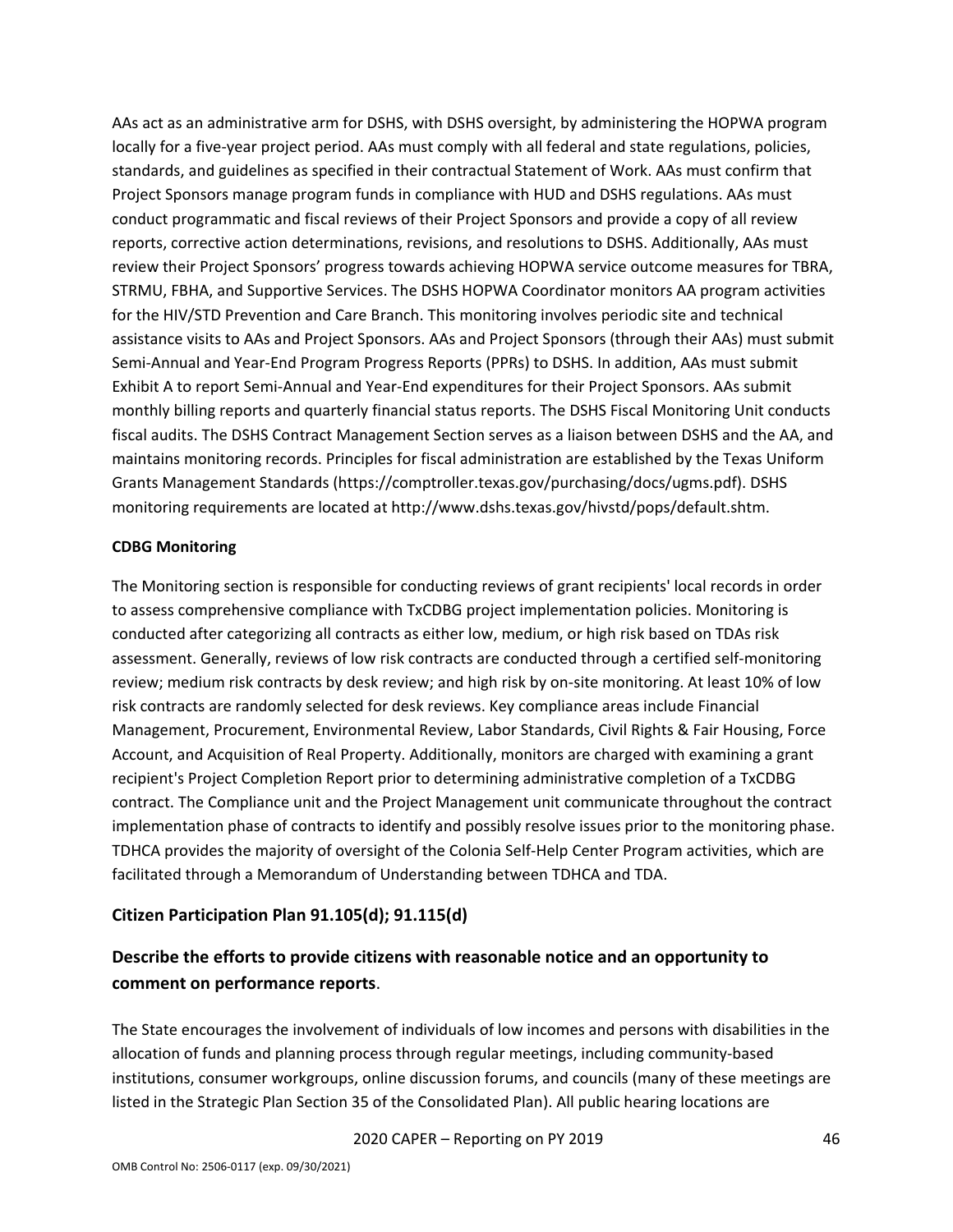accessible to all who choose to attend. Comments can be submitted either at a public hearing or in writing via mail, fax, or email.

To reach minorities and non-English speaking residents, the Plan outreach follows the State's Language Access Plan. Also, the notices are available in Spanish and English, per Tex. Gov't Code Chapter 2105. Translators will be made available at public meetings, if requested.

The State notifies stakeholders and communities in areas where CDBG funds are proposed for use by distributing information on public hearings through the CDBG email list from TDA. Information related to the Plan and opportunities for feedback were provided through webinars and web discussions that allowed participation by residents of rural areas without requiring travel to a central location. Regional public hearings held as part of the Regional Review Committee process also encouraged participation by CDBG stakeholders.

Due to the short 90-day turnaround time of the 2020 CAPER, between the end of HUD's Program Year (August 31, 2020) and the November 30, 2020, due date, the public is given reasonable notice by publication in the *Texas Register* and on TDHCA's website at http://www.tdhca.state.tx.us. The 15-day public comment period began on Monday, November 2, 2020, and continued until 5:00 pm Austin local time on Monday, November 16, 2020.

### **Public Comment Summary and Response**

No comments were received by the Department during the public comment period for the 2020 CAPER (Reporting on PY 2019).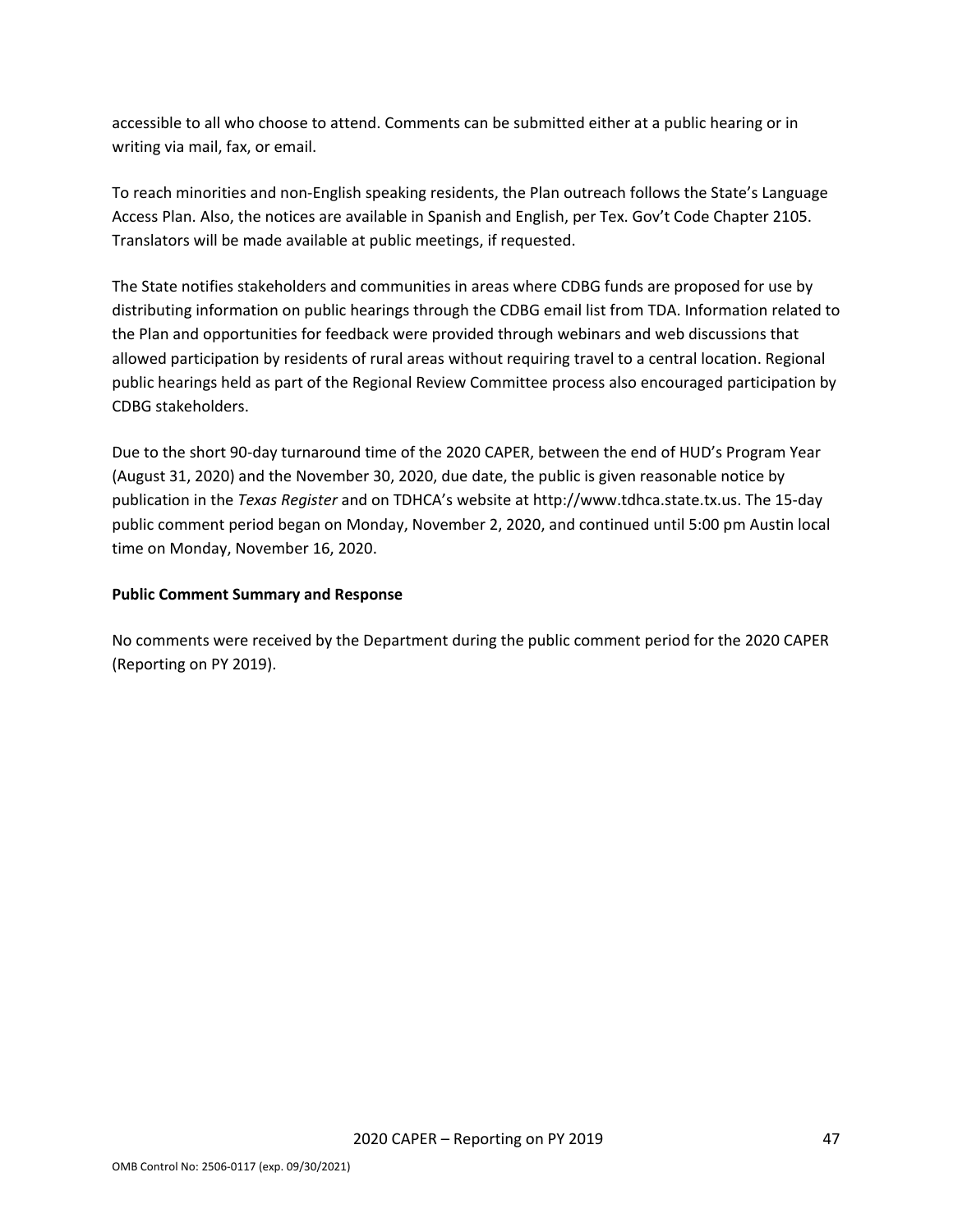# <span id="page-48-0"></span>**CR-45 - CDBG 91.520(c)**

# **Specify the nature of, and reasons for, any changes in the jurisdiction's program objectives and indications of how the jurisdiction would change its programs as a result of its experiences.**

The Texas Department of Agriculture is continuously considering the unique needs of rural Texas and how improvements to existing programs can help meet them. In PY 2019, TDA redesigned its its approach to funding communities impacted by natural disasters. The agency is actively working to reevaluate and reimagine programs to support economic development in rural communities to allow more communities to be successful with these efforts. In addition, TDA continues to make modest administrative updates to the application and project implementation processes for CDBG.

# **Does this Jurisdiction have any open Brownfields Economic Development Initiative (BEDI) grants?**

No

**[BEDI grantees] Describe accomplishments and program outcomes during the last year.**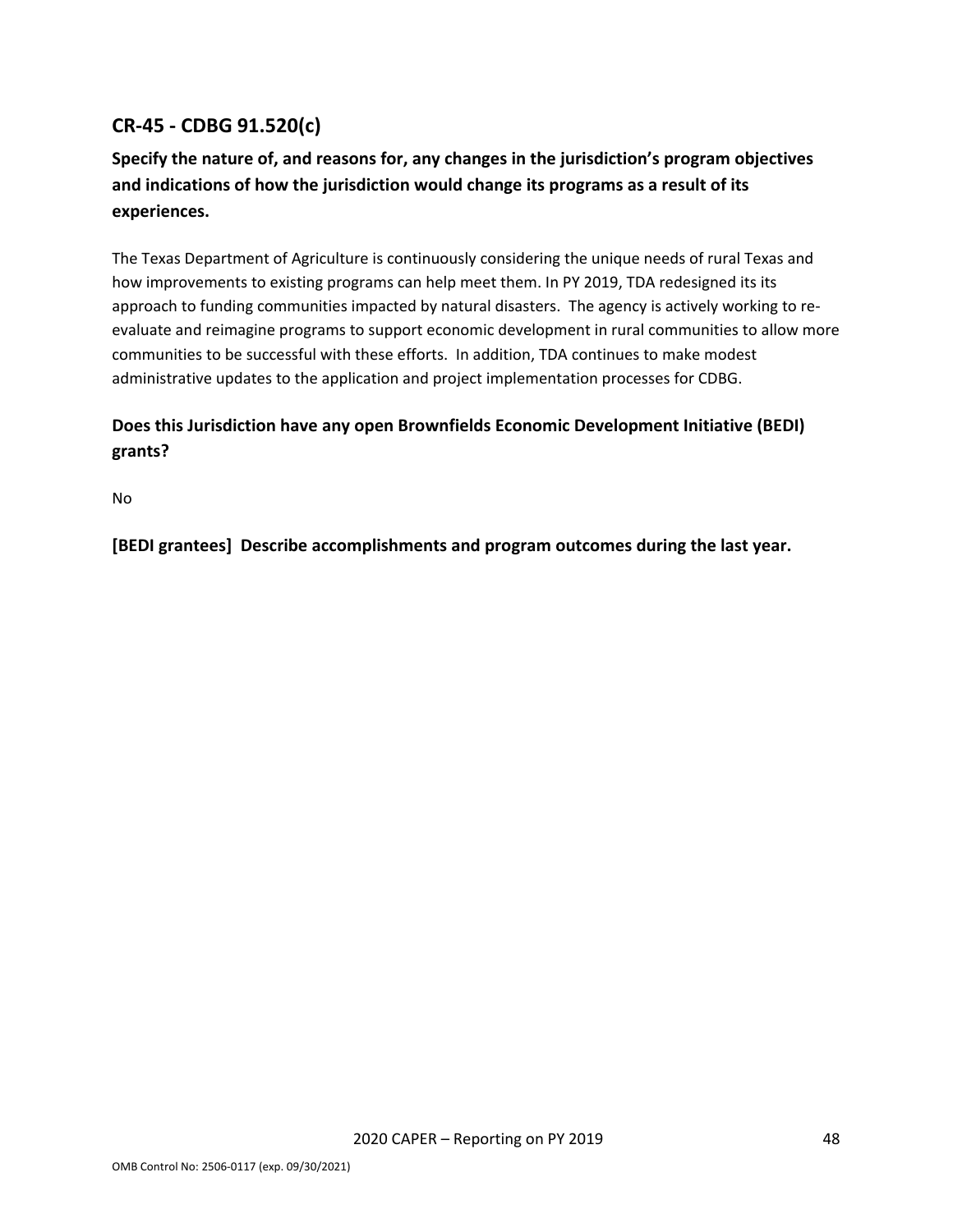# <span id="page-49-0"></span>**CR-50 - HOME 91.520(d)**

# **Include the results of on-site inspections of affordable rental housing assisted under the program to determine compliance with housing codes and other applicable regulations**

Please list those projects that should have been inspected on-site this program year based upon the schedule in §92.504(d). Indicate which of these were inspected and a summary of issues that were detected during the inspection. For those that were not inspected, please indicate the reason and how you will remedy the situation.

For a list of results of on-site inspections of affordable rental housing assisted by TDHCA, see Attachment 1 - HOME On-site Inspection Report. The monitoring activity in the attached is reflective of onsite reviews conducted February 1, 2019 through August 31, 2020.

# **Provide an assessment of the jurisdiction's affirmative marketing actions for HOME units. 92.351(b)**

10 TAC §10.801 require that owners of Developments with five or more total units must affirmatively market their units to promote equal housing choice for prospective tenants, regardless of race, color, religion, sex, national origin, familial status, or disability and must develop and carry out an Affirmative Fair Housing Marketing Plan (or Affirmative Marketing Plan) to provide for marketing strategies and documentation of outreach efforts to prospective applicants identified as "least likely to apply." Furthermore, an Affirmative Fair Housing Marketing Plan (using HUD Form 935.2a or a similar format) is required of all applicants for HOME multifamily funds, and is also required for single family activities at 10 TAC §20.9. Staff has developed a training to assist SF activities in complying with the rule to affirmatively marking and promote choice and opportunity for those considered "least likely" to know about or apply for housing based on an evaluation of market area data.

# **Refer to IDIS reports to describe the amount and use of program income for projects, including the number of projects and owner and tenant characteristics**

TDHCA received approximately \$16.7 million in Program Income. Of that, 10% was reserved for administration and the balance has been programmed for use for Multifamily Development during PY 2020. In addition to Program Income, approximately \$868,923 in recaptured funds were received and will be utilized for the same purpose. During this reporting cycle, program income was held for programming under the 2020 OYAP.

# **Describe other actions taken to foster and maintain affordable housing. 91.220(k) (STATES ONLY: Including the coordination of LIHTC with the development of affordable housing). 91.320(j)**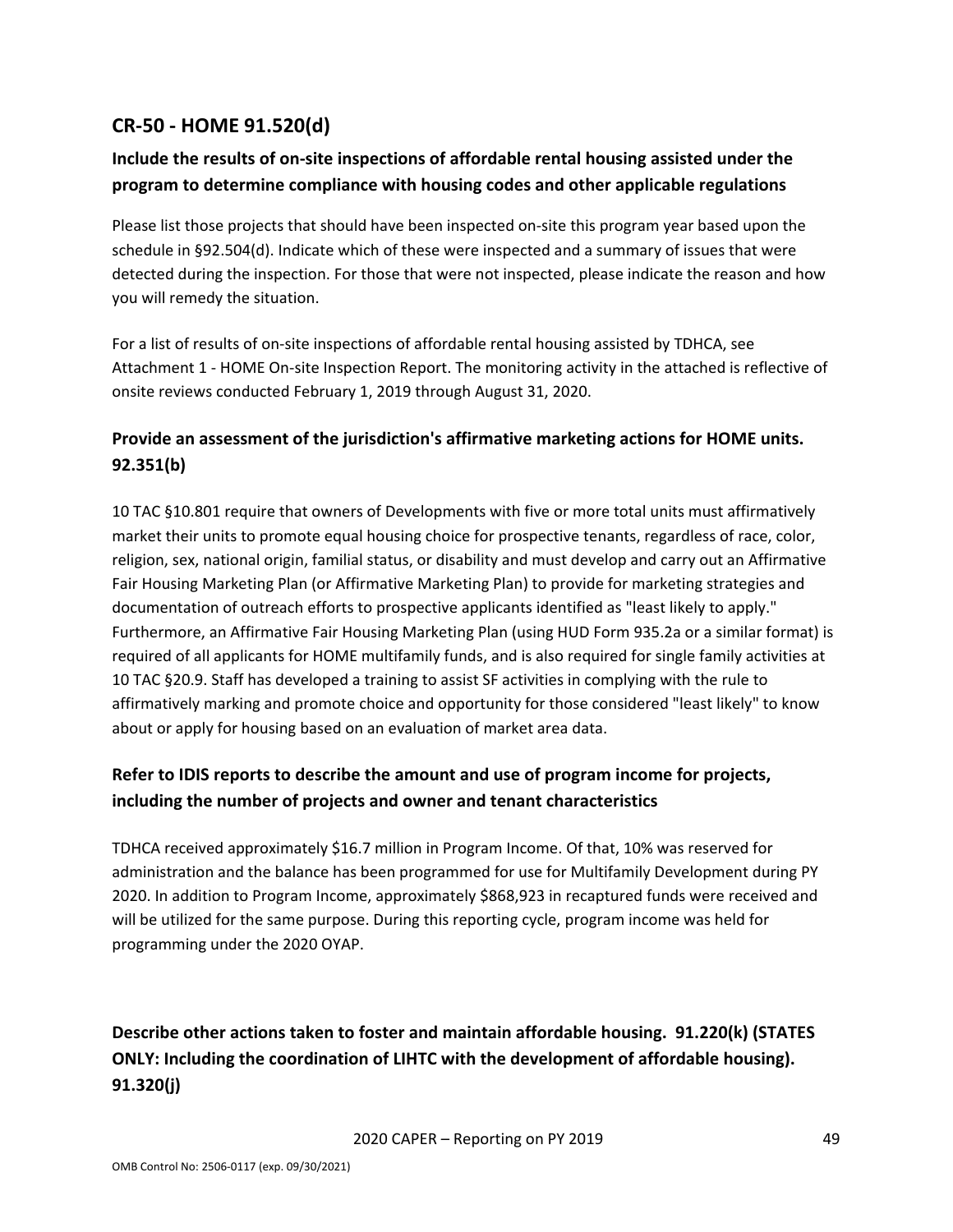As previously discussed, many HOME and NHTF-assisted multifamily developments are paired with taxexempt bond and/or Housing Tax Credits (HTC). TDHCA rules that govern the HTC Program include incentives for developments utilizing the 9% HTC (competitive HTC) in high opportunity areas which are defined as high-income, low-poverty areas and are not typically minority-concentrated, but the rules also provide incentives to develop underserved areas such as colonias or neighborhoods requiring concerted revitilization. Developments using tax-exempt bond financing and 4% HTC (non-competitive HTC) are more frequently located in qualified census tracts due to federal statutory incentives.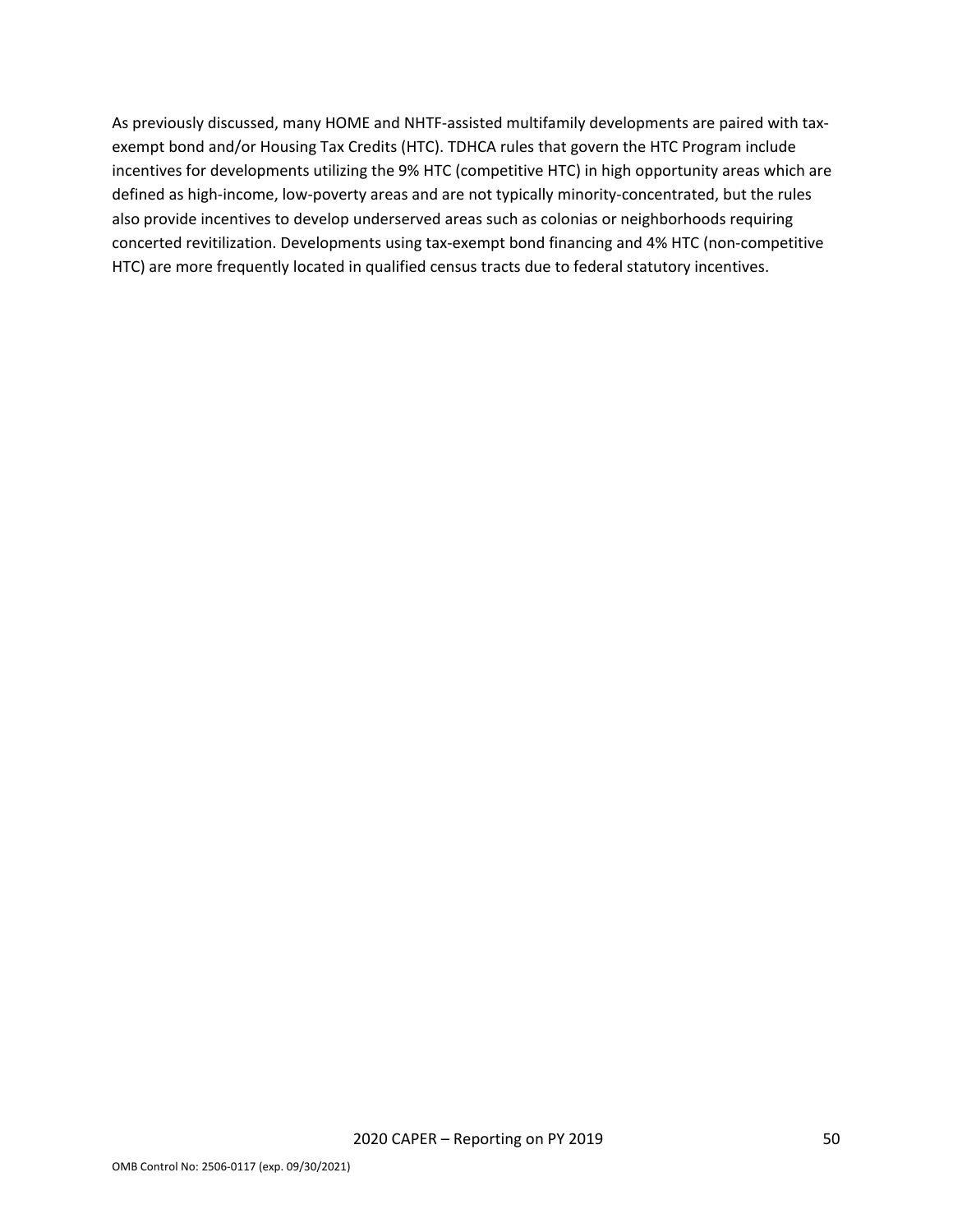# <span id="page-51-0"></span>**CR-55 - HOPWA 91.520(e)**

# **Identify the number of individuals assisted and the types of assistance provided**

Table for report on the one-year goals for the number of households provided housing through the use of HOPWA activities for: short-term rent, mortgage, and utility assistance payments to prevent homelessness of the individual or family; tenant-based rental assistance; and units provided in housing facilities developed, leased, or operated with HOPWA funds.

| <b>Number of Households Served Through:</b>    | <b>One-year Goal</b> | Actual |
|------------------------------------------------|----------------------|--------|
| Short-term rent, mortgage, and utility         |                      |        |
| assistance to prevent homelessness of the      | 541                  | 559    |
| individual or family                           |                      |        |
| Tenant-based rental assistance                 | 706                  | 701    |
| Units provided in permanent housing facilities |                      |        |
| developed, leased, or operated with HOPWA      | 0                    | 0      |
| funds                                          |                      |        |
| Units provided in transitional short-term      |                      |        |
| housing facilities developed, leased, or       | 93                   | 151    |
| operated with HOPWA funds                      |                      |        |

**Table 14 – HOPWA Number of Households Served**

#### **Narrative**

In the HOPWA 2019 program year, DSHS served 701 households with TBRA (99 percent of the 706 OYAP goal), 559 households with STRMU (103 percent of the 541 OYAP goal), 151 households with FBHA (162 percent of the 93 OYAP goal) 190 households with PHP (126 percent of the 149 OYAP goal). Overall, the HOPWA program was very successful in the 2019 program year.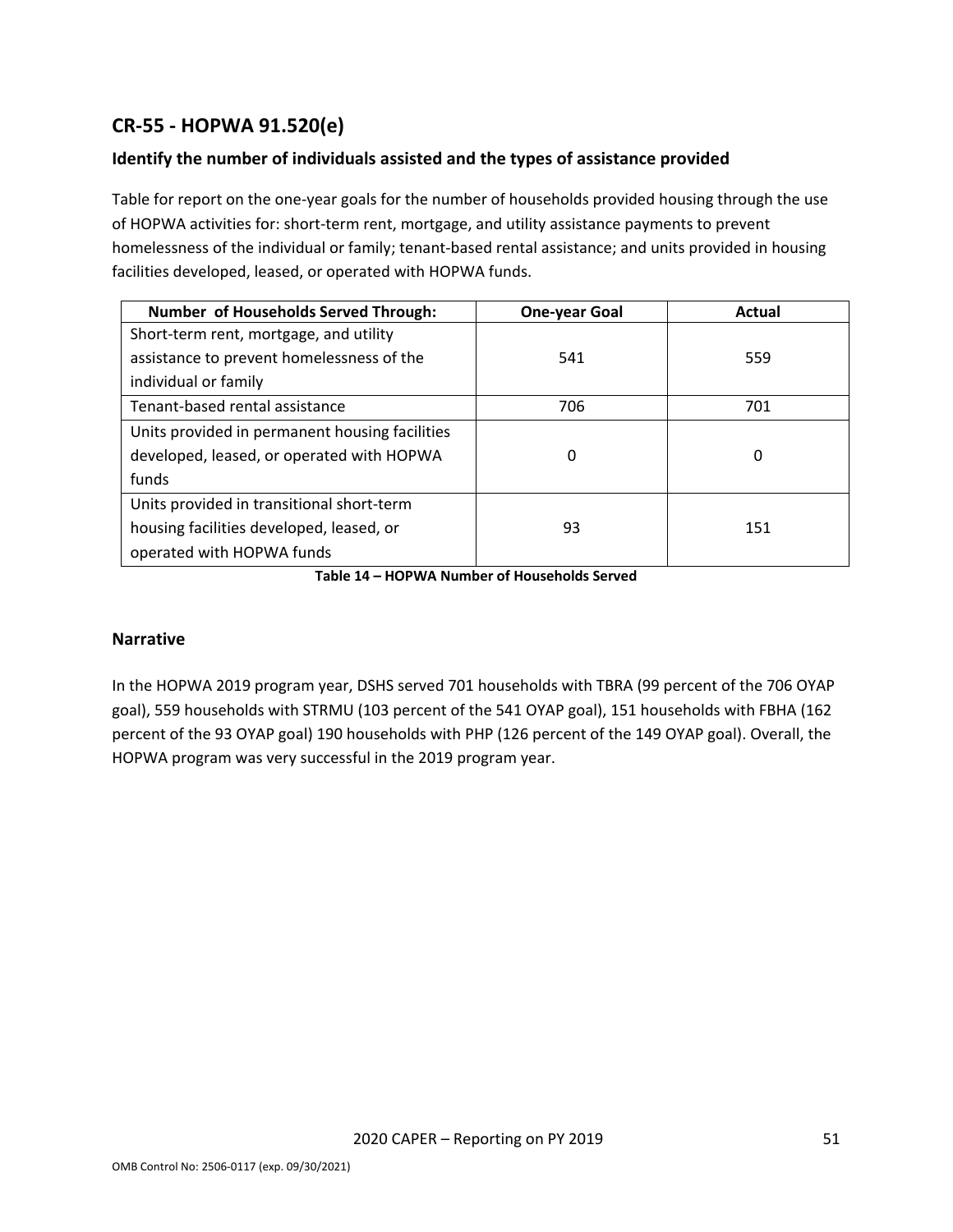# <span id="page-52-0"></span>**CR-56 - HTF 91.520(h)**

# **Describe the extent to which the grantee complied with its approved HTF allocation plan and the requirements of 24 CFR part 93.**

All \$4,310,528.40 in non-administrative PY 2016 funds, \$7,972,864.20 in non-administrative PY 2017 funds, and \$11,051,176.50 in PY 2018 non-administrative funds have been awarded and committed to thirteen developments proposing new construction. Construction has been completed on three properties and is underway or will start shortly on the other ten properties. All of the nonadministrative PY 2016 funds have been drawn, while the majority of non-administrative PY 2017 and 2018 funds are remaining to be drawn. The \$23,334,569.10 in non-administrative PY 2016, 2017, and 2018 funds will assist in the creation of 1,539 units, 183 of which will be HTF-restricted units.

None of the \$9,860,791.50 in non-administrative PY 2019 funds or \$14,956,117.20 in non-administrative PY 2020 funds have been committed yet. TDHCA anticipates committing these funds over the next twelve months.

| Tenure Type | $0 - 30%$ | $0\%$ of 30+ to | % of the     | Total    | Units      | Total     |
|-------------|-----------|-----------------|--------------|----------|------------|-----------|
|             | AMI       | poverty line    | higher of    | Occupied | Completed, | Completed |
|             |           | (when           | 30+ AMI or   | Units    | <b>Not</b> | Units     |
|             |           | poverty line    | poverty line |          | Occupied   |           |
|             |           | is higher       | to 50% AMI   |          |            |           |
|             |           | than 30%        |              |          |            |           |
|             |           | AMI)            |              |          |            |           |
|             |           |                 |              |          |            |           |
| Rental      | 28        | 0               | 0            | 28       | 0          | 28        |
| Homebuyer   | 0         | 0               | 0            | 0        | 0          | 0         |

**Table 15 - CR-56 HTF Units in HTF activities completed during the period**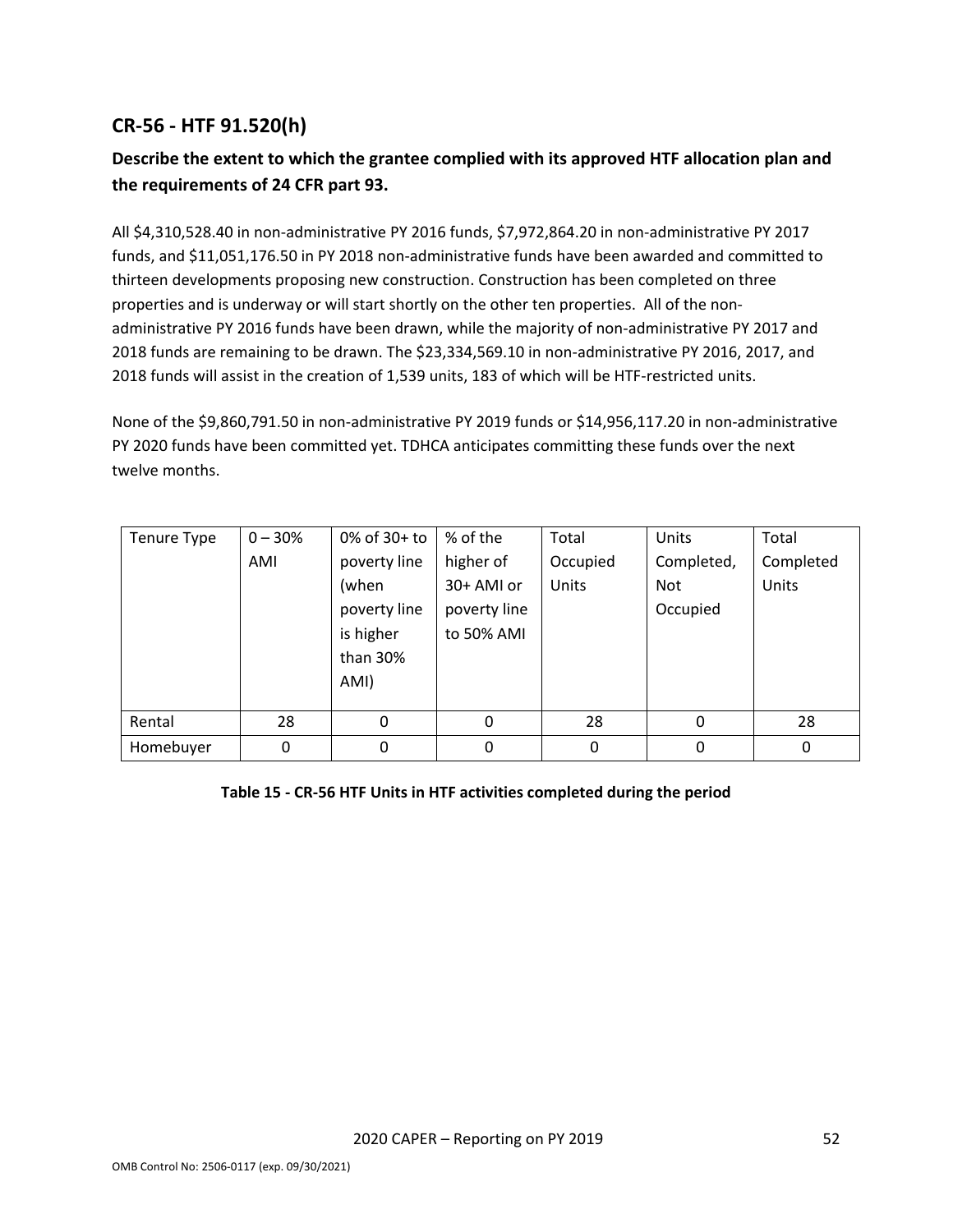# <span id="page-53-0"></span>**CR-60 - ESG 91.520(g) (ESG Recipients only)**

# **ESG Supplement to the CAPER in** *e-snaps*

# **For Paperwork Reduction Act**

| 1. Recipient Information-All Recipients Complete                                            |                                  |
|---------------------------------------------------------------------------------------------|----------------------------------|
| <b>Basic Grant Information</b>                                                              |                                  |
| <b>Recipient Name</b>                                                                       | <b>TEXAS</b>                     |
| <b>Organizational DUNS Number</b>                                                           | 806781902                        |
| <b>EIN/TIN Number</b>                                                                       | 742610542                        |
| <b>Indentify the Field Office</b>                                                           | FT WORTH                         |
| Identify CoC(s) in which the recipient or<br>subrecipient(s) will provide ESG<br>assistance | San Antonio/Bexar County CoC     |
| <b>ESG Contact Name</b>                                                                     |                                  |
| <b>Prefix</b>                                                                               | Ms                               |
| <b>First Name</b>                                                                           | ABIGAIL                          |
| <b>Middle Name</b>                                                                          |                                  |
| <b>Last Name</b>                                                                            | <b>VERSYP</b>                    |
| <b>Suffix</b>                                                                               |                                  |
| <b>Title</b>                                                                                | Director of HOME                 |
|                                                                                             |                                  |
| <b>ESG Contact Address</b>                                                                  |                                  |
| <b>Street Address 1</b>                                                                     | 221 F 11th                       |
| <b>Street Address 2</b>                                                                     |                                  |
| City                                                                                        | Austin                           |
| <b>State</b>                                                                                | ТX                               |
| <b>ZIP Code</b>                                                                             | 78711-3941                       |
| <b>Phone Number</b>                                                                         | 512-475-0908                     |
| <b>Extension</b>                                                                            |                                  |
| <b>Fax Number</b>                                                                           | 512-475-1671                     |
| <b>Email Address</b>                                                                        | abigail.versyp@tdhca.state.tx.us |
|                                                                                             |                                  |
| <b>ESG Secondary Contact</b><br><b>Prefix</b>                                               | Ms                               |
| <b>First Name</b>                                                                           | Naomi                            |
| <b>Last Name</b>                                                                            | Cantu                            |
| <b>Suffix</b>                                                                               |                                  |
| <b>Title</b>                                                                                |                                  |
| <b>Phone Number</b>                                                                         | Manager, Homeless Programs       |
|                                                                                             | 512-475-3975                     |
| <b>Extension</b><br><b>Email Address</b>                                                    |                                  |
|                                                                                             | Naomi.Cantu@tdhca.state.tx.us    |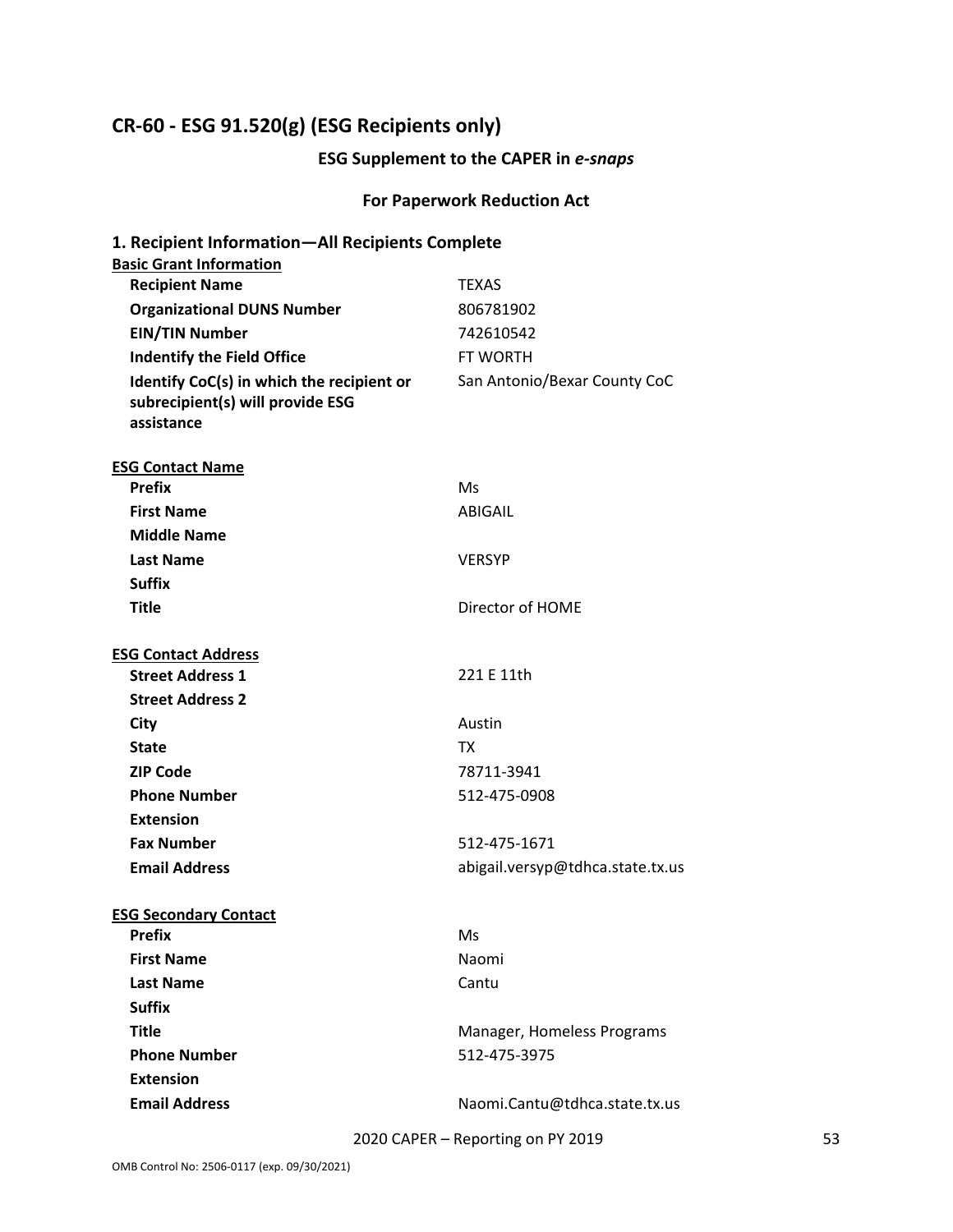### **2. Reporting Period—All Recipients Complete**

| Program Year Start Date      | 02/01/2019 |
|------------------------------|------------|
| <b>Program Year End Date</b> | 08/31/2020 |

#### **3a. Subrecipient Form – Complete one form for each subrecipient**

**Subrecipient or Contractor Name:** COMBINED COMMUNITY ACTION, INC **City:** Smithville **State:** TX **Zip Code:** 78957, 1419 **DUNS Number: Is subrecipient a victim services provider:** N **Subrecipient Organization Type:** Other Non-Profit Organization **ESG Subgrant or Contract Award Amount:** 35000

**Subrecipient or Contractor Name:** COMMUNITY ACTION COMMITTEE OF VICTORIA **City:** Victoria **State:** TX **Zip Code:** 77902, 2142 **DUNS Number: Is subrecipient a victim services provider:** N **Subrecipient Organization Type:** Other Non-Profit Organization **ESG Subgrant or Contract Award Amount:** 199203

**Subrecipient or Contractor Name:** THE BRIDGE OVER TROUBLED WATERS, INC **City:** Pasadena **State:** TX **Zip Code:** 77501, 3488 **DUNS Number:** 174065052 **Is subrecipient a victim services provider:** Y **Subrecipient Organization Type:** Other Non-Profit Organization **ESG Subgrant or Contract Award Amount:** 69022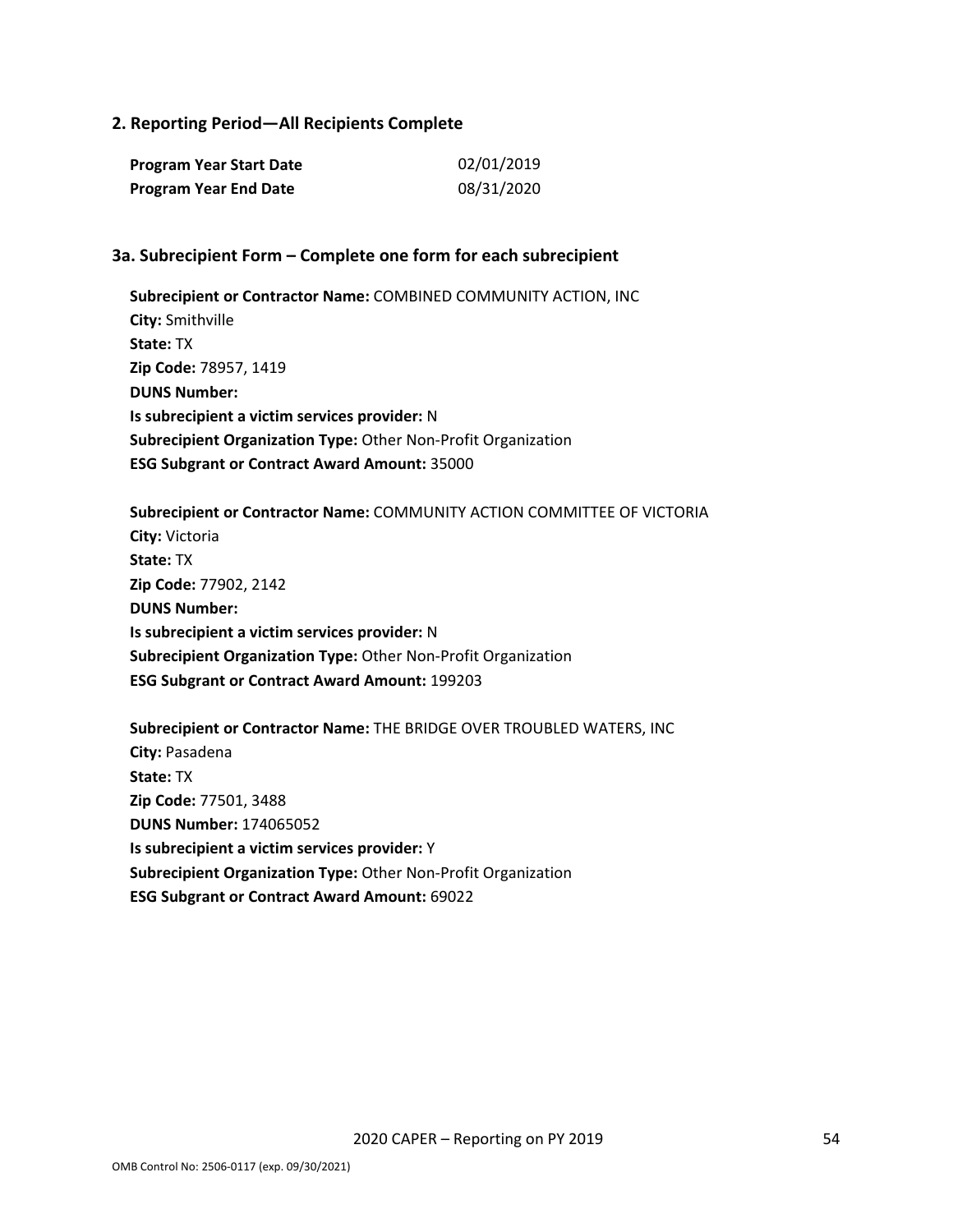**Subrecipient or Contractor Name:** BAY AREA TURNING POINT INC **City:** Webster **State:** TX **Zip Code:** 77598, 5116 **DUNS Number:** 946828167 **Is subrecipient a victim services provider:** Y **Subrecipient Organization Type:** Other Non-Profit Organization **ESG Subgrant or Contract Award Amount:** 214725

**Subrecipient or Contractor Name:** HOUSTON AREA WOMENS CENTER **City:** Houston **State:** TX **Zip Code:** 77019, 3902 **DUNS Number:** 021497276 **Is subrecipient a victim services provider:** Y **Subrecipient Organization Type:** Other Non-Profit Organization **ESG Subgrant or Contract Award Amount:** 299801

**Subrecipient or Contractor Name:** EL PASO CENTER FOR CHILDREN, INC. **City:** El Paso **State:** TX **Zip Code:** 79930, 5154 **DUNS Number:** 802891630 **Is subrecipient a victim services provider:** Y **Subrecipient Organization Type:** Other Non-Profit Organization **ESG Subgrant or Contract Award Amount:** 107022

**Subrecipient or Contractor Name:** PROMISE HOUSE **City:** Dallas **State:** TX **Zip Code:** 75208, 6631 **DUNS Number:** 164693905 **Is subrecipient a victim services provider:** Y **Subrecipient Organization Type:** Other Non-Profit Organization **ESG Subgrant or Contract Award Amount:** 75354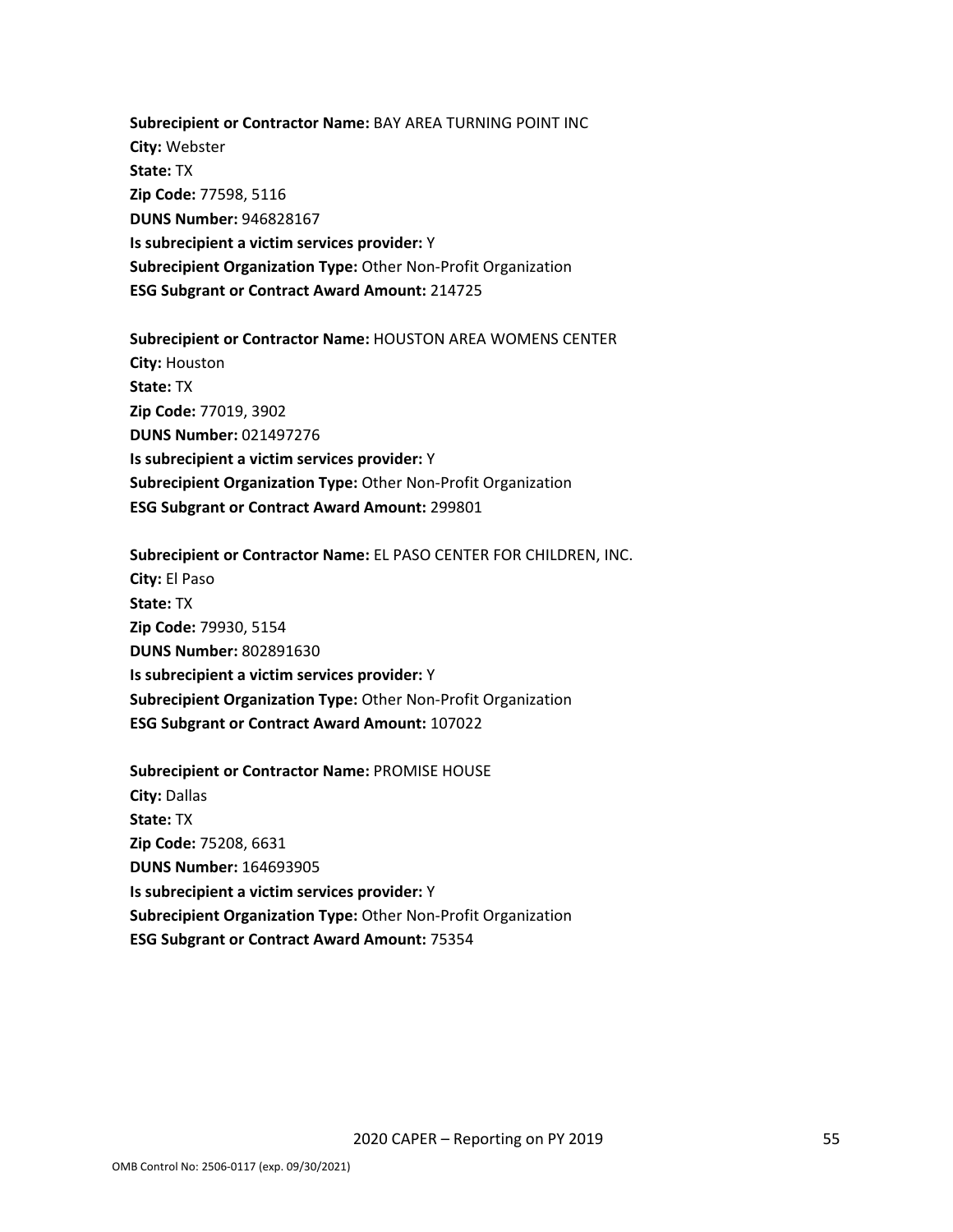**Subrecipient or Contractor Name:** SHARED HOUSING CENTER **City:** Dallas **State:** TX **Zip Code:** 75204, 5814 **DUNS Number:** 052767832 **Is subrecipient a victim services provider:** Y **Subrecipient Organization Type:** Other Non-Profit Organization **ESG Subgrant or Contract Award Amount:** 64994

**Subrecipient or Contractor Name:** THE FAMILY PLACE **City:** Dallas **State:** TX **Zip Code:** 75209, 0999 **DUNS Number:** 002933091 **Is subrecipient a victim services provider:** Y **Subrecipient Organization Type:** Faith-Based Organization **ESG Subgrant or Contract Award Amount:** 141144

**Subrecipient or Contractor Name:** HAVEN FOR HOPE **City:** San Antonio **State:** TX **Zip Code:** 78207, 1108 **DUNS Number:** 825142511 **Is subrecipient a victim services provider:** N **Subrecipient Organization Type:** Other Non-Profit Organization **ESG Subgrant or Contract Award Amount:** 144200

**Subrecipient or Contractor Name:** PRESBYTERIAN NIGHT SHELTER OF TARRANT COUNTY **City:** Fort Worth **State:** TX **Zip Code:** 76113, 2645 **DUNS Number:** 021625335 **Is subrecipient a victim services provider:** N **Subrecipient Organization Type:** Other Non-Profit Organization **ESG Subgrant or Contract Award Amount:** 93730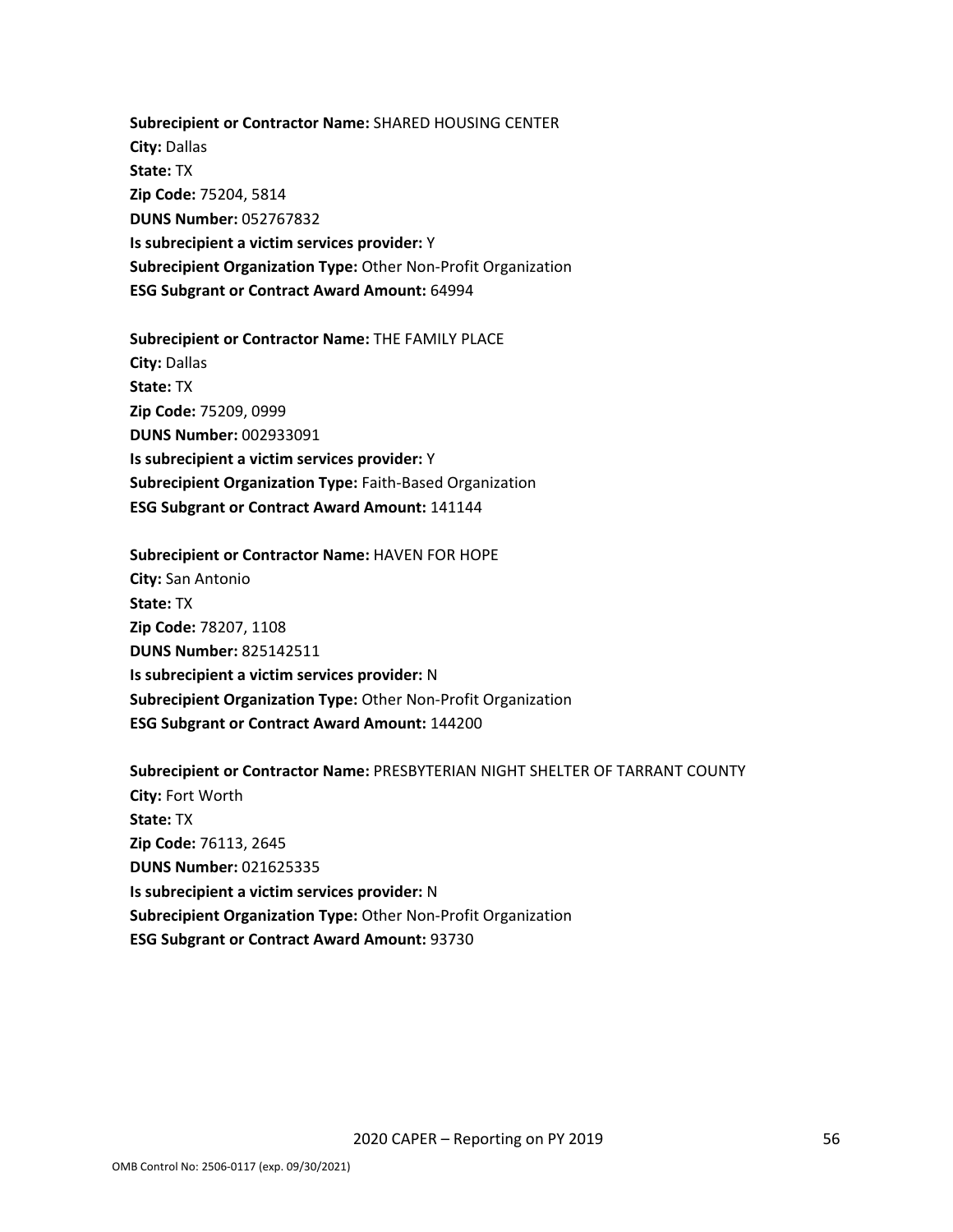**Subrecipient or Contractor Name:** SAFEHAVEN OF TARRANT COUNTY **City:** Hurst **State:** TX **Zip Code:** 76053, 3804 **DUNS Number:** 786103085 **Is subrecipient a victim services provider:** Y **Subrecipient Organization Type:** Other Non-Profit Organization **ESG Subgrant or Contract Award Amount:** 101784

**Subrecipient or Contractor Name:** CORPUS CHRISTI HOPE HOUSE, INC. **City:** Corpus Christi **State:** TX **Zip Code:** 78404, 2521 **DUNS Number:** 948815337 **Is subrecipient a victim services provider:** N **Subrecipient Organization Type:** Other Non-Profit Organization **ESG Subgrant or Contract Award Amount:** 50000

**Subrecipient or Contractor Name:** EL PASO HUMAN SERVICES, INC. **City:** El Paso **State:** TX **Zip Code:** 79995, **DUNS Number:** 801931093 **Is subrecipient a victim services provider:** N **Subrecipient Organization Type:** Other Non-Profit Organization **ESG Subgrant or Contract Award Amount:** 160533

**Subrecipient or Contractor Name:** FAMILY CRISIS CENTER, INC. **City:** Harlingen **State:** TX **Zip Code:** 78550, **DUNS Number:** 164929598 **Is subrecipient a victim services provider:** Y **Subrecipient Organization Type:** Other Non-Profit Organization **ESG Subgrant or Contract Award Amount:** 64516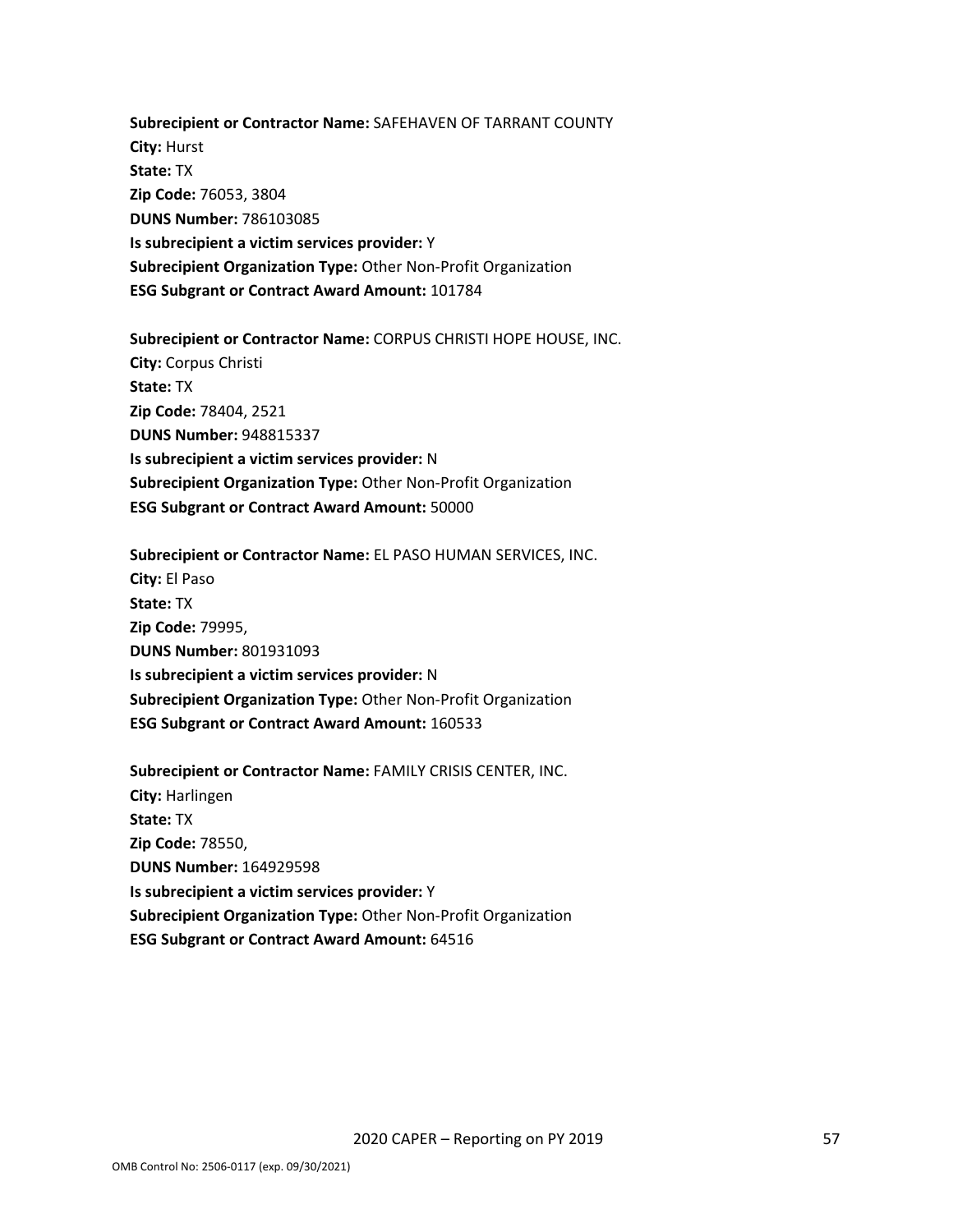**Subrecipient or Contractor Name:** FAMILY VIOLENCE PREVENTION SERVICES, INC. **City:** San Antonio **State:** TX **Zip Code:** 78209, **DUNS Number:** 161804901 **Is subrecipient a victim services provider:** Y **Subrecipient Organization Type:** Other Non-Profit Organization **ESG Subgrant or Contract Award Amount:** 202925

**Subrecipient or Contractor Name:** FRIENDSHIP OF WOMEN, INC. **City:** Brownsville **State:** TX **Zip Code:** 78521, **DUNS Number:** 015226129 **Is subrecipient a victim services provider:** Y **Subrecipient Organization Type:** Other Non-Profit Organization **ESG Subgrant or Contract Award Amount:** 118771

**Subrecipient or Contractor Name:** LA POSADA PROVIDENCIA **City:** San Benito **State:** TX **Zip Code:** 78586, **DUNS Number:** 610343464 **Is subrecipient a victim services provider:** N **Subrecipient Organization Type:** Other Non-Profit Organization **ESG Subgrant or Contract Award Amount:** 116028

**Subrecipient or Contractor Name:** MID-COAST FAMILY SERVICES, INC. **City:** Victoria **State:** TX **Zip Code:** 77901, **DUNS Number:** 790072524 **Is subrecipient a victim services provider:** N **Subrecipient Organization Type:** Other Non-Profit Organization **ESG Subgrant or Contract Award Amount:** 344998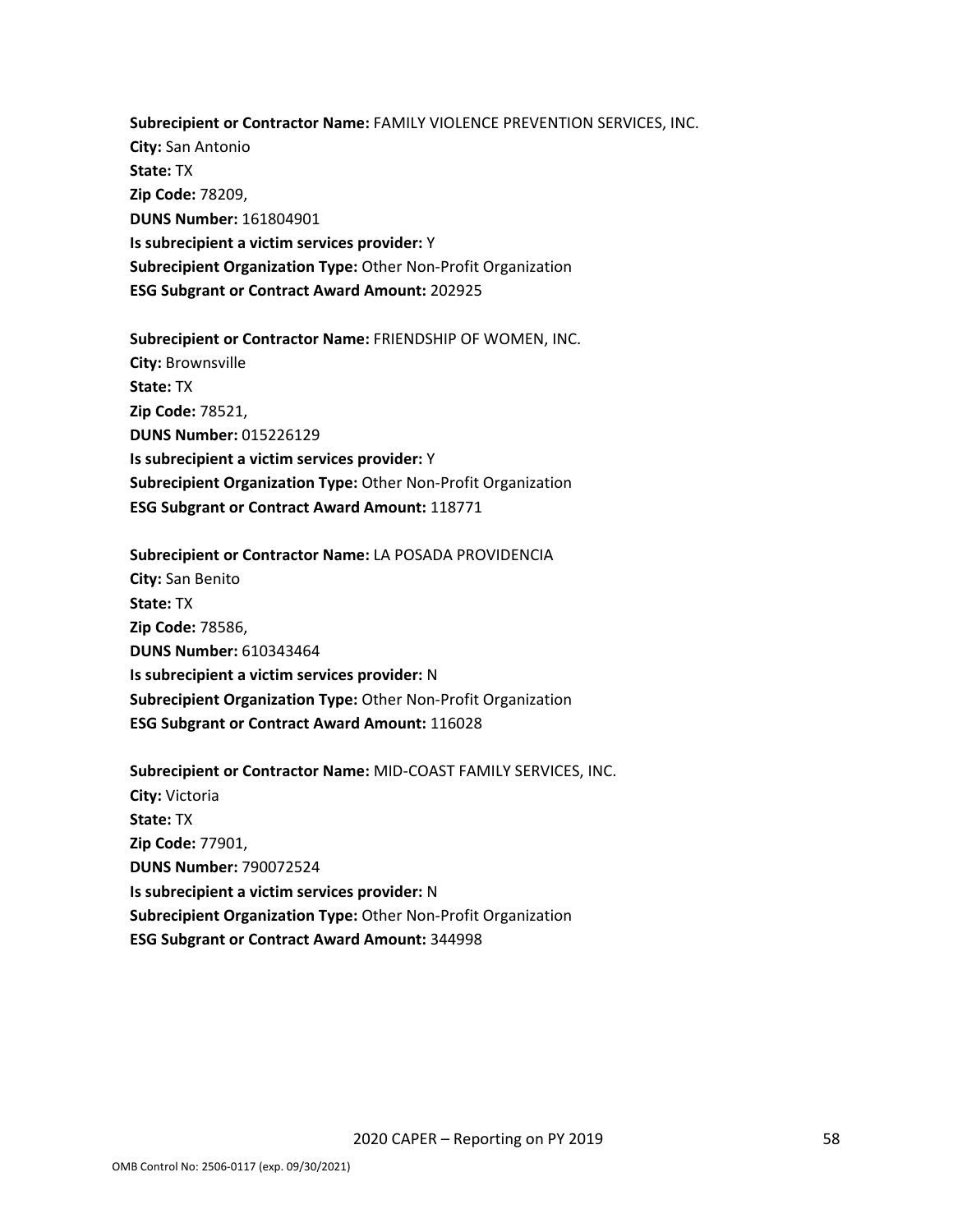**Subrecipient or Contractor Name:** SALVATION ARMY-FORT WORTH MABEE CENTER **City:** Fort Worth **State:** TX **Zip Code:** 76103, **DUNS Number:** 124732699 **Is subrecipient a victim services provider:** Y **Subrecipient Organization Type:** Faith-Based Organization **ESG Subgrant or Contract Award Amount:** 47000

**Subrecipient or Contractor Name:** YOUTH AND FAMILY ALLIANCE DBA LIFEWORKS **City:** Austin **State:** TX **Zip Code:** 78704, **DUNS Number:** 137614244 **Is subrecipient a victim services provider:** N **Subrecipient Organization Type:** Other Non-Profit Organization **ESG Subgrant or Contract Award Amount:** 344998

**Subrecipient or Contractor Name:** FAMILIES IN CRISIS, INC. **City:** Killeen **State:** TX **Zip Code:** 76541, **DUNS Number:** 181990318 **Is subrecipient a victim services provider:** Y **Subrecipient Organization Type:** Other Non-Profit Organization **ESG Subgrant or Contract Award Amount:** 51500

**Subrecipient or Contractor Name:** Alliance of Community Assitance Ministries, Inc. **City:** Houston **State:** TX **Zip Code:** 77056, 6660 **DUNS Number:** 067630032 **Is subrecipient a victim services provider:** N **Subrecipient Organization Type:** Faith-Based Organization **ESG Subgrant or Contract Award Amount:** 300000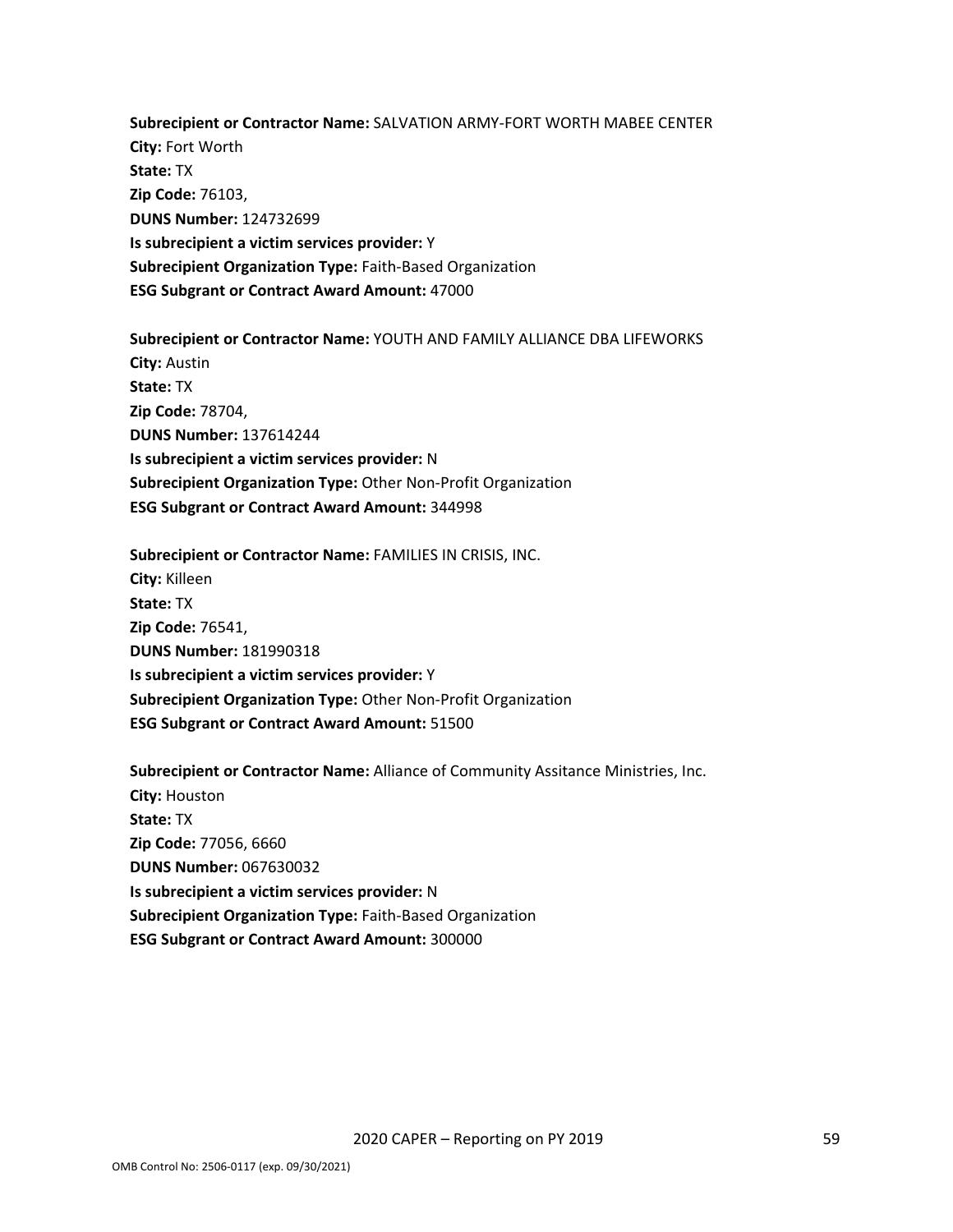**Subrecipient or Contractor Name:** Salvation Army - Corpus Christi **City:** Corpus Christi **State:** TX **Zip Code:** 78403, 2507 **DUNS Number:** 080617504 **Is subrecipient a victim services provider:** N **Subrecipient Organization Type:** Faith-Based Organization **ESG Subgrant or Contract Award Amount:** 227450

**Subrecipient or Contractor Name:** Women's Center of East Texas, Inc. **City:** Longview **State:** TX **Zip Code:** 75606, 0347 **DUNS Number:** 607663622 **Is subrecipient a victim services provider:** Y **Subrecipient Organization Type:** Other Non-Profit Organization **ESG Subgrant or Contract Award Amount:** 186128

**Subrecipient or Contractor Name:** City of Amarillo **City:** Amarillo **State:** TX **Zip Code:** 79105, 1971 **DUNS Number:** 065032807 **Is subrecipient a victim services provider:** N **Subrecipient Organization Type:** Other Non-Profit Organization **ESG Subgrant or Contract Award Amount:** 141060

**Subrecipient or Contractor Name:** San Antonio Metropolitan Ministry, Inc. **City:** San Antonio **State:** TX **Zip Code:** 78216, 7017 **DUNS Number:** 150403012 **Is subrecipient a victim services provider:** N **Subrecipient Organization Type:** Faith-Based Organization **ESG Subgrant or Contract Award Amount:** 248500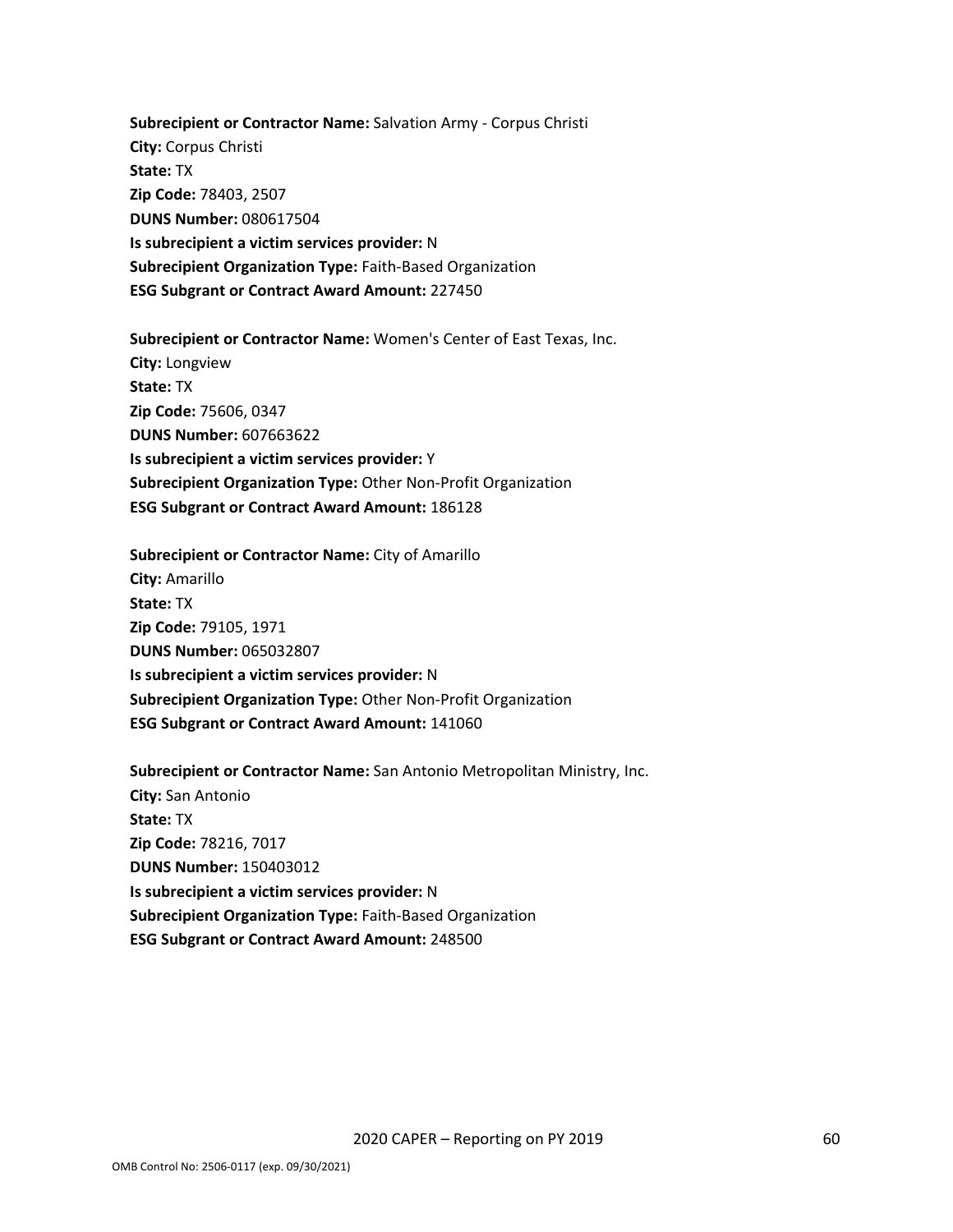**Subrecipient or Contractor Name:** Advocacy Outreach **City:** Elgin **State:** TX **Zip Code:** 78621, 0169 **DUNS Number:** 836037655 **Is subrecipient a victim services provider:** N **Subrecipient Organization Type:** Other Non-Profit Organization **ESG Subgrant or Contract Award Amount:** 169690

**Subrecipient or Contractor Name:** Salvation Army - Houston **City:** Houston **State:** TX **Zip Code:** 77002, 8814 **DUNS Number:** 106822328 **Is subrecipient a victim services provider:** N **Subrecipient Organization Type:** Faith-Based Organization **ESG Subgrant or Contract Award Amount:** 300000

**Subrecipient or Contractor Name:** Salvation Army - Waco **City:** Waco **State:** TX **Zip Code:** 76710, 7015 **DUNS Number:** 124736104 **Is subrecipient a victim services provider:** N **Subrecipient Organization Type:** Faith-Based Organization **ESG Subgrant or Contract Award Amount:** 127804

**Subrecipient or Contractor Name:** Bridge Steps **City:** Dallas **State:** TX **Zip Code:** 75201, 6102 **DUNS Number:** 969979108 **Is subrecipient a victim services provider:** N **Subrecipient Organization Type:** Other Non-Profit Organization **ESG Subgrant or Contract Award Amount:** 329000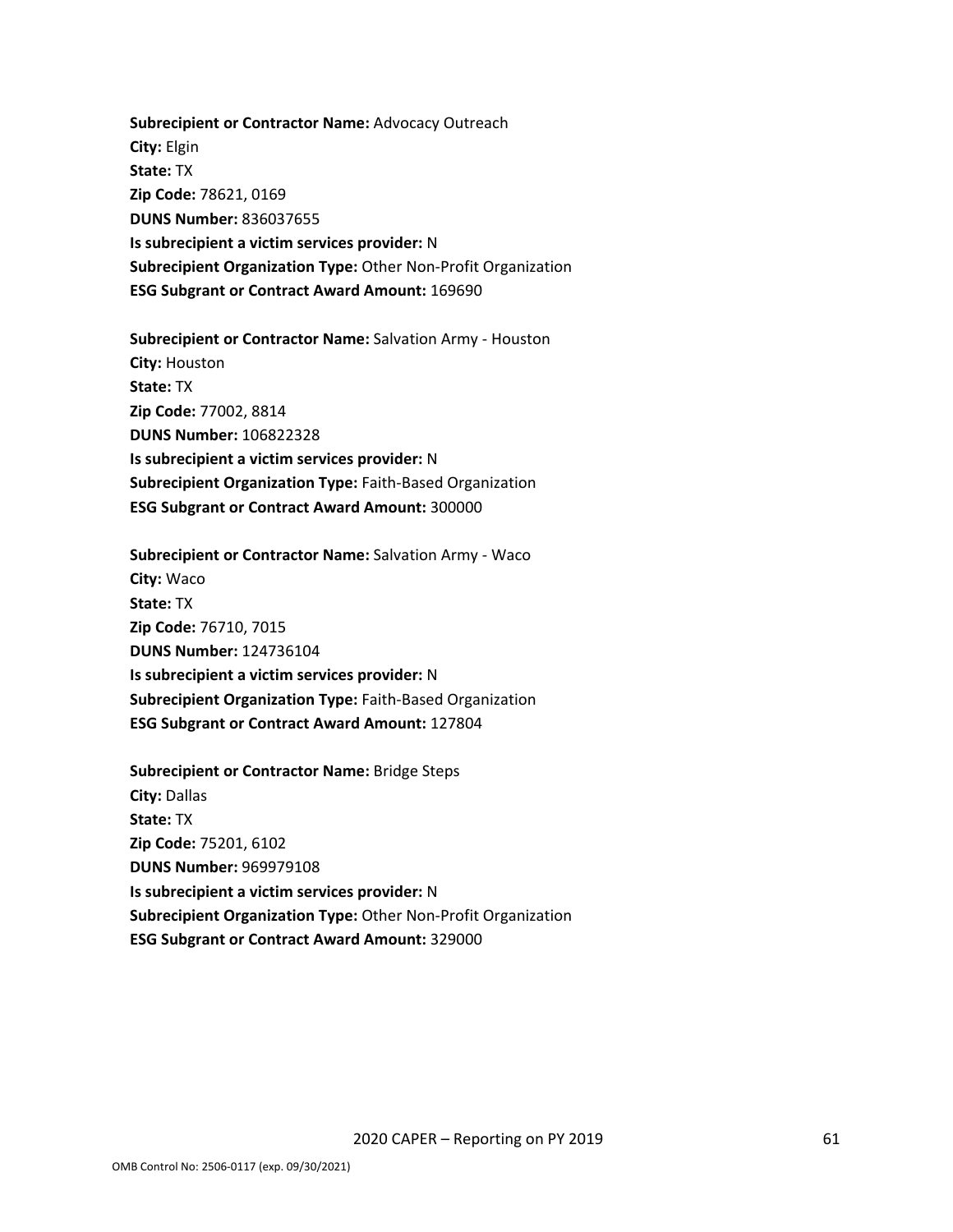**Subrecipient or Contractor Name:** St. Vincent de Paul **City:** San Antonio **State:** TX **Zip Code:** 78207, 1108 **DUNS Number:** 164918252 **Is subrecipient a victim services provider:** N **Subrecipient Organization Type:** Other Non-Profit Organization **ESG Subgrant or Contract Award Amount:** 84090

**Subrecipient or Contractor Name:** Center For Transforming Lives **City:** Fort Worth **State:** TX **Zip Code:** 76102, 3613 **DUNS Number:** 105902324 **Is subrecipient a victim services provider:** N **Subrecipient Organization Type:** Other Non-Profit Organization **ESG Subgrant or Contract Award Amount:** 93378

**Subrecipient or Contractor Name:** City House, Inc. **City:** Plano **State:** TX **Zip Code:** 75024, **DUNS Number:** 557230653 **Is subrecipient a victim services provider:** N **Subrecipient Organization Type:** Other Non-Profit Organization **ESG Subgrant or Contract Award Amount:** 46089

**Subrecipient or Contractor Name:** CitySquare **City:** Dallas **State:** TX **Zip Code:** 75201, 6615 **DUNS Number:** 956450860 **Is subrecipient a victim services provider:** N **Subrecipient Organization Type:** Faith-Based Organization **ESG Subgrant or Contract Award Amount:** 250000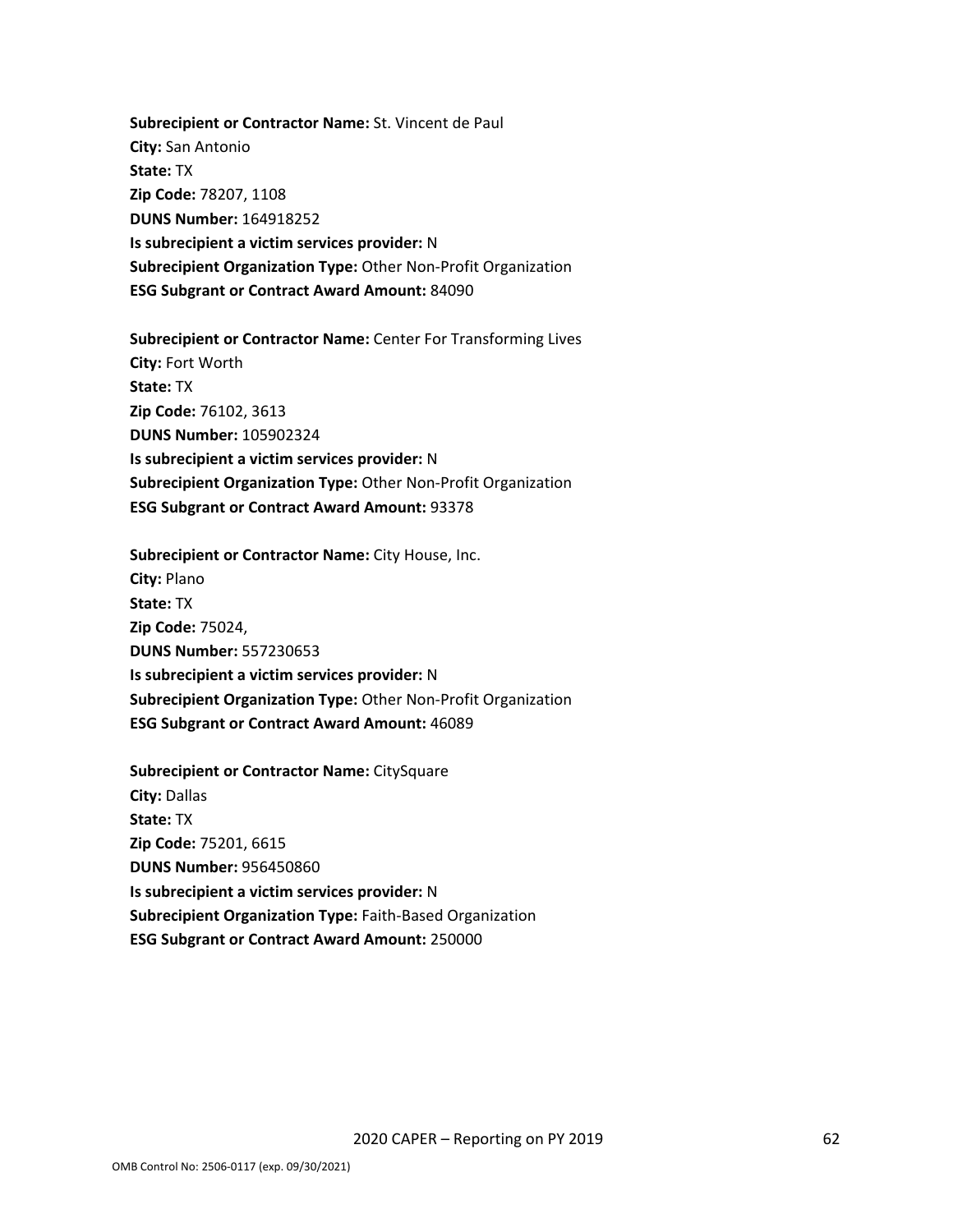**Subrecipient or Contractor Name:** SEARCH Homeless Services **City:** Houston **State:** TX **Zip Code:** 77002, 2323 **DUNS Number:** 785823600 **Is subrecipient a victim services provider:** N **Subrecipient Organization Type:** Faith-Based Organization **ESG Subgrant or Contract Award Amount:** 114245

**Subrecipient or Contractor Name:** Family Gateway, Inc. **City:** Dallas **State:** TX **Zip Code:** 75202, 4501 **DUNS Number:** 003731991 **Is subrecipient a victim services provider:** N **Subrecipient Organization Type:** Other Non-Profit Organization **ESG Subgrant or Contract Award Amount:** 299487

**Subrecipient or Contractor Name:** Salvation Army-Fort Worth-Mabee Center **City:** Fort Worth **State:** TX **Zip Code:** 76113, 2333 **DUNS Number:** 124732699 **Is subrecipient a victim services provider:** Y **Subrecipient Organization Type:** Faith-Based Organization **ESG Subgrant or Contract Award Amount:** 122021

**Subrecipient or Contractor Name:** Covenant House Texas **City:** Houston **State:** TX **Zip Code:** 77006, 3823 **DUNS Number:** 151249349 **Is subrecipient a victim services provider:** N **Subrecipient Organization Type:** Faith-Based Organization **ESG Subgrant or Contract Award Amount:** 125000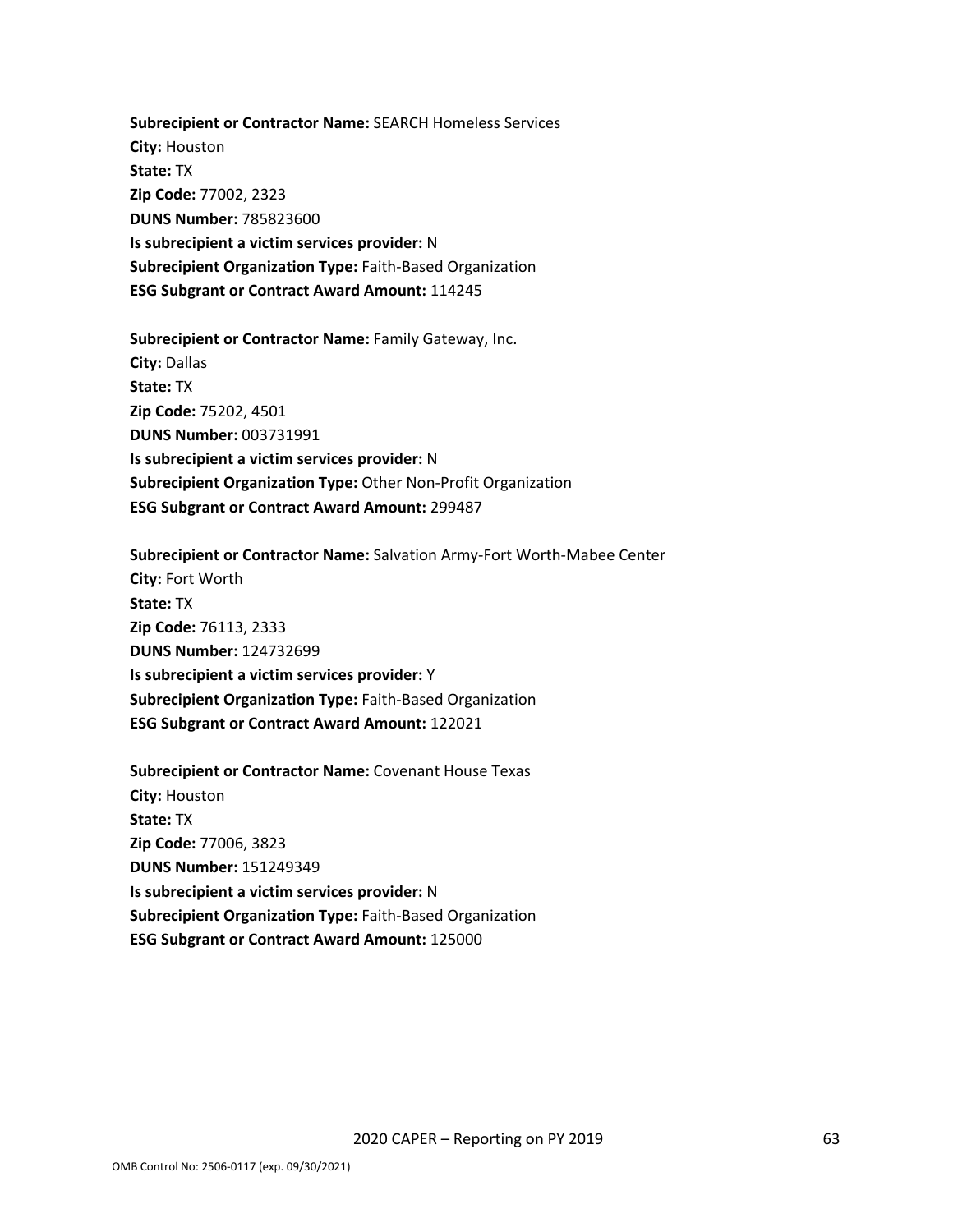**Subrecipient or Contractor Name:** The SAFE Alliance **City:** Austin **State:** TX **Zip Code:** 78741, 3453 **DUNS Number:** 057515850 **Is subrecipient a victim services provider:** Y **Subrecipient Organization Type:** Other Non-Profit Organization **ESG Subgrant or Contract Award Amount:** 153369

**Subrecipient or Contractor Name:** Loaves and Fishes of the Rio Grande Valley **City:** Harlingen **State:** TX **Zip Code:** 78550, 6528 **DUNS Number:** 801182981 **Is subrecipient a victim services provider:** N **Subrecipient Organization Type:** Faith-Based Organization **ESG Subgrant or Contract Award Amount:** 304800

**Subrecipient or Contractor Name:** Salvation Army of Temple **City:** Temple **State:** TX **Zip Code:** 76504, 5606 **DUNS Number:** 005704437 **Is subrecipient a victim services provider:** N **Subrecipient Organization Type:** Faith-Based Organization **ESG Subgrant or Contract Award Amount:** 272717

**Subrecipient or Contractor Name:** Ark-Tex Council of Governments **City:** Texarkana **State:** TX **Zip Code:** 75503, 2910 **DUNS Number:** 059701052 **Is subrecipient a victim services provider:** N **Subrecipient Organization Type:** Other Non-Profit Organization **ESG Subgrant or Contract Award Amount:** 150000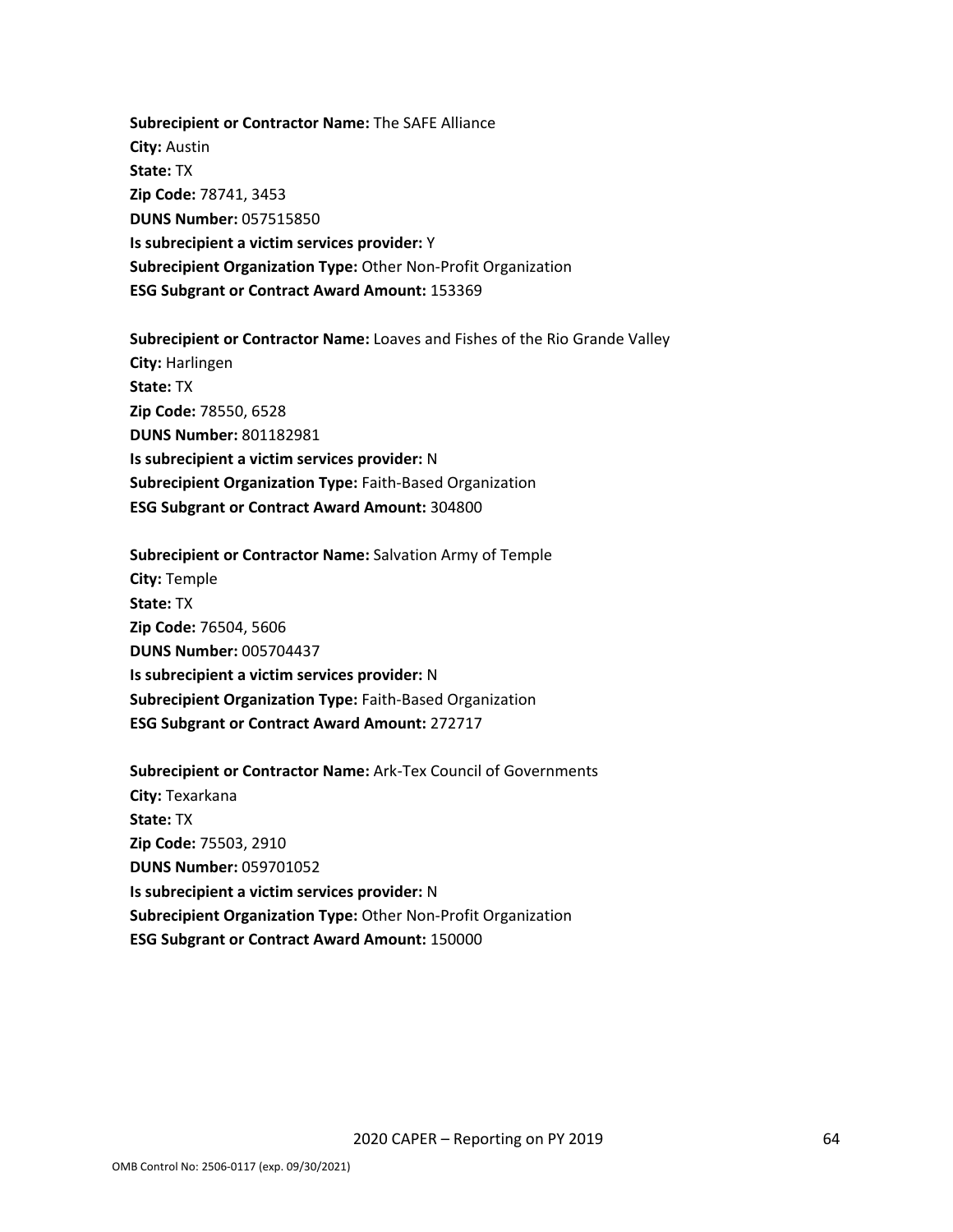**Subrecipient or Contractor Name:** Denton County Friends of the Family, Inc. **City:** Corinth **State:** TX **Zip Code:** 76210, 2302 **DUNS Number:** 782111991 **Is subrecipient a victim services provider:** Y **Subrecipient Organization Type:** Other Non-Profit Organization **ESG Subgrant or Contract Award Amount:** 225055

**Subrecipient or Contractor Name:** Tarrant County Hands of Hope **City:** Haltom City **State:** TX **Zip Code:** 76137, 2215 **DUNS Number:** 067621773 **Is subrecipient a victim services provider:** N **Subrecipient Organization Type:** Other Non-Profit Organization **ESG Subgrant or Contract Award Amount:** 140080

**Subrecipient or Contractor Name:** The Children's Center, Inc. **City:** Galveston **State:** TX **Zip Code:** 77550, 6547 **DUNS Number:** 174634956 **Is subrecipient a victim services provider:** N **Subrecipient Organization Type:** Other Non-Profit Organization **ESG Subgrant or Contract Award Amount:** 344072

**Subrecipient or Contractor Name:** Hope's Door **City:** Plano **State:** TX **Zip Code:** 75074, 6865 **DUNS Number:** 557412079 **Is subrecipient a victim services provider:** Y **Subrecipient Organization Type:** Other Non-Profit Organization **ESG Subgrant or Contract Award Amount:** 61800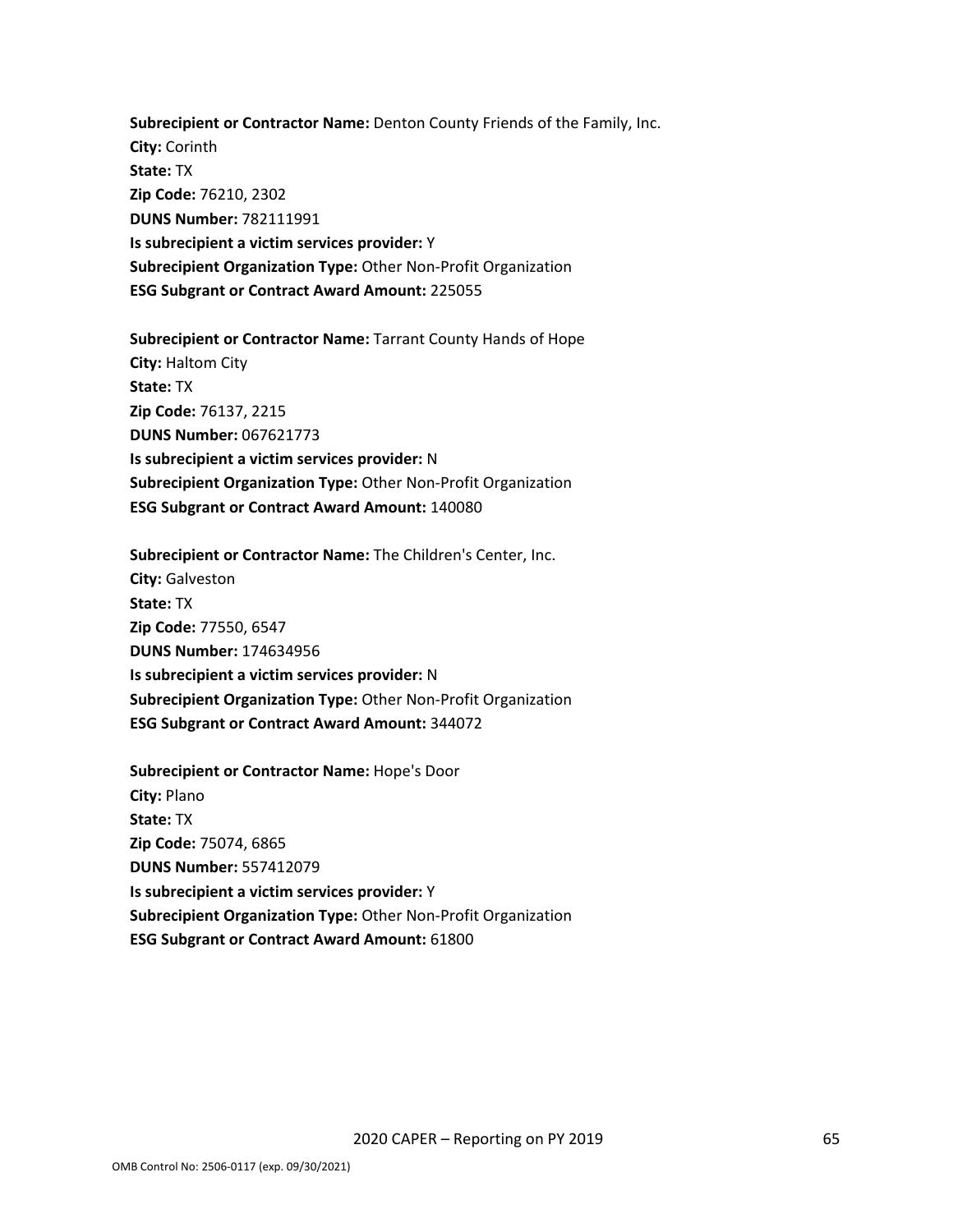**Subrecipient or Contractor Name:** Resource and Crisis Center of Galveston County, Inc **City:** Galveston **State:** TX **Zip Code:** 77550, 4953 **DUNS Number:** 615704863 **Is subrecipient a victim services provider:** Y **Subrecipient Organization Type:** Other Non-Profit Organization **ESG Subgrant or Contract Award Amount:** 300000

**Subrecipient or Contractor Name:** Abilene Hope Haven, Inc. **City:** Abilene **State:** TX **Zip Code:** 79602, 2761 **DUNS Number:** 804964765 **Is subrecipient a victim services provider:** N **Subrecipient Organization Type:** Faith-Based Organization **ESG Subgrant or Contract Award Amount:** 172215

**Subrecipient or Contractor Name:** Shelter Ministries of Dallas DBA Austin Street Center **City:** Dallas **State:** TX **Zip Code:** 75226, 2123 **DUNS Number:** 927254987 **Is subrecipient a victim services provider:** N **Subrecipient Organization Type:** Faith-Based Organization **ESG Subgrant or Contract Award Amount:** 296774

**Subrecipient or Contractor Name:** Magnificat Houses, Inc. **City:** Houston **State:** TX **Zip Code:** 77004, 2917 **DUNS Number:** 070886106 **Is subrecipient a victim services provider:** N **Subrecipient Organization Type:** Faith-Based Organization **ESG Subgrant or Contract Award Amount:** 85000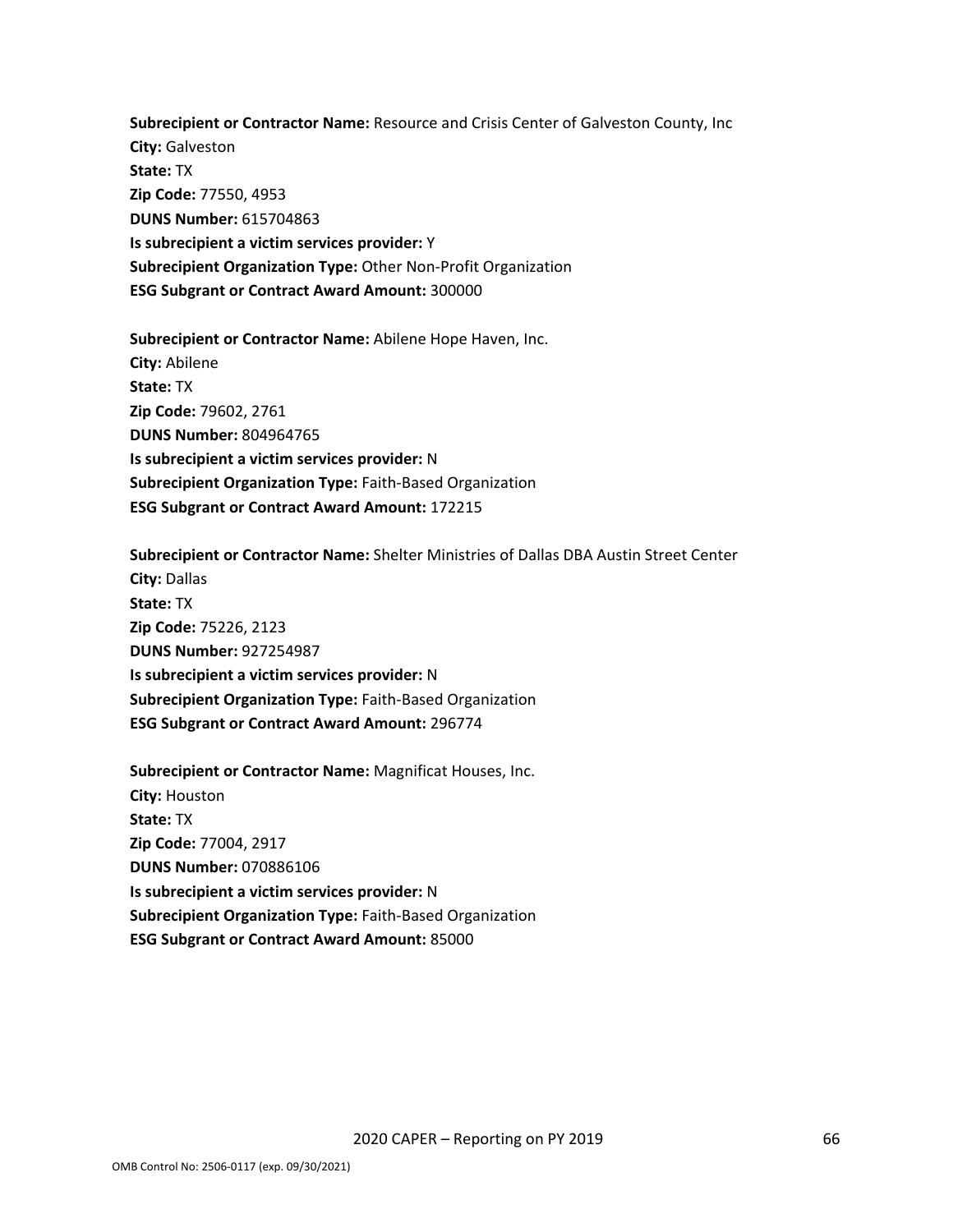# <span id="page-67-0"></span>**CR-65 - Persons Assisted**

### **Submission of CR-65 and SAGE Data**

Per the "Sage ESG CAPER Guidebook for ESG-funded Programs," available at [https://files.hudexchange.info/resources/documents/Sage-ESG-Caper-Guidebook-for-ESG-funded-](https://files.hudexchange.info/resources/documents/Sage-ESG-Caper-Guidebook-for-ESG-funded-Programs.pdf)[Programs.pdf,](https://files.hudexchange.info/resources/documents/Sage-ESG-Caper-Guidebook-for-ESG-funded-Programs.pdf) recipients must attach the Sage report to their CAPER submission in the eCon Planning Suite to fulfill the annual reporting requirement and are not required to enter the data manually onto screen CR-65. As such, all CR-65 data will be provided in Section CR-00 as an attachment titled Attachment 2 - Sage Report for CR-65.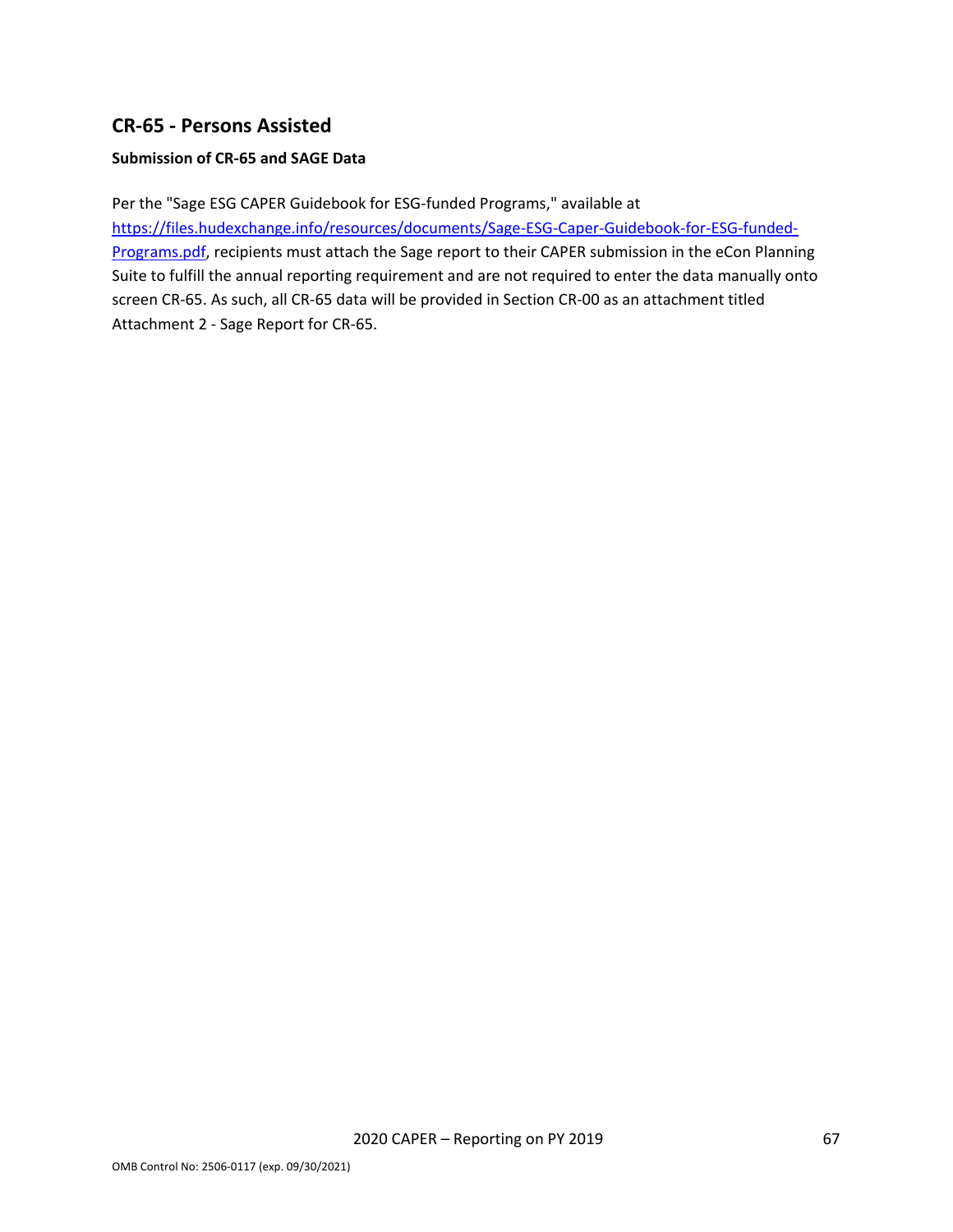# <span id="page-68-0"></span>**CR-70 – ESG 91.520(g) - Assistance Provided and Outcomes**

# **10. Shelter Utilization**

| Number of New Units - Rehabbed       |           |
|--------------------------------------|-----------|
| Number of New Units - Conversion     |           |
| Total Number of bed-nights available | 2,041,824 |
| Total Number of bed-nights provided  | 1,831,234 |
| Capacity Utilization                 | 89.69%    |

**Table 24 – Shelter Capacity**

# **11. Project Outcomes Data measured under the performance standards developed in consultation with the CoC(s)**

In 2018, TDHCA evaluated and codified in administrative rule its scoring targets for performance standards. The process included obtaining feedback on the draft during a series of roundtables in three different cities, and an online discussion forum. CoCs were invited to participate in all requests for input. Changes to the scoring items were made in response feedback received during the drafting phase. In addition, TDHCA solicited formal public commnet through rulemaking, and the CoCs were notified for the public comment period. No public comment was received during the public comment period. In general, TDHCA strives to have its performance measures closely resemble the measures in the CAPER in order to ensure that federal requirements are met and minimize time ESG subrecipients spend reporting.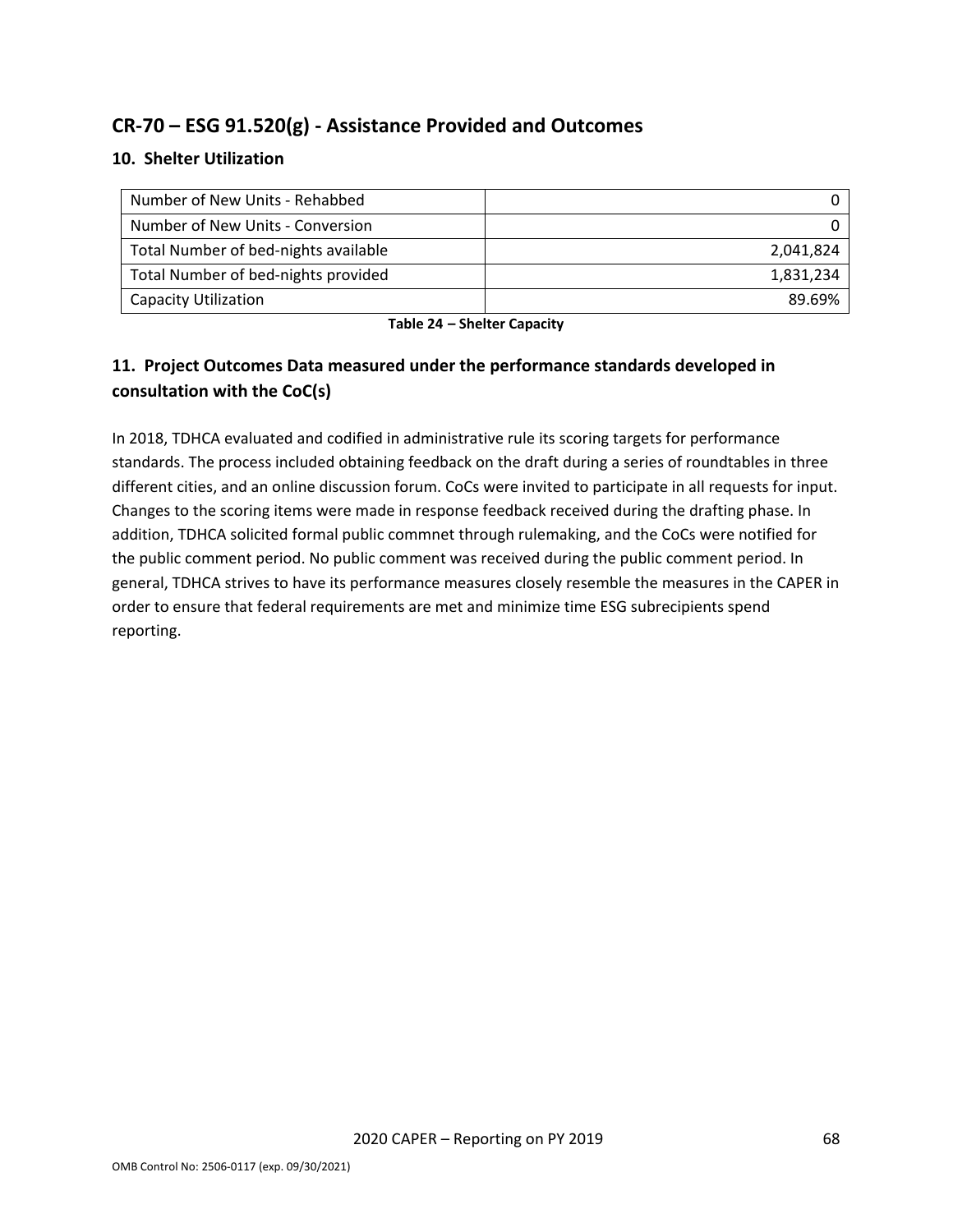# <span id="page-69-0"></span>**CR-75 – Expenditures**

## **11. Expenditures**

## **11a. ESG Expenditures for Homelessness Prevention**

|                                                      | <b>Dollar Amount of Expenditures in Program Year</b> |           |           |
|------------------------------------------------------|------------------------------------------------------|-----------|-----------|
|                                                      | 2017                                                 | 2018      | 2019      |
| <b>Expenditures for Rental Assistance</b>            | 71,826                                               | 1,241,530 | 1,425,329 |
| Expenditures for Housing Relocation and              |                                                      | 193,062   | 164,182   |
| <b>Stabilization Services - Financial Assistance</b> | 17,069                                               |           |           |
| Expenditures for Housing Relocation &                | 60,338                                               | 440,384   | 610,996   |
| <b>Stabilization Services - Services</b>             |                                                      |           |           |
| Expenditures for Homeless Prevention under           | 0                                                    | 0         | 0         |
| <b>Emergency Shelter Grants Program</b>              |                                                      |           |           |
| <b>Subtotal Homelessness Prevention</b>              | 149,233                                              | 1,874,976 | 2,200,507 |

**Table 25 – ESG Expenditures for Homelessness Prevention**

# **11b. ESG Expenditures for Rapid Re-Housing**

|                                                      | <b>Dollar Amount of Expenditures in Program Year</b> |           |           |
|------------------------------------------------------|------------------------------------------------------|-----------|-----------|
|                                                      | 2017                                                 | 2018      | 2019      |
| <b>Expenditures for Rental Assistance</b>            | 136,726                                              | 955,388   | 1,639,839 |
| Expenditures for Housing Relocation and              | 26,455                                               | 275,037   | 536,096   |
| <b>Stabilization Services - Financial Assistance</b> |                                                      |           |           |
| Expenditures for Housing Relocation &                | 141,744                                              | 800,932   | 1,291,320 |
| <b>Stabilization Services - Services</b>             |                                                      |           |           |
| Expenditures for Homeless Assistance under           | $\Omega$                                             | 0         | 0         |
| <b>Emergency Shelter Grants Program</b>              |                                                      |           |           |
| <b>Subtotal Rapid Re-Housing</b>                     | 304,925                                              | 2,031,357 | 3,467,255 |

**Table 26 – ESG Expenditures for Rapid Re-Housing**

# **11c. ESG Expenditures for Emergency Shelter**

|                           | <b>Dollar Amount of Expenditures in Program Year</b> |           |           |
|---------------------------|------------------------------------------------------|-----------|-----------|
|                           | 2017                                                 | 2018      | 2019      |
| <b>Essential Services</b> | 278,493                                              | 1,397,276 | 2,554,295 |
| <b>Operations</b>         | 409,596                                              | 1,567,699 | 3,314,757 |
| Renovation                | 0                                                    |           | O         |
| Major Rehab               | 0                                                    |           | 0         |
| Conversion                | 0                                                    |           |           |
| <b>Subtotal</b>           | 688,089                                              | 2,964,975 | 5,869,052 |

**Table 27 – ESG Expenditures for Emergency Shelter**